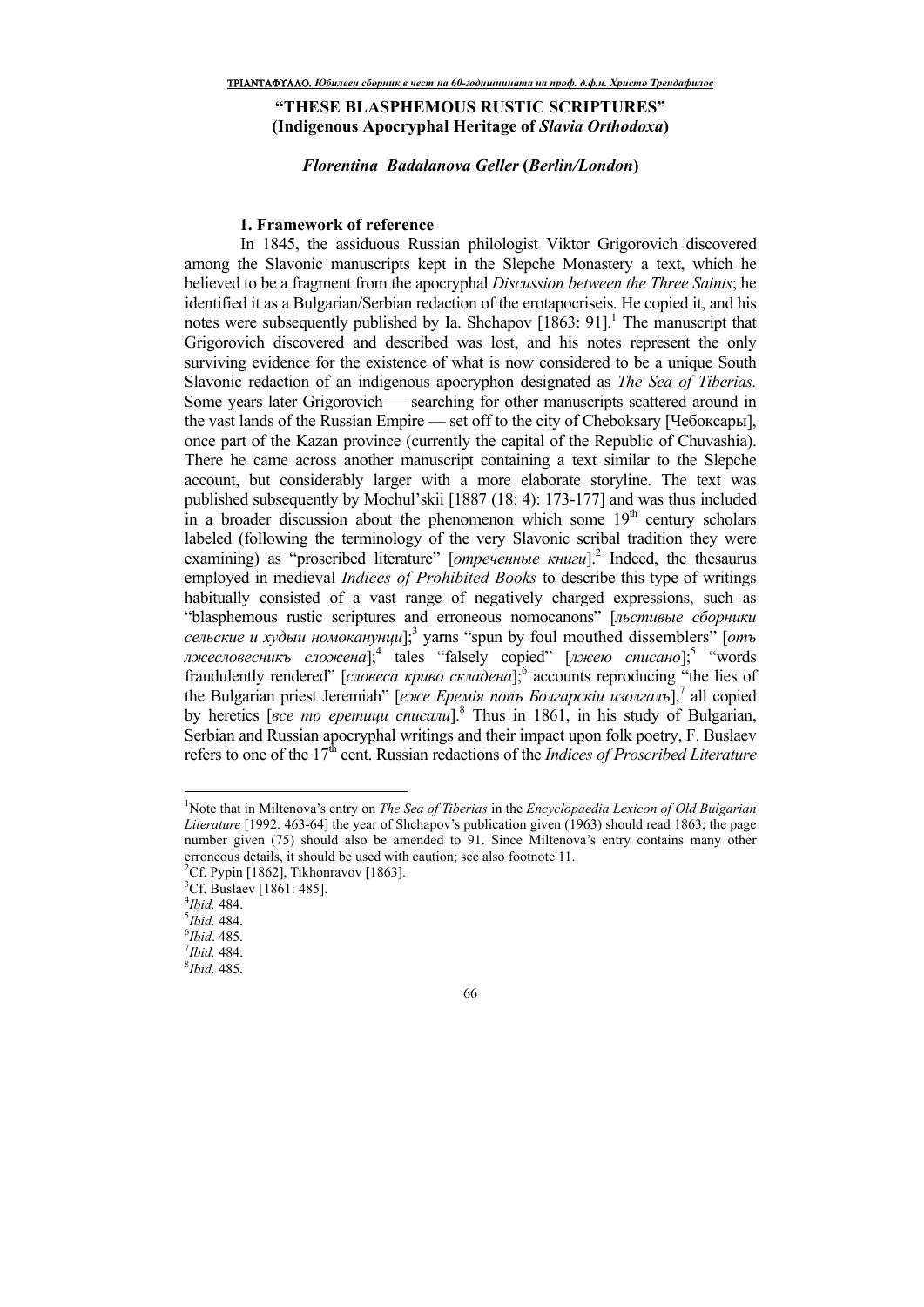from a myscellany from the manuscript collection of the Solovetsky Monastery and points out the following:

[с]татья эта ясно свидетельствуеть, что въ XVII в. между книгами истинными было насеяно много ложныхъ писаній оть еретиковъ, на пакость невеждамъ, не только людямъ светскимъ, но и попамъ и дьяконамъ, что ходили по рукамъ льстивые сборники сельскіе и худые *номоканонцы*, а въ молитвенникахъ — ложныя молитвы, то есть, заговоры и заклятія. Эти произведенія досужей фантазіи, столь противныя и страшныя для благочестивыхъ грамотниковъ древней Руси, в настояшее время, потерявъ свое прежнее религіозное значеніе, могуть быть только матеріалами для исторіи народныхь суеверіи и поэзіи. Какъ народныя песни и сказки переходили изъ усть въ уста отъ одного поколения къ другому, такъ и ложныя писания, по свидетельству Соловецкой статьи, невъжды держать у себя оть отцевь и прадъдовъ. Это литература стоячая, лишенная самостоятельнаго развитія; это не более, какъ та смутная среда народнаго баснословія, въ которой старое язычество приняло новые формы, заимствованныя изъ чтенія книжнаго [Buslaev 1861: 487-488].

 Almost half a century later, Iatsimirskii commented on the same problem, stating that the phenomenon of the so called "blasphemous rustic scriptures and erroneous nomocanons" remained virtually unstudied:

Вопросъ о «худыхъ номоканунцахъ», упоминаемыхъ въ индексахъ ложныхъ книгъ, иногда с прибавленіемъ «толстые сборники сельскіе и худые Манаканунцы при Молитвенникахъ (т. е. при Требникахъ) у сельскихъ поповъ», почти не разработанъ [1909: 39].

Indeed, *The Sea of Tiberias* — which one might consider to be an emblematic case of such type of "homespun" writings containing examples of folk homiletics and vernacular exegesis on themes ranging from Creation to the Resurrection of Jesus Christ — was not even mentioned in Iatsimirskii's *Bibliographical Survey of South-Slavonic and Russian Apocryphal Literature* [1921], regardless of the fact that by that time various redactions of the text had been published by Barsov [1886: 5-8], Porfir'ev [1877: 87-89], Mochul'skii [1887 (18: 4): 173-7] and Sreznevskii [1904 (9: 3): 99-104]. Meanwhile the dualistic cosmogonic legend attested in *The Sea of Tiberias* was analysed in a series of important contributions by Veselovskii,<sup>9</sup> Potebnia,<sup>10</sup> Mochul'skii,<sup>11</sup> Dragomanov,<sup>12</sup>

-

<sup>&</sup>lt;sup>9</sup>See his "Explorations in the realm of the Russian spiritual stanzas: dualistic beliefs about the creation of the Universe" [1889 (46: 6), 1-116, esp. 40-116], and his earlier study of Latin, Greek (Byzantine), and Slavonic recensions of *The Legend of the Holy Rood* and their correlation with the Slavonic versions of *The Life of Adam and Eve* and other apocrypha [1883 (32:4): 367-424].

<sup>&</sup>lt;sup>10</sup>See chapter 75 of his "Survey of Poetic Motifs in Christmas Carols" [1886 (16: 4): 273-5 (738-40)] in which he explores mythopoeic imagery employed in the representation of the "Creation of the World" theme in Slavonic ritual songs. The interpretation of certain cosmogonic motifs in Ukrainian oral tradition was compared to their treatment in apocryphal literature, and in *The Sea of Tiberias* in particular. The folklore material presented by Potebnia was widely quoted by many of his contemporaries (including Veselovskii, Dragomanov, Mochul'skii, *etc*.) in a number of fundamental

<sup>67</sup>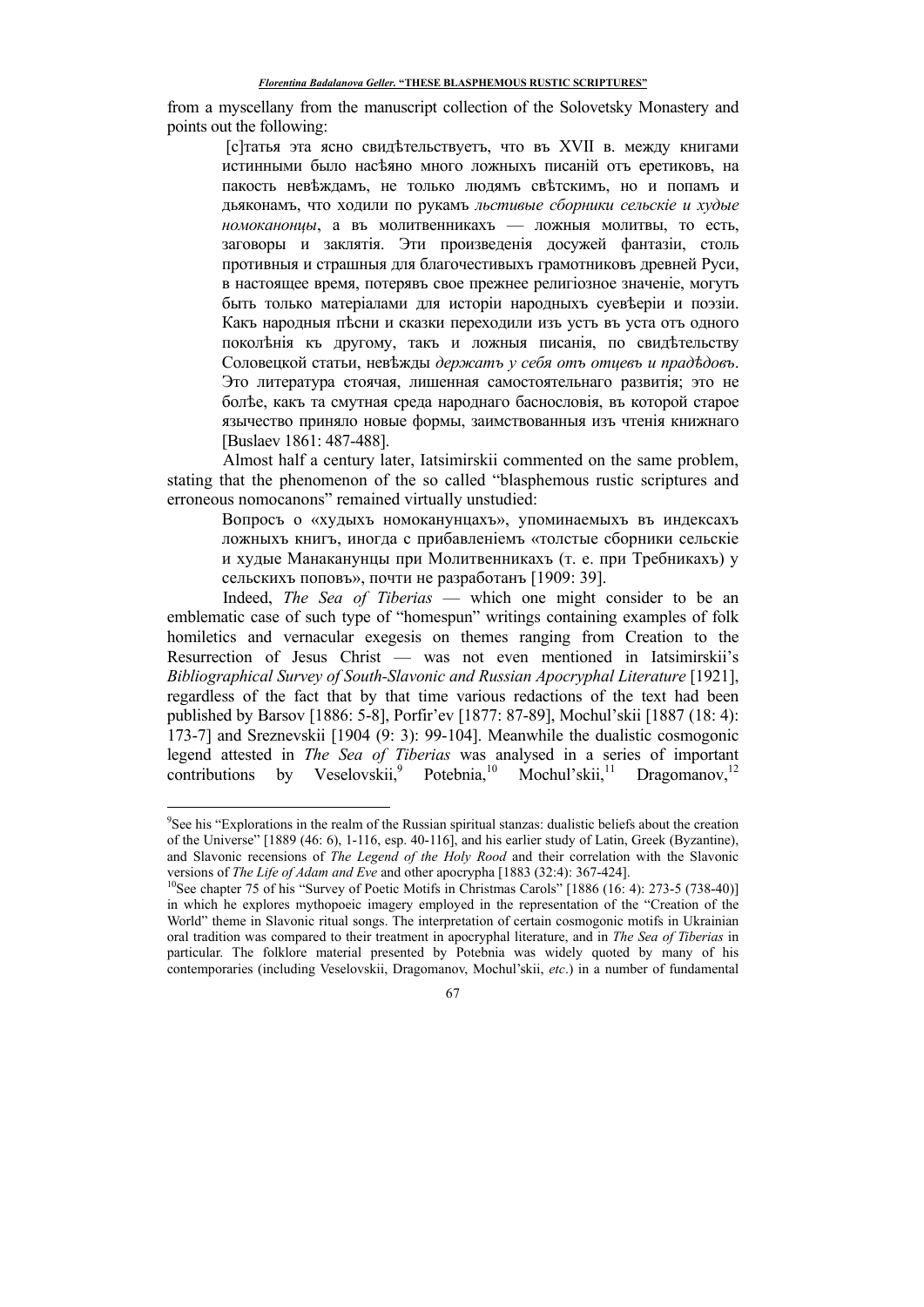Radchenko,<sup>13</sup> Markov,<sup>14</sup> Korobka,<sup>15</sup> and others. Still, there was no trace of the existence of this apocryphon in Iatsimirskii's *Bibliographical Survey of South-Slavonic and Russian Apocryphal Literature* [1921]*.* More than seventy years later, the Russian folklorist Vera Kuznetsova [1998] returned to the subject of *The Sea of Tiberias* with eagerness and professional fervour; her diligent study presents a detailed examination of some surviving text-witnesses (along with folklore data), offering her own classification of sources. She divides them into three categories: the Barsovian redaction (with Barsov's publication as a paradigmatic model), the Cheboksary redaction (named after the city in which Grigirovich discovered one of the Mss.), and a third (mixed) redaction, to which she allocates the cosmogonic account from the Solovetsky Monastery Library from Ms. № 1138 (ff. 174r-77), published by Porfir'ev [Kuznetsova 1998:192-98].

In Bulgaria the apocryphon was thoroughly studied by Yordan Ivanov [1925], the results of whose brilliant research have influenced generations of scholars. *The Sea of Tiberias* was further explored by Donka Petkanova [1982], Dimitrinka Dimitrova-Marinova (who also discovered some new text-witnesses, e.g. the 18<sup>th</sup> cent. Russian redaction entitled Сеи списокь ис книги Пале, from Ms. № Д 566 from the Arkhangel'sk Collection of the Library of the Academy of Sciences, Saint Petersburg) [1985; 1998], and others. Dimitrova-Marinova divides the accounts into

 $\overline{a}$ 

publications on Creation sagas from the region of Eurasia and elsewhere.

<sup>&</sup>lt;sup>1</sup>Particularly significant is V. Mochul'skii's monograph "Vestiges of the Folk Bible in Slavonic and Old Russian Literature" [1894], as well as the series of articles (written by him eight years earlier) on the correlation between the Slavonic "apocryphal Bible" and some Russian spiritual folklore stanzas (i.e. *The Poem/Rhyme of the Book of the Dove*); see Mochul'skii [1886 (16:4): 197-219; 1887 (17: 1): 113-180; 1887 (17:2): 365-406; 1887 (18: 3): 41-142; 1887 (18: 4): 171-188]. In fact, it is in the final article of this series that he published one of the Russian redactions of *The Sea of Tiberias*; this account was edited and published by Ivanov 38 years later in his seminal *Book and Legends of the Bogomils* [1925: 294-99]. Unfortunately, Ivanov erroneously gives this text as belonging to volume 17 of *Ɋɭɫɫɤiɣ Фɢɥɨɥɨɝɢɱɟɫɤiɣ ȼѣɫɬɧɢɤъ* rather than volume 18. Regrettably, this slipup has been meticulously reproduced by others ever since; see Miltenova's entry on *The Sea of Tiberias* in the *Encyclopaedia Lexicon of Old Bulgarian Literature* [1992: 463-64].

<sup>12</sup>See Dragomanov [1894: 10-62]. In his study *Notes on Slavonic Religio-Ethical Legends* (written in Bulgarian and originally published in Sofia, in vols. 8 (1892), 257-314 and 10 (1894), 3-68 of *SbNU*) he drew upon the earlier contributions of Veselovskii and Mochul'skii, and took into consideration a wide range of folklore data (cosmogonic tales and songs rendering myths of origin from Eurasia and the Americas). This work was subsequently translated into English by Earl W. Count. Through this translation (published in 1961), Dragomanov became one of the most quoted Slavonic scholars in the West; he enjoyed tremendous popularity and had a significant impact upon the work of many renowned folklorists, anthropologists and ethnographers. Among the many influenced by him were Elli Kaija Köngäs [1960: 151-80] and Alan Dundes [1962: 1032-51].

<sup>&</sup>lt;sup>13</sup>His work "Treatises on Bogomilism" [1910: 73-131] influenced many scholars studying *The Sea of Tiberias*; it was published posthumously by his colleague and friend M. N. Speranskii.

<sup>&</sup>lt;sup>14</sup>See his article "The Sea of Tiberias in the Dualistic Legend about the Creation of the World" [1913:64-75], which is based on extensive data from Slavonic folklore (oral) sources and apocryphal writings.

<sup>&</sup>lt;sup>15</sup>See his two-part study on "The Image of the Bird Creating the World in Russian Folk Poetry and in Literature: the Legend of the Sea of Tiberias and Christmas Carols about the Two Doves Creating the World" [1909: 175-95; 1910: 105-47].

<sup>68</sup>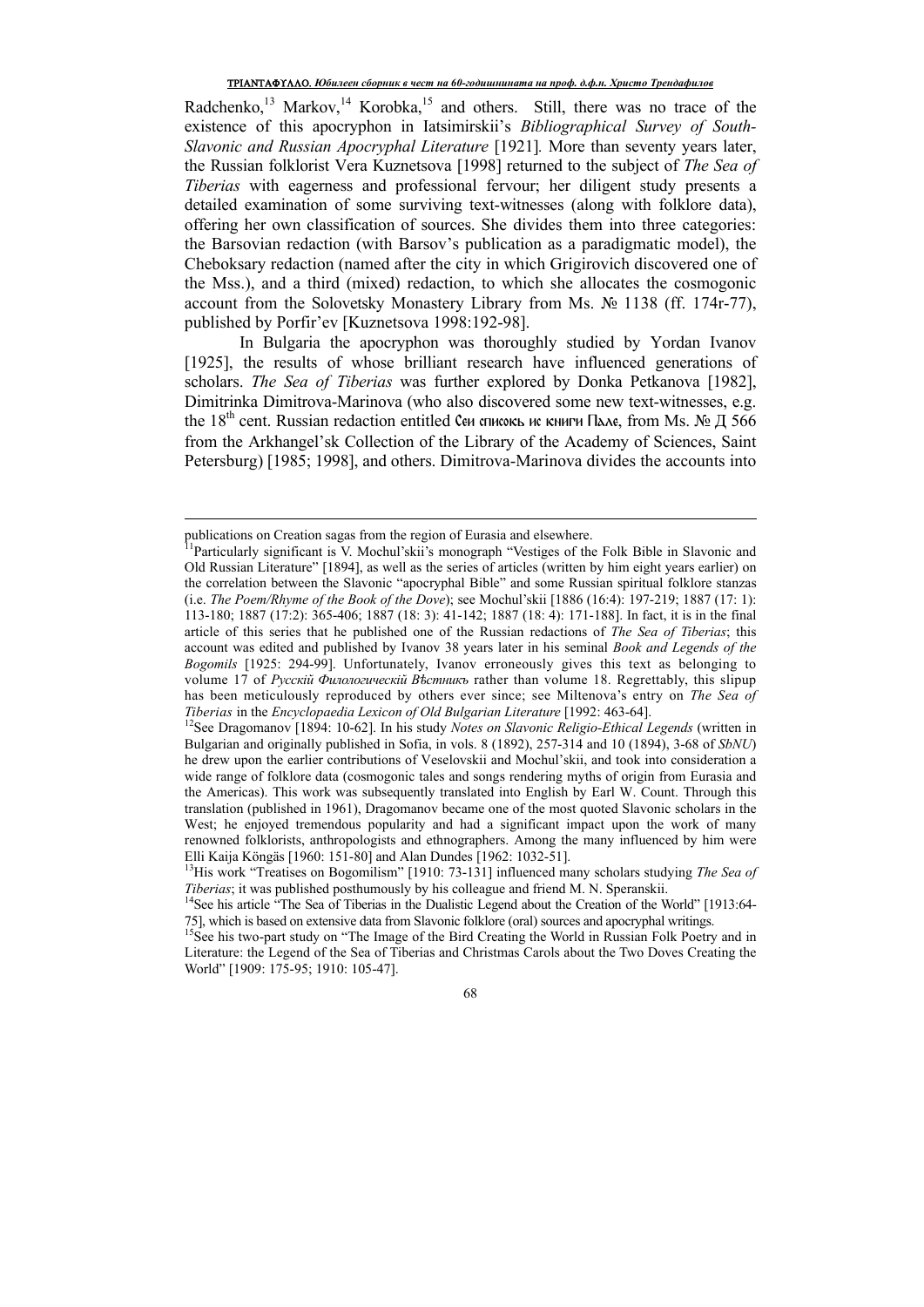three categories: the long recension, the short recension and the concise recension [1998: 48-49, notes 17 and 19].

Recently the apocryphon became a subject of interdisciplinary examination in an excellent study by Ilona Nagy [2006] who takes into consideration the observations of Ivanov, Kuznetsova and Dimitrova-Marinova. References to their work are provided throughout my analysis of the text below.

As for the classification of the texts into separate categories, my position shares common ground with that of Yordan Ivanov [1925: 287-301], which I consider it to be more straightforward than the typologies suggested by Kuznetsova and Dimitrova-Marinova. The "first Russian version" in Ivanov's classification (represented by the text published by Barsov) corresponds to what Dimitrova-Marinova identifies as "the short recension," which Kuznetsova labels as "the Barsovian redaction". The "second Russian version" in Ivanov (represented by the text described in Cheboksary by Grigorovich and published by Mochul'skii) corresponds to the "long recension" in Dimitrova-Marinova and, to a certain extent, to what Kuznetsova calls the "Cheboksary redaction". Kuznetsova, however, argues that the Slepche version belongs to the same typological cluster of texts as the Cheboksary account. Her position differs from the opinions expressed by Ivanov and Dimitrova-Marinova, who consider the Slepche version to be a separate category; in fact, it was Ivanov who first called it "the Bulgarian version" of *The Sea of Tiberias.* As for the type described by Ivanov as "the third Russian version" (published by Porfir'ev), Dimitrova-Marinova designates it as "the concise recension," while in Kuznetsova's classification it as an independent type, which she lists separately from *The Sea of Tiberias* texts altogether. Elsewhere [Badalanova Geller 2011] I suggested the following taxonomy of sources:

**Type A-1**: represented by the Bulgarian version of *The Sea of Tiberias*;

**Type A-2**: comprising the type of Russian accounts analogous to the texts of *The Sea of Tiberias* published by Mochul'skii, Sreznevskii and Dimitrova-Marinova (i.e. "the second Russian version" in Ivanov, "the Cheboksary redaction" in Kuznetsova, "the long recension" in Dimitrova-Marinova);

**Type B:** comprising the type of Russian accounts parallel to Barsov's publication of *The Sea of Tiberias* (i.e. "the first Russian version" in Ivanov, "the Barsovian redaction" in Kuznetsova, "the short recension" in Dimitrova-Marinova);

**Type C**: represented by the fragment from *The Account of Sts. Andrew and Epiphanius About Questions and Answers*, which was published by Porfir'ev (i.e. "the third Russian redaction" in Ivanov, "the concise recension" in Dimitrova-Marinova, "the miscellaneous redaction" in Kuznetsova).

# **2. Towards an edition of** *The Sea of Tiberias*

For the last several years I have been engaged in producing an edition of *The Sea of Tiberias.* This study reflects work in progress and displays preliminary results of my observations on two redactions of the apocryphon (that of Mochul'skii and Porfir'ev). They have been previously unavailable in English translation, which is now offered here in order to introduce these most interesting Slavonic apocryphal texts to western scholars. In my earlier publications [2008a, 2011] I provided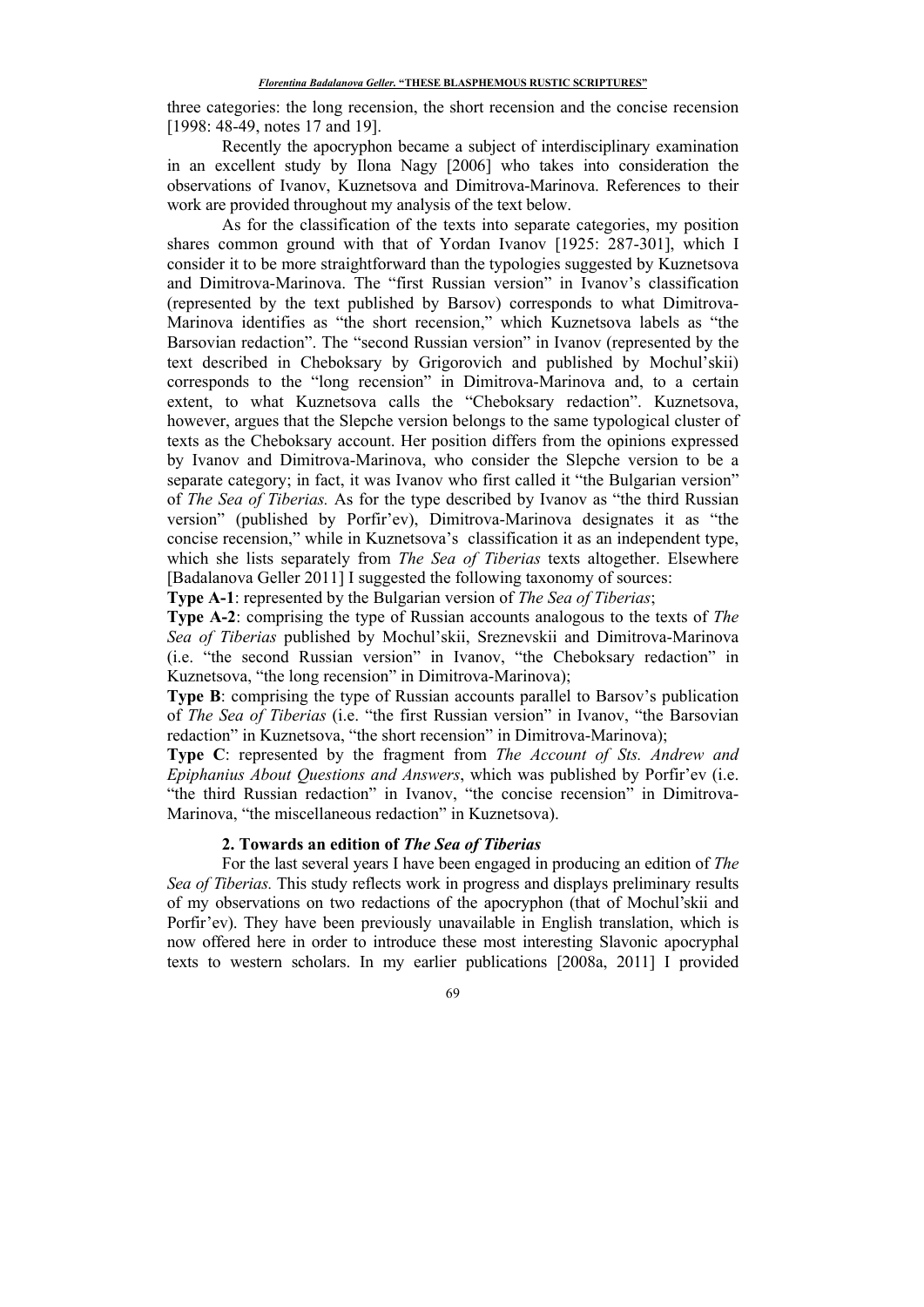translations (with commentaries) of two other redactions: that of Barsov (**Type B**) and Sreznevskii (**Type A-2**); all form the basis for the current study.

## **2. 1. Mochul'skii's redaction of** *The Sea of Tiberias* **(Type A-2)**

Presented below is a Russian redaction of *The Sea of Tiberias,* which — from the point of view of both historical and comparative linguistics — betrays palpable features of an earlier Bulgarian protograph. These include the systematic attestations of the lexeme *<i>H***<sub>OUU</sub>**, which is etymologically related to the Proto-Slavonic \***naktι** (with \*tj being altered into  $\mu$  /  $\mu$ );<sup>16</sup> significantly, it is rendered *only* in Old Church Slavonic/Bulgarian as мирь/милть,<sup>17</sup> and in modern Bulgarian as *нощ*. The same form is reflected in Russian as *<i>Hou*<sub>b</sub>, in Belorussian as *Hou*, in Ukrainian as *Hiu*, in Serbian as *ɧɨћ*, in Croatian as *noć*, in Slovenian as *noč*, in Polish as *noc*, etc.;<sup>18</sup> hereby it may be argued that the thesaurus employed in this particular redaction of *The Sea of Tiberias* provides evidence elucidating its linguistic provenance, suggesting that Old Bulgarian was most probably the language of its protograph/antecedent (which, in turn, was subsequently transmitted/translated and copied in medieval Russia).

Mochul'skii designated this redaction of *The Sea of Tiberias*<sup>19</sup> as a "prohibited Book of Genesis" ["Отреченная Книга Бытія"] and indicated that the Ms. containing it was discovered in the city of Cheboksary [Чебоксары] by V. Grigorovich; it was part of a miscellany dating to the  $18<sup>th</sup>$  century. Together with other Mss. and books belonging to Grigorovich, it was subsequently donated to the archival collection of the Imperial Novorossiiskii University of Odessa,<sup>20</sup> where it was registered as № 56.<sup>21</sup> At present the Ms. is kept in *The Grigorovich's Collection* at the *M. Gorky Odessa State Scientific Library* [Одесская государственная научная библиотека им. М. Горького,  $Co6p.$  Григоровича], and is catalogued as  $N<sub>2</sub>$  448 (56).<sup>22</sup> Apart from the text of the "prohibited Book of Genesis" (given by the scribes the elaborate title of "Трудол&бивыхъ мужей и бгодюбивыхъ списано изъ божествен<sup>¤</sup>ыхъ книгъ Василіа Великаго, Григория Бгослова, Јоан<sup>и</sup>а Дамаскина о преславныхъ прени<sup>х л</sup>евъдомы<sup>х</sup> вещеи о бе $^3$ началнъ Господъ Бже наше $^\omega$  како бысть Г $^2$ дь Саваофь пр $\mathrm{e}^\ast$ де всея видимыя и невидимыя твари"), the miscellany also contains *The Discourse of the Three Saints* ["Бесѣда Трехъ Святителей"]. In fact, its exact title is "Questions and Answers of Saints Basil the Great, Gregory the Theologian (= Gregory of Nazianzus) and John Chrysostom, [containing] revelations copied from the Bible, the Gospels and the Deeds of the Apostles" (Вwпросы и ѿвъты Сватых василия великаго, григория бгослова иоанна

 $\overline{a}$ 

<sup>&</sup>lt;sup>16</sup>Cf. Georgiev and Duridanov [1995: 695-696].

<sup>&</sup>lt;sup>17</sup>Cf. Mladenov [1979: 73, 78, 156, 159], Selishchev [1951: 212], Vaillant [2009: 78], Georgiev [1986:97-109], Ivanchev [1981: 27-47], Scatton [1978: 13-21], Velcheva (also spelled as Velčeva) [1979: 249-255; 1980: 59-66; 1988: 29-37].

<sup>&</sup>lt;sup>18</sup>Cf. Vasmer, Vol. 3 [1987: 86-87].

<sup>&</sup>lt;sup>19</sup>One of the earliest references to this text in Bulgarian academic context is that of M. Dragomanov [1894: 10, 15].

 $^{20}$ Currently known as "Одеський національний університет імені І. І. Мечникова".

<sup>&</sup>lt;sup>21</sup>Mochul'skii [1887 (18:4): 173] offers the following comments: "Изъ рукописнаго сборника XVIII въка, вывезеннаго В. И. Григоровичемъ изъ Чебоксаръ и хранящагося при Импер. Новорс. Университетѣ (См. № 56 каталога книгъ и рукописей В. И. Григоровича)".

<sup>&</sup>lt;sup>22</sup>Cf. Kuznetsova [1998: 195-196].

<sup>70</sup>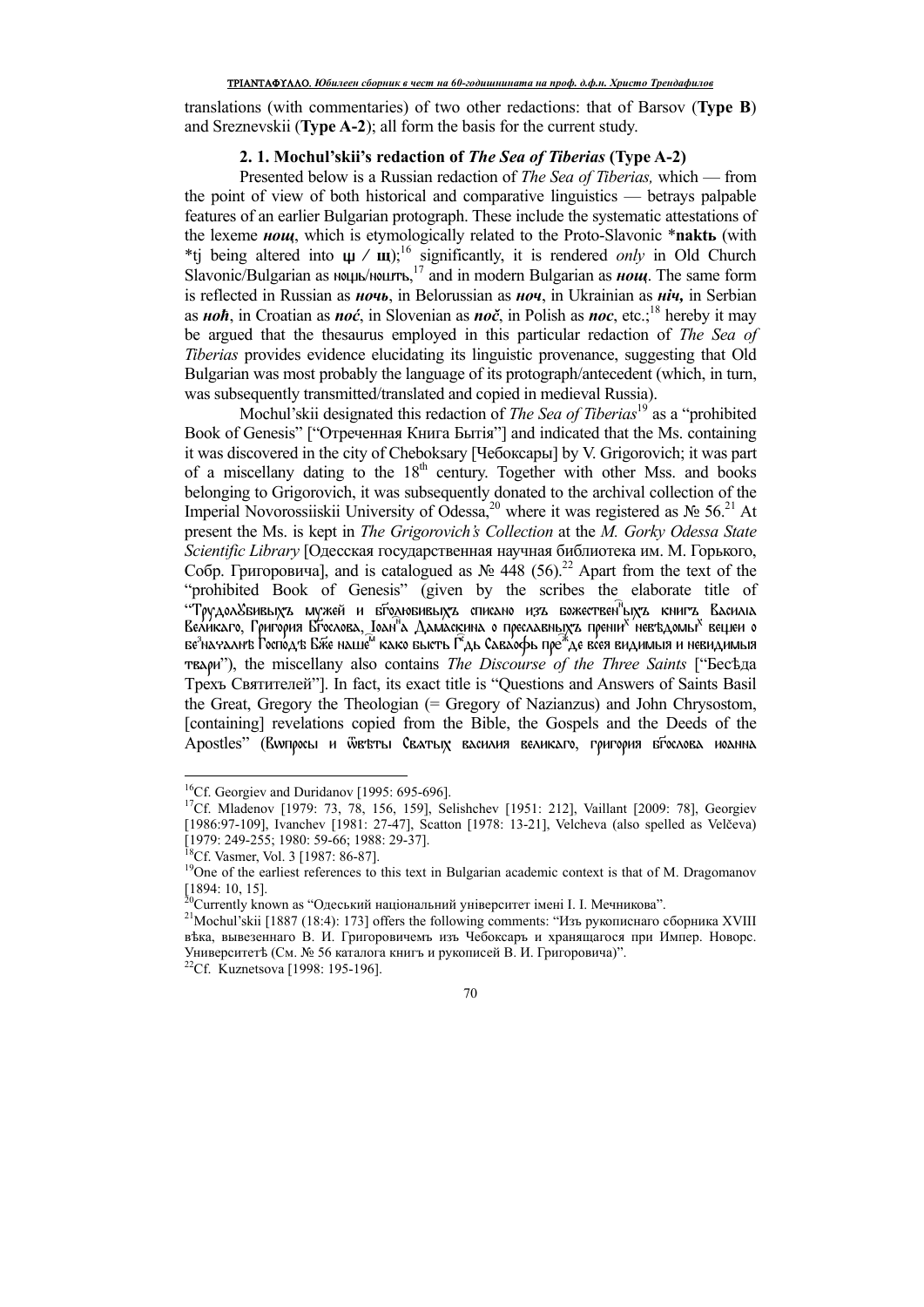златоустаго пророчества выписано от библии от евангелиста и апостола); symptomatically, the text is copied immediately after the "proscribed Book of Genesis" (i.e. The Sea of Tiberias), which Mochul'skii considered to be "identical" with the Barsovian version<sup>23</sup>  $(= The Account about the Begetting of Heaven and Earth).$ <sup>24</sup>

My edition of the text, as presented below, is based on Mochul'skii's publication of the Ms. (which once belonged to Grigorovich); $^{25}$  the framework of pericopes suggested by Ivanov [1925: 294-299] is also taken into consideration. Along with the original Slavonic text I make an attempt to provide - in a bricolage-like manner as footnotes — various parallels to the storyline from other apocryphal writings; these show the intense intertextual complexity of Slavonic para-scriptural traditions. Acknowledged are also some specific features of indigenous scribal idiosyncrasies (including errors which must have occurred during the process of copying of the manuscripts). The translation of the text into English is made by the author; the apocryphal storyline of *The Sea of Tiberias* is contextualised within the corpus of canonical biblical narrative.

# Трудол $S$ бивыхъ мужей и бголюбивыхъ списано изъ божествен"ыхъ книгъ Василіа Великаго, Григория Бґослова, Іоан<sup>я</sup>а Дамаскина о преславныхъ собливать металли. На время с совремя пренимать совремя в пренимать совремя в пренимать совремя в совремя пре<br>Преним невъдомых вещей о бе<sup>з</sup>началить Господъ Бже наше<sup>й</sup> како бысть

I. Пре<sup>ж</sup>де зе<sup>м</sup>ли бысть Г<sup>е</sup>дь Саваофь в тре<sup>х</sup> комаръ<sup>х</sup> на возд $\mathbf{X}^{\text{ck}}$ худ $^{-26}$ ввелелъпоте,  $^{-7}$  бе $^3$ нача<sup>л</sup>ьни Царь невъдомъ таинъ присносущный, несо $^3$ дан $^9$ ый, несказанный, неро $^*$ денный, незачатый, в бе<sup>з</sup>смертный и беспло<sup>т</sup>ныи. И тогда бысть свъ<sup>т</sup> о<sup>т</sup> лица Господня Саваофа седмерицею свътд' сего свътлъе. Ризы Его быша бълыи яко свътъ свътозарныи о<sup>т</sup> лица Господня. И сидъ<sup>л</sup> Г<sup>о</sup>дь Саваофь в тре<sup>х</sup> коморе<sup>х</sup> на во<sup>з</sup>д&съхъ на престолъ превыспренняя славы. И<br>помысли себъ Г<sup>о</sup>дь Саваофъ бе<sup>з</sup>нача<sup>л</sup>ныи О<sup>т</sup>ць тако о<sup>т</sup>ргну<sup>х</sup> о<sup>т</sup> сердца и роди<sup>х</sup>

<sup>&</sup>lt;sup>23</sup>See in this connection Mochul'skii's notes: "Издаваемый тексть, стоящій в сборникъ Григоровича впереди предъ «Беседой трехъ Святителей», тожествененъ съ «Словомъ о зачатіи неба и земли» (Барсова) и «Свиткомъ божественных книгъ» и названъ мною отреченной «книгой бытія»" [Mochul'skii 1887 (18:4): 173, footnote 1].

<sup>&</sup>lt;sup>24</sup>See Barsov [1886:5-8].

<sup>&</sup>lt;sup>25</sup>See Mochul'skii [1887 (18:4): 173-177].

<sup>&</sup>lt;sup>26</sup>The concept of three primordial chambers which preceded the Creation is presented in various erotapocritic writings; one such example comes from The Discourse of the Three Saints Basil the Great, Gregory the Theologian and John Chrysostom, Queries with Interpretations: Copied from the Roman Patericon [Беседа тріехъ святителей Василія Великаго, Григорія Богослова, Іоанна Златоустаго, вопрошеніе съ толкованіемъ. Списано съ Патерика Римскаго] (from a miscellany dated to the 17<sup>th</sup>-18<sup>th</sup> cent.): В[асилій] р[ете]: Гдъ Богъ первъя жилъ, иже не бысть свъта? Поаннъ] р[ете]: Суть каморы три на воздустуть, ту вяше Господь въ трехъ каморехъ агнцемъ, а свъту тогда не высть. (Quoted after Pypin [1862: 169]). Actually, Gregory the Theologian, or Gregory of Nazianzus (c. 329-389), lived two centuries before Pope Gregory the Great (c.  $540 - 604$ ), also known in Eastern orthodoxy as Gregory the Dialogist/Gregory Dialogus (Gregorius Dialogus); the latter is in fact credited with composing the celebrated Dialogi de vita et miraculis patrum Italicorum et de aeternitate animarum.

The form "ввелельноте" should be emended to read "в велельноте".

<sup>71</sup>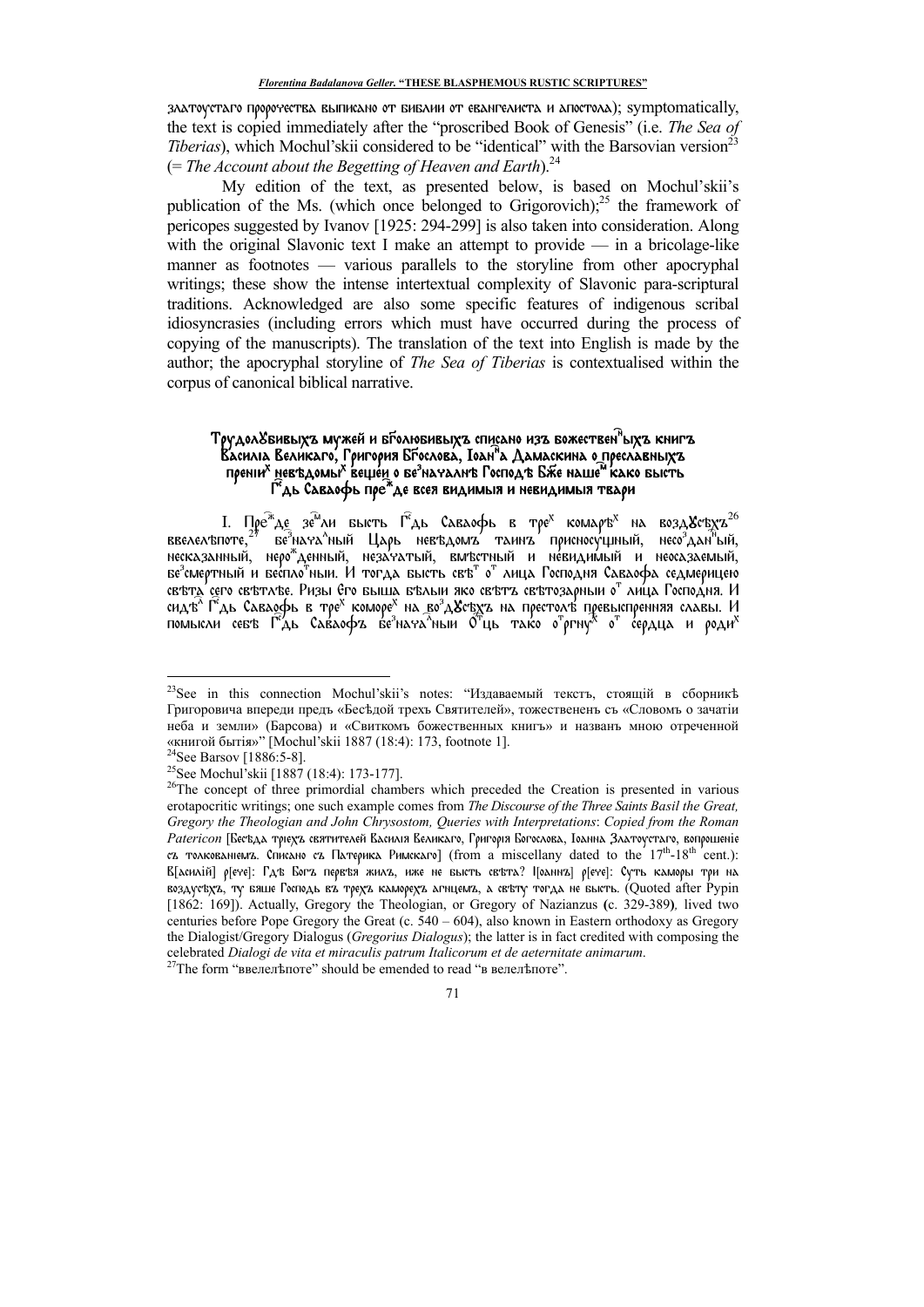## ТРІАНТАФҮЛЛО. Юбилеен сборник в чест на 60-годишнината на проф. д.ф.н. Христо Трендафилов

во<sup>з</sup>любленнагw Сына Божія Г<sup>е</sup>да нашегw Ин<sup>г</sup>а Хр<sup>е</sup>а. Из вустъ<sup>28</sup> Свои<sup>х</sup> Дхъ Свои Свя<u>т</u>ыи изапусти на Него видъ и голубяте образъ, стъми трем комарами пробразова Г<sup>е</sup>дь<br>произвым и безнача<sup>5</sup>ным Сынъ и О<sup>т</sup>цъ и Съвятым Дуб<sup>29</sup> на тъ<sup>х</sup> трехъ комарехъ<br>безнача<sup>5</sup>ным крестъ. И тотъ крестъ прообразова Г<sup>е</sup>дь Бтъ ра върующи<sup>х</sup> во имя Его. О<sup>т</sup>цъ оубо незачатьш и неро\*денъ, а Спъ оубо ро\*денъ, а не<br>сотворенъ. Дхъ Стыи несозданъ и неро\*денъ, но исходя<sup>ш</sup> ѿ Отца.

II. Не бысть то<sup>г</sup>да неба, ни земли, ни моря, ни аг⊼ъ, ни арханге^, ни херуви<sup>м</sup>, ни серафи", ни ръкъ, ни езеръ, ни кладезеи, не источникъ, ни человъкъ, ни горъ, ни облакъ, ни <sup>з</sup>въздъ, ни свъту, ни збереи, ни птицъ, ни вертепъ, ни зареи. Тогда была тма<br>и бездны и темнота. Не бы ть тогда ни дни, ни нощи,<sup>30</sup> ни виковъ, ни часовъ. Тогда бысть себе бе<sup>з</sup>смертный бе<sup>з</sup>нача<sup>л</sup>ный Сид Божій Іисусд Христосд со<sup>т</sup>вори слово<sup>м</sup> повеление<sup>м</sup> высть себе бе смертный бе нача ный сит божи писуста христост со вори слово" повеление"<br>О"Ца Своего небеснаго всю тварь небесную видимую и невидимую и како рече Г°дь тако<br>сотворило<sup>с</sup> и со<sup>3</sup>дало<sup>с</sup> Дхо<sup>м</sup> Стымта о" оустт

<sup>&</sup>lt;sup>28</sup> Ever<sub>z</sub> = labialized form (from yer<sub>z</sub>).

<sup>&</sup>lt;sup>29</sup>Compare the following fragment from the above quoted  $17<sup>th</sup>$ -18<sup>th</sup> cent. Discourse of the Three Saints [Бесъда трієха святителей Василія Великаго, Григорія Богослова, Іоанна Златоустаго, вопрошеніе съ толкованіємъ. Списано съ Патерика Римскаго]: Григорій рече: Протолкуй ми Троицу въ трехъ каморехъ. І[однии] р[ете]: Отеци, Сыни и святый Духи, едини свъти, а трое огнь. (Quoted after Pypin [1862: 169]). <sup>30</sup>The form Notwo betrays a Bulgarian protograph; see the discussion above.

<sup>&</sup>lt;sup>31</sup>The idea that crystal was one of primordial substances from which the universe was constructed is also attested in other apocryphal cosmogonies. See the following fragment from the 16<sup>th</sup> -17<sup>th</sup> cent. Bulgarian redaction of *The Books of the Holy Secrets of Enoch* [Книги сти<sup>х</sup> таинь Енохо<sup>в</sup>] (from MS № 321, once part of the Manuscript Collection of the National Library in Belgrade): И повель<sup>х</sup> да взаитьста w свъта и w тыми и ръ<sup>2</sup>: вжди талето. и wвито свъто<sup>м</sup>. И то простръ<sup>х</sup> и вы вода. И простръ<sup>х</sup> врздую тами, ниж да кряг въноутрь ждоу и въобрази<sup>х</sup> нако хроусталь, мокро и соухо си ръ<sup>с</sup> стъкло и ледь мехождента вода.<br>"Инимъ стихта". И оуказа<sup>х</sup> комоуждо свои пя" .З.ми" звъздамь кааждо ихь на свои" нбси, тако да градя." (Quoted after Sokolov [1899: 26]).<br><sup>32</sup> Perhaps "тысяч"?

<sup>&</sup>lt;sup>33</sup>For a survey of apocryphal sources in which the motif of seven heavens is registered, see Mochul'skii [1894: 66-67].

<sup>&</sup>lt;sup>34</sup>The emergence of thunder and lightning as primordial manifestations of the voice of the Creator is described in a similar way in the following fragment from The Discourse of the Three Saints [Bect]AA трієхъ святителей Василія Великаго, Григорія Богослова, Іоанна Златоустаго, вопрошеніе съ толкованіемъ. Списано съ Патерика Римскаго] (from a miscellany dated to the  $17<sup>th</sup>$ -18<sup>th</sup> cent.). Поаннъ] р[ече]: Отъ чего громъ и молнія сотворена бысть? В[асилій] р[ече]: Гласъ Господень въ колесницъ огненной утве́рженъ и ангела го<sup>ом</sup>ная приставлена. (Quoted after Pypin [1862: 169]).<br><sup>35</sup> Compare the following fragment from the above quoted  $17<sup>th</sup>$ -18<sup>th</sup> cent. *Discourse of the Three Saints* 

<sup>[</sup>Бесъда трієхта святителей Василія Великаго, Григорія Богослова, Іоанна Златоустаго, вопрошеніе съ толкованіємъ. Списано съ Патерика Римскаго]: В[асилій] р[ече]: Отъ чего солнце сотворено бысть? І[оаннъ] p[ете]: Отъ выспренныя ризы Господни. (Quoted after Pypin [1862: 169]).

The cosmogonic motif of the creation of the Sun from God's garments is likewise featured in the 18<sup>th</sup> cent. erotapocriseis entitled Questions and Answers of Saints Basil the Great, Gregory the Theologian and John Chrysostom, [containing] revelations copied from the Bible, the Gospels and the

<sup>72</sup>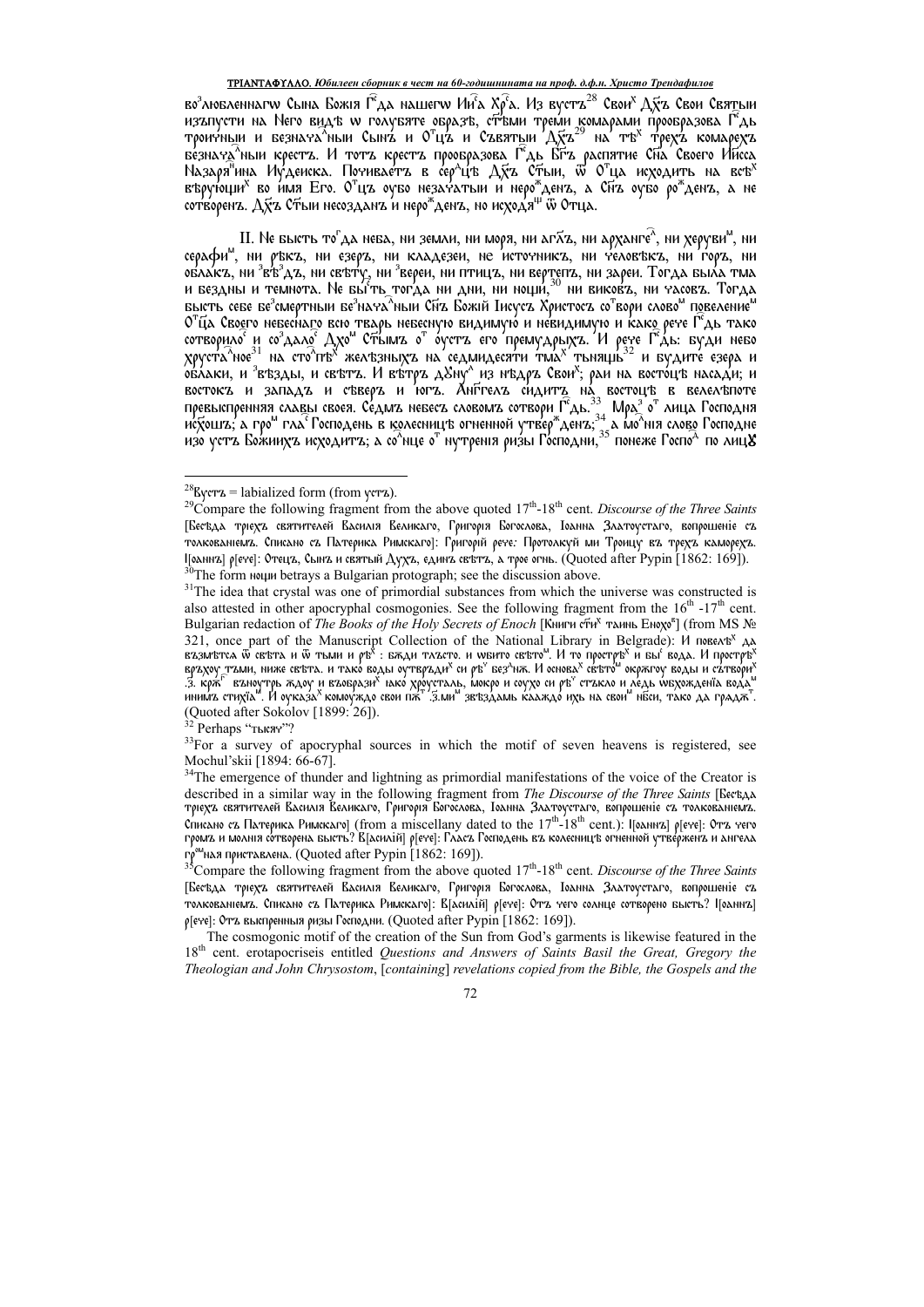Своему утреся, а луна ѿ лица.<sup>36</sup> И рече Г<sup>е</sup>дь: буди тма сто<sup>л</sup>повъ на воздусъхъ! И тако сотворило слово Господни". А столпы недвижимыя железныя о начала въка сего. И буди на тъ<sup>х</sup> сто<sup>л</sup>пъ<sup>х</sup> камень недвижимыи, а на камени земля, а подъ землею адъ не́движимый и весь мъденъ; и вереи желъ<sup>з</sup>ныя и врата мъ<sup>д</sup>ныя и желъ<sup>з</sup>ныя, <sup>з/</sup> а подъ адомъ тартаръ дна нътъ. И рече Г"дь: буди над адомъ т'ма сто^повъ мъдныхъ и на сто<sup>л</sup>пахъ камень и на камени земля. Г<sup>е</sup>дь слово<sup>м</sup> камень и кремень со<sup>т</sup>вори.

Ш. И рече Г<sup>е</sup>дь: буди на зе<sup>м</sup>ли море Тивириадское, вода соленая! Первая зе<sup>м</sup>ля на во<sup>з</sup>дусъ<sup>х</sup> со<sup>т</sup>воре́на и утвер\*дена; вторая зе́<sup>м</sup>ля на а́де, а на тои зе"ли море, а́ S того моря тивириадскаго брегу нъ". И с'ниде Г<sup>е</sup>дь по во<sup>з</sup>духу на море Тивириадское и узръ Госпя<br>плавающа на то<sup>м</sup> море Тивириадъскомъ гоголя и ста над ни<sup>м</sup> Г<sup>е</sup>дъ и рече ему: Гоголе, ты<br>кто еси? И рече ему Сатана<sup>38</sup>: а<sup>3</sup> есмь Сатана: а ты Біта бром и Црь црема. Аще бы ты не то рекла Сатана, ино что противное Геду Біту, тде его Гедь бы сокруши^ на море Тивириадско<sup>м</sup>. И рече Гедь Сатана, ино что противное Геду Біту, тде его Гедь бы сокруши^ на

B. W чего сотвори гедь бы солнце.

 $\ddot{W}$ .  $\ddot{W}$  свътлыя своея ризы господни. (Quoted after Mochul'skii [1887 (18: 4): 178]).

According to some other erotapocritic writings (e.g. (P) дзоумни<sup>к</sup> w все<sup>м</sup> Упросе w<sup>'</sup> e from the Tikveshki Miscellany), the Sun originated from God's tear, whereas the Moon was from his stole: Выпри W цы сьтвори бы сайце и мець. Wетьть. leгда сьтвори бы назвили и негда помисли како да сьтворить убека. и како 'да се родит ѿ него и како хоте распети́(се) и смрти прѣдати(се). И юг^а w смрти поми́сли ѓъ. тогда сльза испадъ изь wka гн<sup>а</sup>а. то бо сльзе нарче Fь сляце. м'ць ѿ петрахила г'на ю'. (Quoted after Nachov  $[1892:402]$ ).

<sup>36</sup>In some erotapocritic writings it is suggested that God created the Moon from his "dark garments"; one such cosmogonic scheme is revealed in the 18<sup>th</sup> cent. Questions and Answers of Saints Basil the Great, Gregory the Theologian and John Chrysostom, [containing] revelations copied from the Bible, the Gospels and the Deeds of the Apostles [Влипросы и Фетты Сватых василия великаго, григория вгослова иоанна златоустаго пророчества выписано от библии от евангелиста и апостола] from Ms Nº 448 (56) of The Grigorovich's Collection at the M. Gorky Odessa State Scientific Library. The fragment reads as follows:

B. W чего сотвори гсдь бFz луну.

Ѿ. Ѿ темныя ризы своея господни (Quoted after Mochul'skii [1887 (18: 4): 178]).

For a brief examination of approximately writings in which the fashioning of either the Sun or the Moon is associated with God's garments, see Mochul'skii [1894: 67-68].

<sup>37</sup>For a similar description of Hell's "врата меданал, и вереа железныа", see Слово сты<sup>х</sup> ап'лъ и ѿ Адама во ддъ къ Лазарю. ги (from the Zlatoust Miscellany dated no later than the 16<sup>th</sup> century and published by Pypin [1862: 11-12], without any information about its provenance).

<sup>38</sup> The idea that Satan "was begotten" on the waters of the Sea of Tiberias is briefly touched upon in the 18<sup>th</sup> cent. Questions and Answers of Saints Basil the Great, Gregory the Theologian and John Chrysostom, [containing] revelations copied from the Bible, the Gospels and the Deeds of the Apostles [Вопросы и Феъты Сватых василия великаго, григория бгослова иоанна златоустаго пророчества выписано от библии от евангелиста и апостола] from Ms. № 448 (56) of The Grigorovich's Collection at the M. Gorky Odessa State Scientific Library:

В. От чего сатана зародился.

W. На море тивириадстъм в девятом валу зародился. (Quoted after Mochul'skii [1887 (18:4): 178]).

Deeds of the Apostles (Вопросы и Фвъты Сватых василия великаго, григория бгослова иоанна златоустаго пророчества выписано от виблии от евангелиста и апостола). As briefly mentioned above, this erotapocritic text was copied in the same miscellany which contains the current version of The Sea of Tiberias; presently it is catalogued as  $N<sub>2</sub>$  448 (56) in The Grigorovich's Collection at the M. Gorky Odessa State Scientific Library. The fragment reads as follows: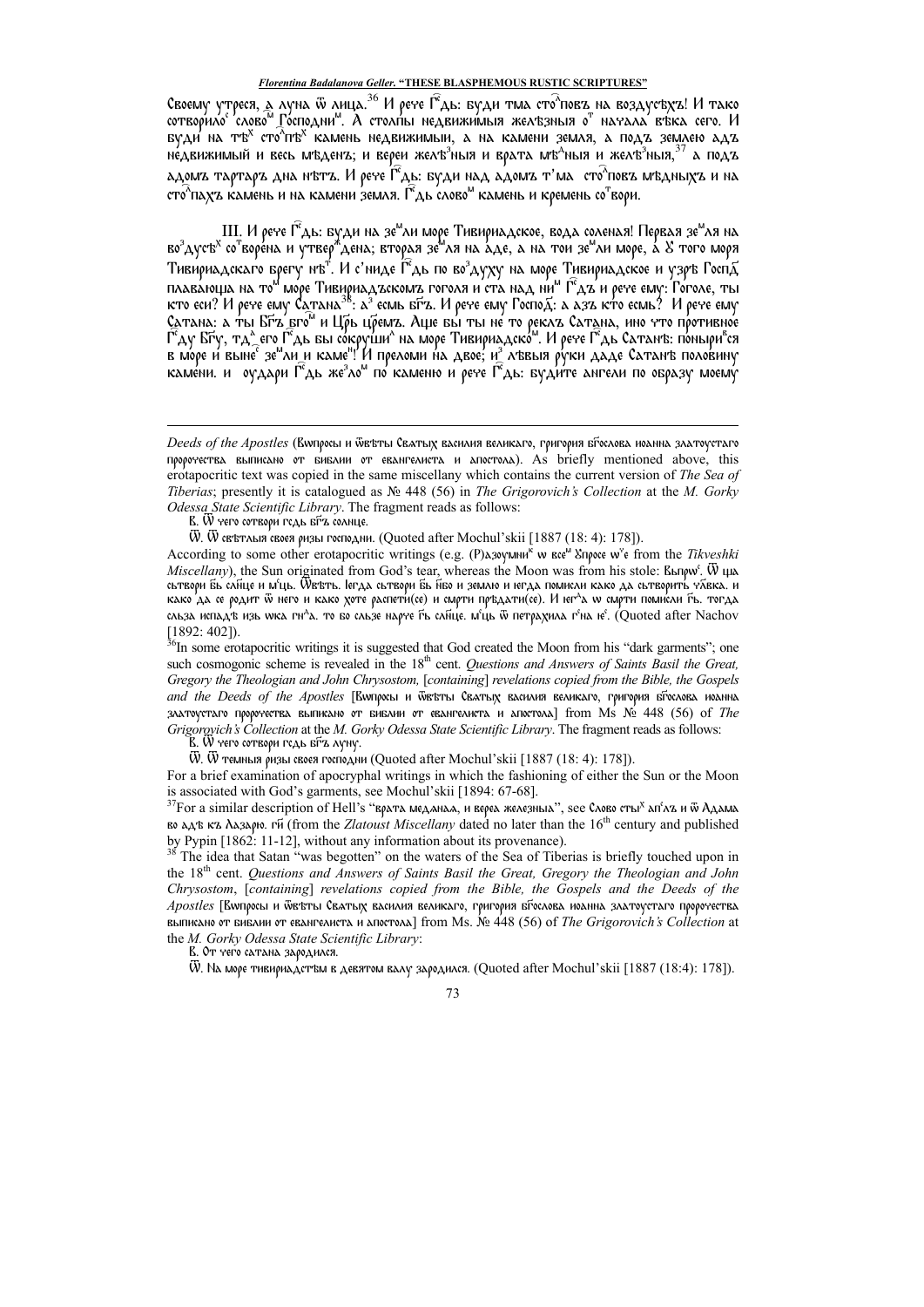## ТРІАНТАФҮЛЛО. Юбилеен сборник в чест на 60-годишнината на проф. д.ф.н. Христо Трендафилов

си<sup>л</sup>ни, бе<sup>з</sup>спло<sup>т</sup>нии и бе<sup>з</sup>смертныи, совершаите хотъние мое ввышни<sup>х 39</sup> И сотвори Бµд о<sup>т</sup> и ни, ве сило ний и ве смортный, совершанте дот вние мое вышит. В тествори в в относите надель критель другитель, а разрил в средне по приделения для пользов. Помогля, дерувимы, серафимы, ангели, архангели, а же<sup>3</sup>лз былз весовную бе<sup>з</sup>численную силу было плотныха. И рече Гадь: будите тридесять три кита<br>на море тивириадско на вода<sup>х</sup>! И буди на тъха китъ<sup>х</sup> зе<sup>м</sup>ля!<sup>43</sup> И ра<sup>з</sup>сея Гадь зе<sup>м</sup>лю на ни<sup>х</sup>: бу́ди зе<sup>м</sup>ля то^ста, широка и прос́тра"на! И прорасте древесаи трав́ы, и цвъты, горы и

 $43$ The motif of the 33 primordial whales on which the earth is positioned occurs also in *The Discourse* of the Three Saints erotapocriseis; see Questions and Answers of Saints Basil the Great, Gregory the Theologian and John Chrysostom, [containing] revelations copied from the Bible, the Gospels and the Deeds of the Apostles [Вwпросы и Ѿвъты Сватых василия великаго, григория бгослова иоанна златоустаго пророчества выписано от библии от евангелиста и апостола]:

0т. Находятъ онъ райское благоухание. вынимают от того десяту часть на пропитание.<br>В. На чемъ земля стоит и утвердится.

своим и повъсивши не одержимую тяготу на водахъ. (Quoted after Mochul'skii [1887 (18:4): 179-180]). In fact, the above quoted fragment is preceded by a separate, much more elaborate rendition of the

*Hexameron*-type cosmogonic scenario, according to which the primordial whales (the number of which is not specified on this occasion) emerged on the third day: R. в которы день что сотвори всесили вишии бґъ. О<sup>т</sup>. во первыи день сотвори гсдь бґъ свътъ и т'му. нарече ді́нь свътъ́ а т'му нарече нощь и бысть вечеръ и бысть утрол. день первый. во вторыи день сотвори гедь быт небеса небес огны и воды яже превыше нбс2. в третии день сотвори гсдь землю моря и ръки и в них киты великия рыбы и всякия звъри. в четверты день сотвори гсдь бга два свътила великия солнце и луну и звъзды да свътит человъкъ живущих на земли. в'пятыи день сотвори гсдь бі́га древеса на земли тр́ав́ы и злаки и птицы вся воздушная мши́цы и комары. в шестыи день сотво́ри гсдь бі́~в всякия звъры, ско́ты, гады и человъка адама. по́стави его владыку на́д всъм строением своим и насади раи на востоцъ и введе в него адама. в седмыи день почи гсдь бі́гз от ́всѣхъ дъл сво́их такожде и нам повел́в почити от дъл земныхъ. исходити в церков на молитву. (Quoted after Mochul'skii [1887 (18:4): 177-178]).

However, in some other apocryphal writings the number of primordial whales may vary; one such example comes from the erotapocriseis Разумникъ from the (now lost) Lovchanski Miscellany (dated 1618), according to which the number of elemental whales is four:

В.: кажи ми что дрьжи<sup>т</sup> земла? - Ф.: вмда высока sълм.

В.: да что дрьжи<sup>т'</sup>вwджтж? - ѿ.: камень плwськь велми.

В.: да что дръжи<sup>т</sup> камень? –  $\ddot{w}$ .: .д. ку̀тове златы.

е... для частовления с совета... от для составлять...<br>В.: для что дръжить кочове златыне? – Ф.: ръка wгыннаа.<br>В.: для что дръжи<sup>т</sup> тьи wгнь? – Ф.: дроугы wгнь еже е<sup>с</sup> по же<u>ж</u>ькь Ф того wгнъ .в.Т. члсти.<br>В.: для что дръж на силъ Бжїн стои<sup>т</sup>. (Quoted after Ivanov [1925: 260]).

A somewhat abridged version of this cosmological description is to be found in the erotapocrise is  $\lambda$  as разумныкь выпроси юдна и Василіа и Григоріа from а  $16^{th}$  cent. miscellany kept in the Bulgarian National Library (Ms. No 68); the text was published by Arkhangel'skii [1899 (4):121-123]. Compare the following fragment: В. На чи<sup>м</sup> земля стоит? О. На водъ, а вода на огню. (Quoted after Arkhangel'skii  $[1899(4): 122]$ ).

<sup>&</sup>lt;sup>39</sup>То read: в вышни<sup>х</sup>.

<sup>&</sup>lt;sup>40</sup>For the meaning of "ста<sup>л</sup>нои укладнои", see Dal', vol. IV [1882: 482].

<sup>&</sup>lt;sup>41</sup>The motif of the creation of angels from fire ignited from stone is also featured in the  $16<sup>th</sup>$ -17<sup>th</sup> cent. Bulgarian redaction of *The Books of the Holy Secrets of Enoch* [Книги сти<sup>х</sup>таинь Енохо<sup>в</sup>] (from Ms. № 321 from the National Library in Belgrade): И ѿ камене<sup>ж</sup> оусъко<sup>х</sup> wгнь великы. и ѿ wгнъ сътвори<sup>х</sup> чини<br>бесплътни<sup>х</sup> вои .i. тъ<sup>м</sup> дгћль. и wрѫжïд и<sup>х</sup> wгнынд и wдеж<sup>д</sup>е и<sup>х</sup> плами палещь и повелъ<sup>х</sup> да стоѫ къ®до въ свое<sup>м</sup> уиноу. (Quoted after Sokolov [1899: 28]).

<sup>&</sup>lt;sup>42</sup>То read: из камени.

В. На чем земля основана бысть.

От. На трех китах великих и на тридесяти малыхъ.

В. От чего тъ киты суть бывают.

От. Слыши творца иоанна дамаскина глаголюща яко воздрузивыи бга на ничесом же землю повелънием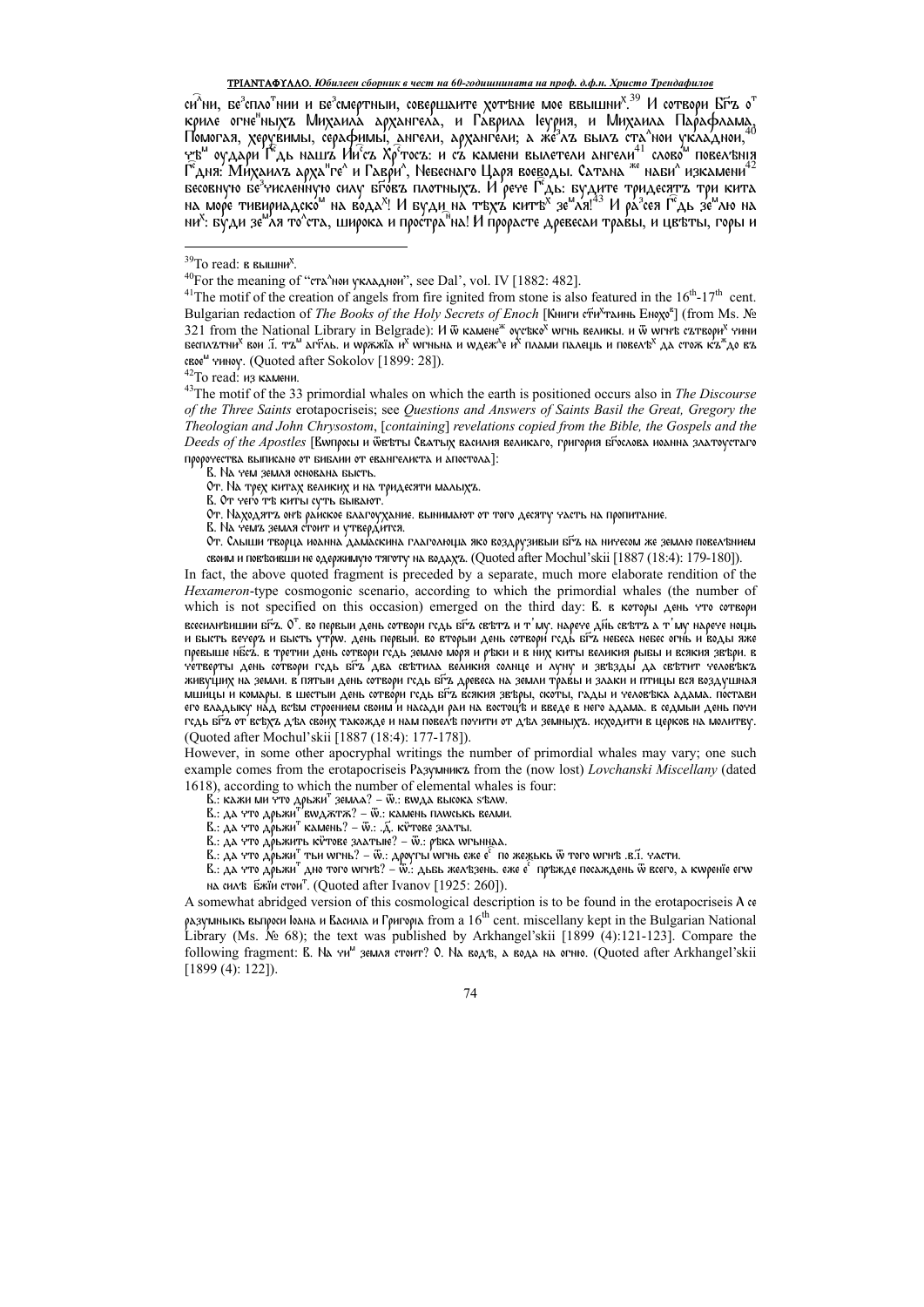хо<sup>л</sup>мы, и источники, и езера, и ръки. И сотвори Г<sup>е</sup>дь о<sup>т</sup> зе<sup>м</sup>ли звереи, и скоты, и рыбы в<br>водахъ,<sup>44</sup> и птасицы,<sup>45</sup> летящия по во<sup>з</sup>духоу.<sup>46</sup> И сотвори день и нощъ,<sup>47</sup> и гады<br>пресмыкающяся по зе<sup>м</sup>ли; а кито<sup>м</sup> тъ ни<sup>х</sup>же утвер<sup>ж</sup>дена зе<sup>м</sup>ля и не подвизается ни в которую сторо<sup>ну</sup>.

IV. И рече Сатана противно Ѓ<sup>е</sup>ду Саваофу: у меня силы бо<sup>л</sup>ши вышняго; подобенъ дзъ вышне<sup>му</sup>. Причте Сатану во арха<sup>н</sup>гелы и вземъ его на небеса. Сатана \* нача гордитися и мыслию возноситися в себ'в помышляя: сотворю себ'в пре<sup>с</sup>толъ надъ аказали на воздусь<sup>х,48</sup> Г<sup>о</sup>дь же проразумы мысль его лукавую и посла арха<sup>н</sup>гела<br>Выздами на воздусь<sup>х,48</sup> Г<sup>о</sup>дь же проразумы мысль его лукавую и посла арха<sup>н</sup>гела<br>Михаила, повель Сатану свергнути с небеси.<sup>49</sup> Михаи^ а

Then again, a similar reference to both *Isaiah* [14:13] and *Ezekiel* [28:13-19] is to be found in the narrative about the rebellion and the fall of Lucifer  $(\alpha\beta\gamma\gamma\gamma)$  who has become an adversary of the Creator — in the Slavonic Version of the Chronicle of (pseudo)Syncellus, which was translated in medieval Bulgaria in the  $9<sup>th</sup>$ -10<sup>th</sup> century. The narrative about the fall of the most senior among the angels is presented as an introduction to the creation of heaven and earth paralleling the first chapters of Genesis; see the discussion in Totomanova [2008: 31, 407-408].

On exegetical traditions grounded in Ezekiel [28: 13-19], see Anderson [2000c: 133-147].

<sup>49</sup>The motif of the revolt of God's angelic adversary is likewise featured in the  $16^{th}$ -17<sup>th</sup> cent. Bulgarian redaction of The Books of the Holy Secrets of Enoch [Книги сти<sup>х</sup> таинь Енохо<sup>в</sup>] (Ms. № 321 from the National Library in Belgrade): Едни же ѿ тина архаггл каго ѿврацка съ тино" сжщи под ни". въспрїж" мисль немощн $\pi$ а, да постави" пръстоль свои выше wбла $^{\kappa}$  на $^{\lambda}$  земле $^{\lambda}$  да б $\pi$ де" т $\pi$ че" моеи силъ. И Ѿвръ́го<sup>х</sup> его съ высоти съ лгћли его. И бъ лътла по въздоухоу винѫ връхоу бе<sup>з</sup>дни. И сътвори<sup>х</sup> тако всъ нбса и вы<sup>е</sup> ды, третіи. (Quoted after Sokolov [1899: 28])

The motif of Satan's rebellion is rendered in a similar way in the 17<sup>th</sup> cent. Bosnian apocryphal legend The World's Beginnings [Почетие свиста] (part of a miscellany currently kept in Plovdiv National Library, Ms. № 116, fols. 90-97): Зацю ГБ ББ сатвори саи свиеть? Утаи време виеше бангель У Бога наизабрани, кои би названь Сатанаиль. Онь поче мислити како бию већи ѿ Га҃ Ба҃, и тои мислећи, седе на приестоль ги́ь. И доће к немУ Михаиль арханћель, анћель ги́ь верни и ре° мУ: Устани, погани, ние ти тУи сидети! И Хдри га ногомь, и онь паде подь землХ, и сви анћели, кои веровахХ нега, падоше с неба, едни подь земл», а др»зи на земл», а трети wcташе под небомь на ер»: како се где кои поменоваше Га нашего, тако и what werabalie. И сви се сатворише діавли, кои мишлах» онуи злушисаль и кои служаху А8 чипетра, и за то неть 8 w холасти први гриехь. (Quoted after Ivanov [1925:322]).

<sup>&</sup>lt;sup>44</sup> То read: в водахъ.

<sup>&</sup>lt;sup>45</sup>The singular form of the noun is most probably птах (пьтишь, пьтеньць), since the diminutive plural із птасицы (as in влах  $\rightarrow$  власи, монах  $\rightarrow$  монаси, etc.).

 $46$ Compare the following fragment from the erotapocriseis Other Questions and Answers, Regarding What Day and Hour Has the Lord Created the First Adam and Other Related Issues [Иные вопросы по отвътамъ, въ ки день и часъ сотвори господь перваго адама и протчая по сихъ]: В. Отъ чего звъріе и́ скоти сотворены суть? - Т. Отъ земли, прежде Адама и по Адамъ. (Quoted after Pypin 1862: 176]).

 $47$ For the form Nours, see the discussion above.

<sup>&</sup>lt;sup>48</sup>One of the earliest references to *Isaiah* [14:13] in *Slavia orthodoxa* is to be found in *The Discourse* on the Holy Trinity by Saint Clement of Ohrid (c.  $840 - 916$ ):  $\overline{W}$  Te<sup>x</sup> же въ единъ земномоу чиноу строитель поставленъ былиз иже горъдынею своею и оумомъ злымъ превознесъ са, рече; Поставлю пр<sup>е</sup>тлъ свои случить научается в подобних вышнему. И того ради извержента не то своего и светалости лишисе, бы<br>тите научаемы в которых вышнему. И того ради извержента не того в свето и светалости лишисе, бы<br>тите научаемникта. И со тос 300 state. (Quoted after the publication of the work of Clement of Ohrid by Angelov et al. [1970:639])

Last but not least, a similar concept is expressed in the Secret Book of the Bogomils; below is a fragment from the  $12<sup>th</sup>$  century Latin manuscript of *Codex Carcassoniensis* (i.e. *Liber Sancti Johannis*):

Et dixi: Domine, antequam Sathanas caderet, in qua gloria persistebat apud Patrem tuum? Et dixit mihi: in tali gloria erat, quod ordinabat virtutes coelorum; ego autem sedebam apud Patrem meum. Ipse erat ordinans omnem imitatorem Patris, et descendebat de coelo in infimum et ascendebat ab infimis usque ad thronum invisibilis Patris. Et observabat gloriam, quae erat moventis coelos, et cogitavit sedem suam ponere super nubes coelorum et volebat Altissimo similis esse. (Quoted after Ivanov [1925: 73-4]).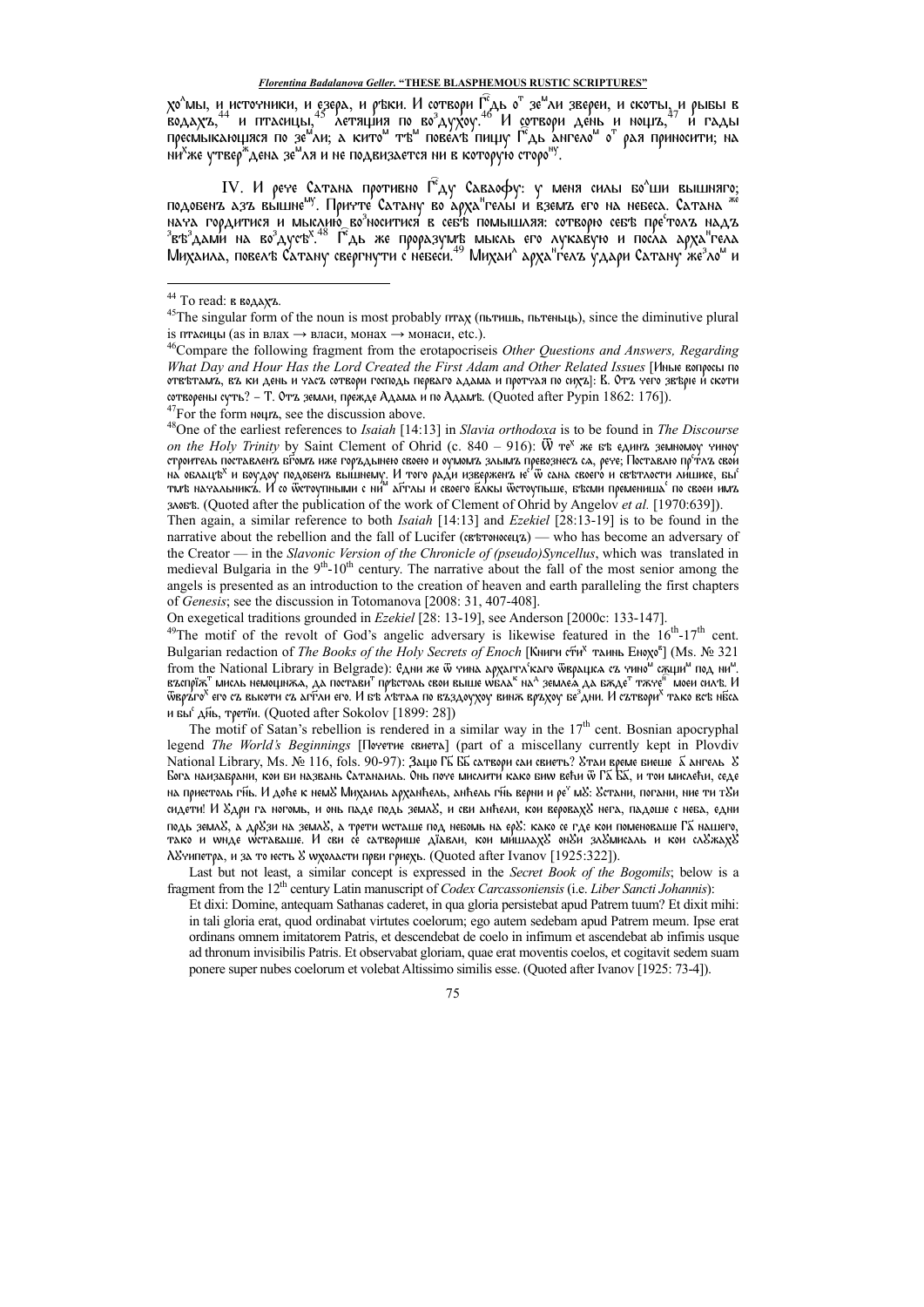### ТРІАНТАФҮЛЛО. Юбилеен сборник в чест на 60-годишнината на проф. д.ф.н. Христо Трендафилов

попали огны от Сатаны. Михаил архангел принде ко Господ' Савдофу и рече: огне<sup>м</sup> мя<br>пали<sup>т</sup> от Сатаны. И Госпо<sup>д</sup> Михаила постри<sup>же</sup> в чернцы и положи на его схиму со кре<sup>с</sup>ты<br>простыми знамение Христа Сна Божія. Михаил а землю и я сяду в'до<sup>м</sup> Ияковля и буду славимъ о<sup>т</sup> человъкъ.!!

And I said: "Lord, before Satan fell, in what state of glory was he with Thy Father?" And He said to me: "He was in such glory that he was directing the heavenly forces. I, however, was sitting next to my Father. That one [i.e. Satan] was managing things completely in imitation of the Father, and he was descending from heaven to the depths, and ascending from the depths to the throne of the invisible Father. And he was observing the glory which pertained to the Mover of Heavens, and he got the idea of placing his throne above the clouds of heaven, and he wanted to be like the Most High". (Quoted after Butler [1996: 191]).

<sup>50</sup> The tale about the contest between the two "cosmic warriors", Satan and Archangel Michael, is likewise found in some other extra-canonical writings. See in this connection The Account of John Chrysostom About How Archangel Michael Defeated Satan [Слово ЗлатоУстаго Инна како повъде Михаилъ Сантаила Гдъ БАГФСАОВИ] (Ms. № 1161 from the Collection of the Holy Synod [ЦИАМ] in Sofia), The Account of Our Holy Father John Chrysostom About How the Cunning Deceiving and Godless Antichrist Satan Was Confined by Archangel Michael the Commander of All Angels [CAOBW CTAIW WILL HALLIETO, IWAHA златобенаго w аньдихриста лбкаваго лъживаг° и безъбожнаго сантаила какво го, плени ети чиноначалнікъ арха́п $\tau$ а михаилъ вои́вода васемъ аг $\tau$ ломъ] (Ms. № 232 from the same Collection), etc.; their designation indicates that the Old Church Slavonic (Bulgarian) Vorlage of this type of apocryphal writings must have originated from an earlier, heavily edited translation of a related Greek text, the protograph of which was purportedly attributed to John Chrysostom. Redactions of the text were published and/or analysed by Ivanov [1935: 18-25]; Miltenova [1981: 98:113; 1983: 121-128], Petkanova [1978: 171-177; 1982: 41-48, 349-350], Jovanović [1995: 33-55], Ivanova [2004: 397-404], Minczew [2010: 17-46; 2011: 23-54] and Badalanova Geller [2011: 70-71, 79]; see also Afinogenova [2006: 329-348]. For the contest between Michael and Satanael in vernacular Slavonic tradition, see Radchenko [1910; 74, 97, 107]; the also the discussion below (footnote 59).

 $51$ То read: с невеси.

 $52$ For the form  $m$   $m\mu$ , see the discussion above.

53The rich allegorical fluidity of this expression (i.e. искреннея детницы вышняго Бжия промытка), and especially the potential metaphorical equation of "икорнная" (as a derivative from икорд, meaning 'fiery' / 'burning') with "искренная" (as feminine form of the adjective искрывь / искрывых / искренній, meaning not only 'truthful' / 'rightful', but also 'quick', 'living', as well as 'close', 'near', 'imminent', 'impending', and 'fierce' / 'furious'), may have provided the natural mythopoeic background for interpreting the current cosmogonic scenario within the framework of the Biblical narrative; see Jeremiah [23: 29]: Is not my word like as fire? saith the Lord; and like a hammer that breaketh the rock in pieces?

For the semantic coverage of the adjective "икоренная" (as a derivative from икора) and its homonym/homograph "икеренная" (as feminine form of the adjective икерьнь/икерьных), along with the adverb иккрь ('imminently', 'soon', 'rapidly', 'quickly', 'momentarily'), see Sreznevskii, Vol. 1 [1893: 1118-1120], Bonchev [2002:215], Vasmer, Vol. 2 [1986: 140], Tseitlin [1999: 265].

<sup>54</sup>Quite significant in this respect is the fact that the motif of the defeated demonic forces falling from heaven to earth is systematically attested in a similar way in the *Palaea*; see Porfir'ev [1877: 21-31]. It is also featured in some Slavonic folk narratives concerned with vernacular demonology; see also the discussion below, footnote 148.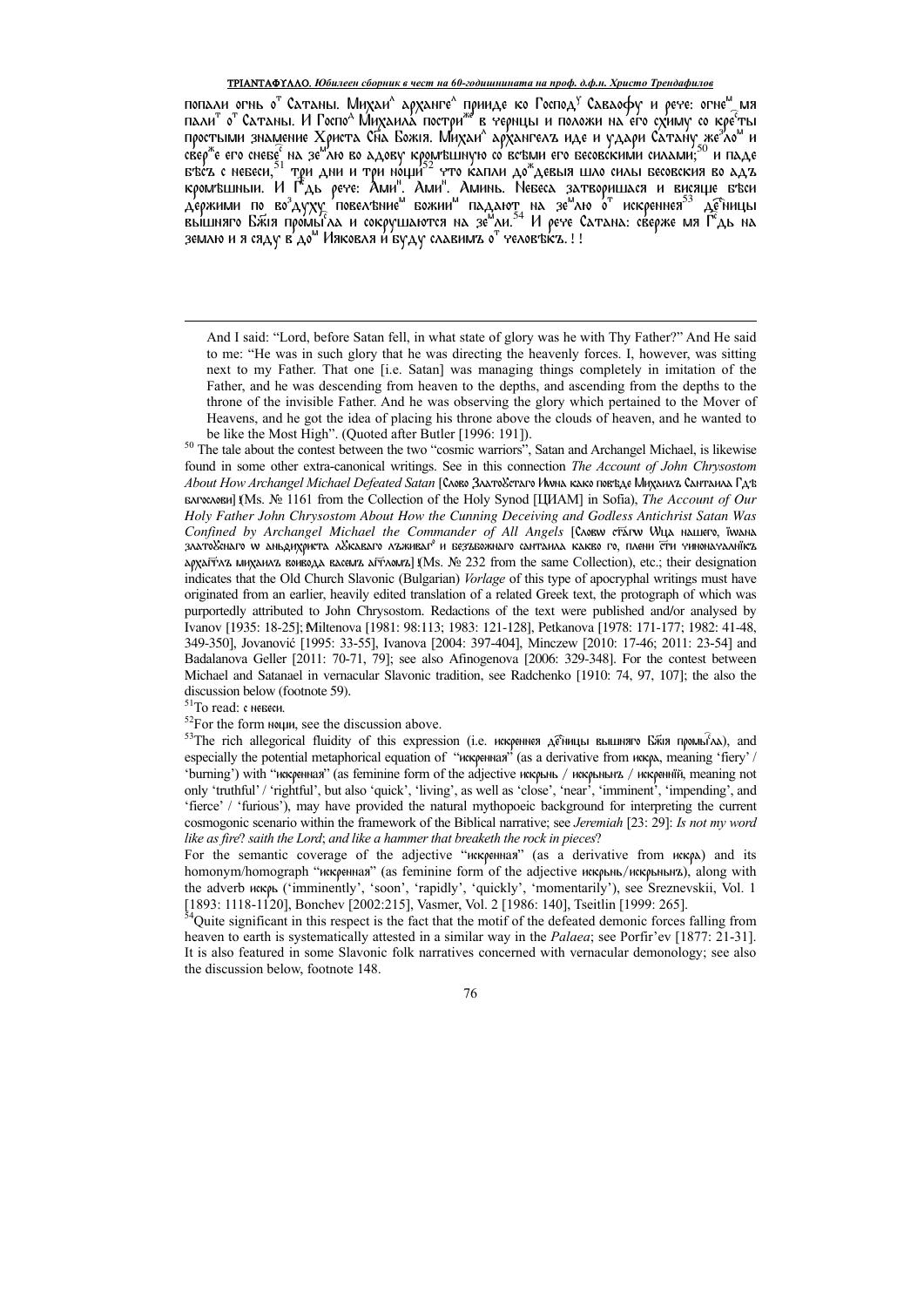. Вмъсто ѿпадшихъ ликъ наполняетъ Г<sup>е</sup>дь человъки, праведныхъ ч⊼къ coзывает.<sup>55</sup> и вм'есто самаго Сатаны сотвори Г<sup>а</sup>дь плотна чабе тельски, прабедных а таке<br>перстныя зе<sup>н</sup>ли, кости о<sup>т</sup> камени, кровь о<sup>т г</sup>ер<sup>и</sup>наго моря, мысли о<sup>т</sup> облакт, оти от со<sup>л</sup>нца,<br>дыхание о<sup>т</sup> вътра.<sup>56</sup> И пои

<sup>57</sup> This anthropogonic account resembles the narrative about the creation of Adam (out of seven substances), as revealed in the  $16<sup>th</sup>$ -17<sup>th</sup> cent. Bulgarian redaction of *The Books of the Holy Secrets of Enoch* [Книги сти<sup>х</sup> таинь Енохо<sup>в</sup>] (Ms. № 321 from the National Library in Belgrade): И въ шести дны *Enoch* [книги сти "тайнь Enoxo ] (ivis. № 321 hom the National Lidiary in Bergrade). И въ шести днь<br>повелъ<sup>х</sup> моёи мждрости сътворити ч⊼ка ѿ .3. ми<sup>х</sup> съставь: пль<sup>т</sup> его ѿ земла, кръ<sup>е</sup> его ѿ роси и сля́ца, wyn его<br>ѿ бе дійевно, wcaзанїа жи́лы, въкоущенїе ќръве, кости тръпънїе, помыс́лоу сладость. Се п́омысли<sup>х</sup> хитрое слово сказати, ѿ неви<sup>л</sup>маго же и ви<sup>л</sup>маго ес<sup>е</sup>тва създа<sup>х</sup> ч⊼ка ѿ обоего, сьмр™ь́ и живо", и wбразь въсть сло́во, юкы н'екакоу тварь йнж въ велиц'е малж, и пакы въ мал'е великж. и на земли постави<sup>х</sup> его агѓла втораго ч<sup>5</sup>тна и велика и славнаа. и постави<sup>х</sup> его цръ земли. (Quoted after Sokolov [1899: 29-30]).

The Poltava version (copied in 1679) of The Book of the Secrets of Enoch, the Son of Jared, a Wise and God-loving Man [Книга w таинахъ еноховихъ сна Аредова моужа моудра и бголюбива], lists the components from which God creates Adam in a slightly different way: В шестій дінь повелеку и медленнией, стительную сами стать для поставили с поставили с поставили с поставили с поставили с поставили с поставили с де кости его ѿ камена. Ё. помысл $\bf{z}$  его ѿ борзости агтлской. и ѿ wbлака. Ѕ. жилы его и власы его ѿ травы земной. Ӡ. ді́lіа е́го ѿ дх҃а моего и вътра, и дахъ е́моу ́з. естствъ. сл№хъ ко плоти. возрънїе w}и. wisonanïe ді́lіевное. &азанїе жыли. взк8шеніе кровз. кости терітвнію. іюмысл8 сладость. Помыслих хитрое слово сказаты. Ї невидимаго же и видимаго естества создаха члюа. Ѿ wboro его смрть и живота, и wbpa3a. въсть слово юко нъкал твара. ноу велицъ и малоу, и паки вомалъ велик», и на земли поставыхъ его. аттла второго честна и велика и славна, и поставих его цра на земли царствовати, и имъти мою моудрость. и не бъ емУ подобенъ ѿ земли ѿ сУщихъ тварїй мму. (Quoted after Popov 1880: 112).

The same anthropogonic scenario is revealed in some other erotapocritic writings (e.g.(P)A30YMNH w все<sup>м</sup> Упросе w'e from the Tikveshki Miscellany): Вьпро<sup>6</sup>ь.  $\ddot{w}$  кого сьтвори бы адама. Wвет. W .3. чести .5. тело него Ф зем^е .Е. кость него Ѿ камена .Г. крьвь него Ѿ роси и Ѿ слица .Д. дих(а)ние него Ѿ вътра. дшоу него Ѿ дха бжию. Е. разоумь него ѿ wблака .5. wyи него ѿ морю. З. помись ѿ брьзости него аггл'кии. (Quoted after Nachov [1892: 402]).

<sup>&</sup>lt;sup>55</sup>The idea that mankind was created to replace the fallen angels is also highlighted in other apocryphal writings. This is how it is revealed in the following cosmogonic narrative of the Bosnian аростурноп World's Beginnings [Почетие свиета], which is part of a 17<sup>th</sup> century miscellany (Plovdiv National Library, Ms. № 116, fols. 90-97): И 83мисли ГБ ББ како ви мислим 5 градь када воиск8 изговать должных должных советствах и советательно советать в советах не советать и предлагать советателя. Не<br>- изговним, тако и ГБ мислаше како би илета напонию ини корь ангела, да боде на поно. И самисли и<br>- сатвори члв члеекУ w чемће живети, паки сатвори на приликУ чУдеса велика сатвори ГБ ББ. (Quoted after Ivanov [1925:322]).<br><sup>56</sup>For a similar description of Adam as "первозданны чиста", see the following fragment from CAOBO сты<sup>к</sup>

дп'яли во для ка для ка для или (from the Zlatoust Miscellany, dated no later than the 16<sup>th</sup> century): И гãа Ада<sup>м</sup> соущимъ въ аде приидете пр<sup>о</sup>рци и вси праведнии, послемъ въсть ко вл<sup>а</sup>це Хоу съ слезами, на живыи wnz въкъ, хощеть ли на ѿ мо́укы сеа избавити; а Исаиа и Єремеи, роугающи адови и немощнои силъ его, рекоста ДЁдоу: а кто мо<sup>ж</sup>ть ѿселе тамо ѿ на' въсть донести? а врата меданаа, и вереа железныа, лись с король с делу с последником с термина в с комина на с с делать для с делу с делу с делу с делу с делу д<br>Учетверодневный, другта Хёта, ттай W наста к немоу донесть въсно р°е : а се за8тра W на поидеть Лазорь<br>Улста, свътлыи др<sup>уж</sup> Хё́z, Ла́зорю – а се ти въпиеть твои первозданныи Адамъ: на се ли ма еси, Гй, съз<sup>л</sup>алъ, на<br>короткыи въкъ на земли сеи быти, а се и ма wcb^ въ адъ многа лъта быти моучитиса; того ли ра<sup>дн</sup> NATIOANIA<sup>X</sup> 3EMbAIO, W BA<sup>A</sup>ICO? A CE NHE TBO<sup>11</sup> B'Z3AIOBAENNIAI BINYLIA B'Z TIM'B CEAATB, B'Z ANE AAOB'B MOY'YHMN W сотоны, и скорбию и тоугою ср<sup>а</sup>це тешать и слезами своими wyn и зеница wмывають, и памати желающе<br>велми Уныли соуть. Се бо на земли сен только в малъ ya' видихо<sup>м</sup> добра, и се Уже в тоузе сен многа лъта въ WEHAE ECME. BZ MAAZ YA<sup>C</sup> A3Z LIPS BITTH BCEMZ TRAPEMZ BRIHMZ, A HITE BZ MHOTSI AHH PABZ BISI<sup>X</sup> AAS, A бесомъ его полонаникъ. В мало врема свътъ твои видъхъ, а се оуже слица твое (sic) пресвътлаго не вижю на многа лета, ни боура вътрената не слышно. Ги, аще азъ съгреши<sup>х</sup>, Ги, паче все<sup>х с</sup>тяткъ, то по дъломъ монмъ въз<sup>л</sup>ал<br>въз<sup>л</sup>ал ми еси моукоу сию; не жалоуюса, Ги, но сего ра<sup>ли</sup> жаль ми, Ги, азъ по твоемоу wбразоу сътворен впоред в (sic) жива, а твою вж<sup>е</sup>твеноую заповъ<sup>д</sup> престоупи<sup>х</sup>. (Quoted after Pypin [1862:11-12]).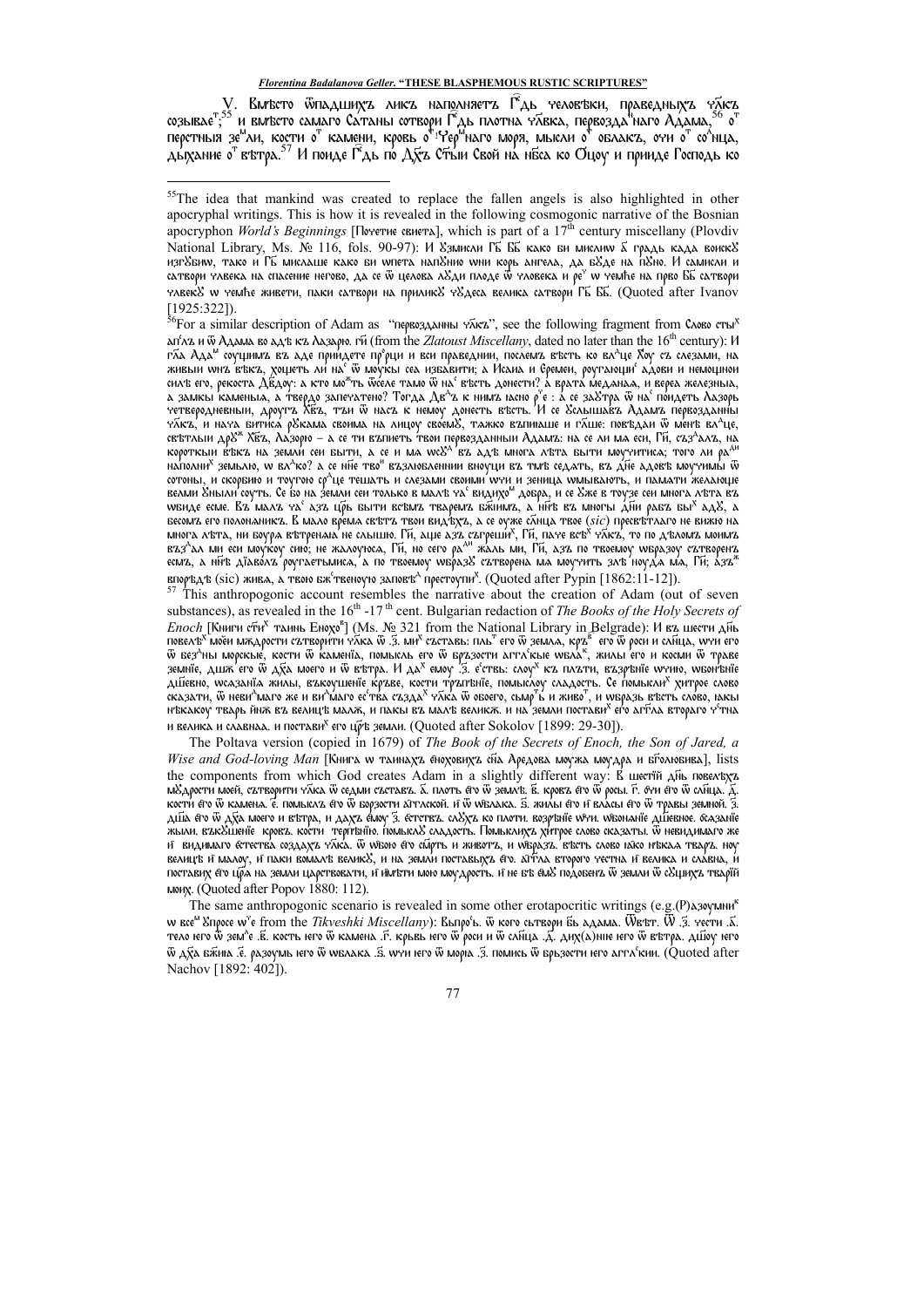Ада<sup>му</sup> на зе<sup>м</sup>лю; у<sup>з</sup>р'в Адама ранами обложена, о<sup>т</sup> Сатаны персто<sup>м</sup> истыкана;<sup>58</sup> и рече Г<sup>е</sup>дь<br>Сатан'в: почто, окаяние Дияволе, тако сотвори^ еси? А<sup>з</sup> сотворилъ чяка чиста и непорочна и<br>безбол'взне<sup>т</sup>на. И рече Сат Господи, помилуй! И Г<sup>о</sup>дь поворотивъ его внутрь подерши кожею и вложи в него Дуъ Стый и<br>оживи Адама и рече Господь Сатанъ: поклони<sup>я</sup> ты Адаму! И рече Сатана: я Твое<sup>му</sup> со<sup>з</sup>данию непоклонюся!<sup>59</sup> И рече Г<sup>е</sup>дь Сатанъ: окая<sup>н</sup>ныи дияво<sup>л</sup>, лстивыи Сатана! И вопроси Г<sup>е</sup>дь Адама:

For further information, see Mochul'skii [1894: 70-72], Nachov [1894: 129-130], Miltenova [2004: 200-236], Petkanova [2005: 24-28], Böttrich [1995a], Badalanova Geller [2011: 73-78]; see also the discussion below (footnote 108).<br><sup>58</sup>A similar motif (that the disease is placed in human body by the Devil) is attested in the  $16<sup>th</sup>$  cent.

Bulgarian redaction of The Account of John Chrysostom About How Archangel Michael Defeated *Satan* [Слово Злато&стаго Иwна како повъде Михаилъ Сантаила Гдъ блгослови] (Ms. № 1161 from the Collection of the Holy Synod [LIHAM] in Sofia); see fols 42a-43a:  $\Gamma_6$   $\rho^c \hat{\epsilon}$ : Имамь вамъ провавити слово на дьске, вамь раз8мен истини, w мене аминь. Глб вамь: ег<sup>д</sup>а Сатанаиль сьблазни се, wбъже и болезни в<br>прьст на члка положи, егоже азь <sup>об</sup>твори<sup>х</sup> своима<sub>...</sub> р8ками; нь и ть хощеть частнь бити вь второе мое<br>пришастіе. Т то и в е вьсею Сатанаиль своимь престелиениемь прьсть, жело сымрьтное и власть Сатанаилова вь тие<br>кромешнею. И потомь сьтвори дре светь без <sup>д</sup>ани, иже и бесмрьтни и безьскочани; и теи б<sup>а</sup>вть радо<sup>с</sup>ть и животь б<sup>д</sup>ъть; праведници сь мною вь цръствоу нб'еноумь, а законопръстУпници испадУть.

The motif of ailments implanted in the human body by the Devil is also featured in oral tradition; see the discussion in Petkanova [1978: 72, 158-159], Badalanova Geller [2011: 78-80]. See also footnote 110 below.

и ре" Михаилоу въстроуби да събероуть са англи и да поклонать са твари роукоу моею яже створихъ. И'въстроуби Михаилъ англъ и собраша са вси англи и поклониша са вси адамоу по чиноу. а cotonaliza heпоклони са и ре<sup>ч</sup> дзъ калоу и брениию не поклоню са нъи. и ре<sup>ч</sup> поставлю пр<sup>е</sup>тлъ мои на облацъ<sup>х</sup> и боудоу подобен'а вышнему. Да того ради ба о<sup>т</sup>верже и о<sup>т</sup> лица своего и са англа своими якоже ре<sup>ч</sup> пррокъ оудалиша са о<sup>т</sup> лица его вси ненавидаци бра и славы бжия (Quoted after Gaylord  $[1982:304]$ 

And he said to Michael, "Sound the trumpet for the angels to assemble and bow down to the work of my hands which I made." And the angel Michael sounded the trumpet, and all the angels assembled, and all bowed down to Adam order by order. But Satanael did not bow down and said, "To mud and dirt I will never bow down." (Quoted after Gaylord [1982: 305]).

The theme of Satan's refusal to obey God's command and venerate Adam is likewise woven into the storyline of the 1820! Bulgarian redaction of The Account of Our Holy Father John Chrysostom About How the Cunning Deceiving and Godless Antichrist Satan Was Confined by Archangel Michael the Commander of All Angels [Crosw etarw Wya нашего, iwana злато8снаго w аньдихриста л&каваго лъживаг° и безъбожнаго сантайла какво го, плени сти чиноначалнїкъ архагтлъ михаилъ воивода васемъ агтломъ] !(Ms. № 232 from the Collection of the Holy Synod [ЦИАМ] in Sofia); see fol. 112: праведни людие които ходати по вола бжил а тогова члека виде л&кави, и проклети

According to some other apocryphal writings, the body of Adam was composed of eight components. One such example comes from the erotapocrise is PA3yMHHKZ from the  $16<sup>th</sup>$  cent. Lovchanski Miscellany: R.: оле заси сланрю сонев ной не стоароснось газумится ной аго го селе бостальм иносенату. б.:<br>В колико части сьтвори бь Адама? – Ф.: Ф webub частеи. б. тьло его Ф земла, .б. Ф моръ крьвь, .б. кости Ф<br>каменїа, .д. дыханїе Ф в помысль его *w* брьзости дгтелскым, и w смехд и w плача. (Quoted after Ivanov [1925: 260]). The template of "Adam octopartite" is likewise employed in the  $15<sup>th</sup>$ -16<sup>th</sup> cent. erotapocriseis from the Rumiantsev's Miscellany (Ms. № 358, fol. 281). Григорій рече: отъ коликъ частіи Адамъ созданъ? Іванъ рече: отд й частеи созданд бысть Адамд: сердце отд камени, тъло отд персти, кости отд облакд, жилы отд ,<br>мглы, кровь отъ Чермного моря, теплота отъ огня, очи отъ солнца, духъ отъ святого Духа. (Quoted after Pypin [1862: 11]).

<sup>&</sup>lt;sup>59</sup>The refusal of Satan to worship Adam is rendered in a similar way in some Slavonic redactions of the apocryphal Apocalypse of Baruch (or, 3 Baruch). According to one such Russian version coming from a  $15<sup>th</sup>$  century miscellany (first published by Tikhonravov in 1984), the refusal of Satanael to bow before Adam is regarded as the main reason behind the subsequent withdrawal of the Devil's host from the face of God, and their ultimate expulsion from the celestial realm: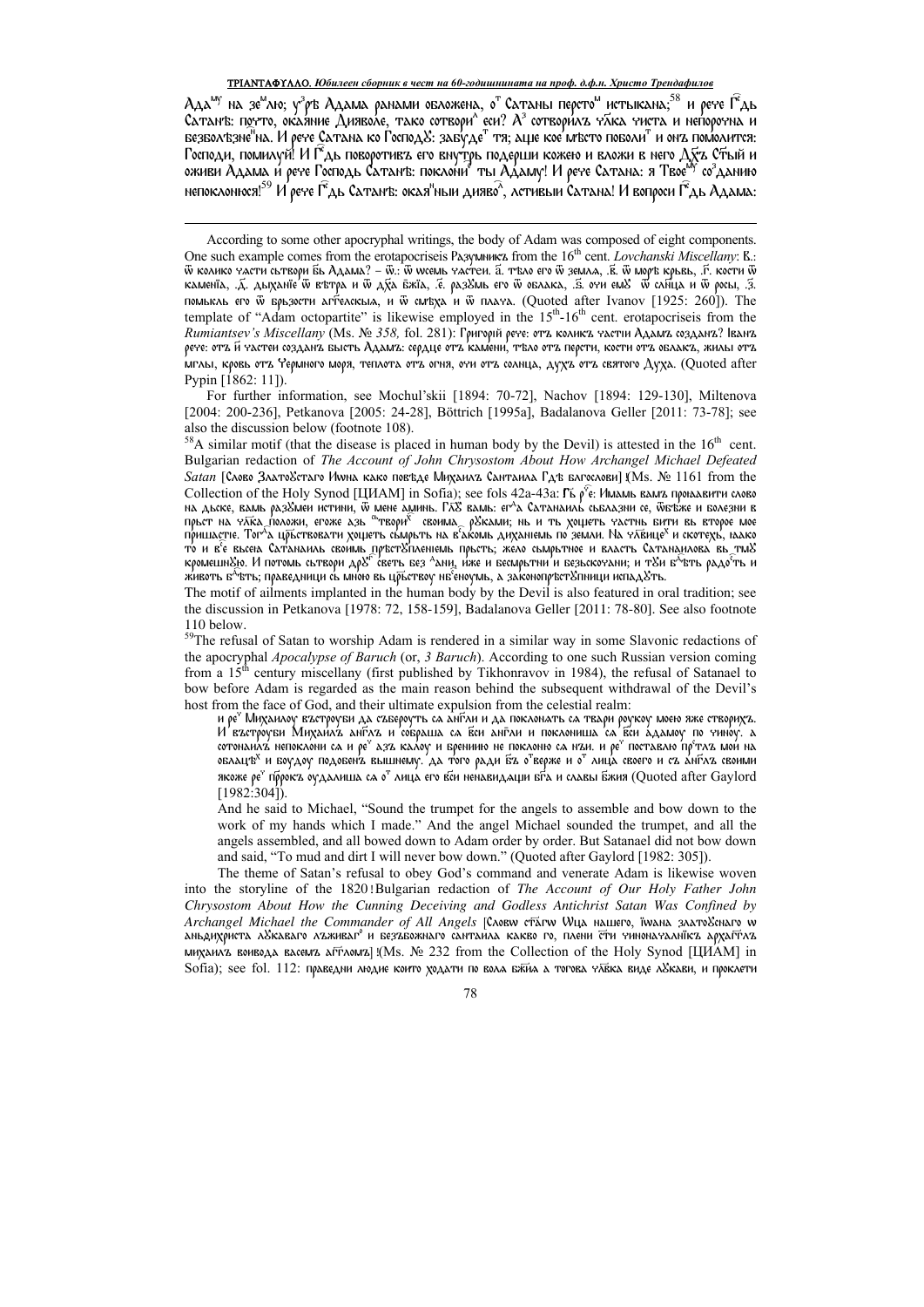что видъ<sup>л</sup> еси во снъ? И рече Ада<sup>м</sup>: тя, Господи, видъхъ во Іерусалимъ на крестъ распята<u>;</u> Петра в Риме стремиглавъ распята и Павла в Дамасцъ! $^{60}$  И введе Г $^{\circ}$ дь Адама в раи. Ада $^{\circ}$ усну<sup>л</sup> сно<sup>м</sup> и Госпо<sup>л</sup> взе<sup>м</sup> у Адама ребро лъвое<sup>61</sup> и сотвори ему жену Евву и вложи въ Евву Дхъ  $\mathsf{C}\tilde{\tau}$ ый и рече Господь Ада<sup>лу</sup>: возбуди<sup>7</sup> о<sup>т</sup> сна. И рече Ада<sup>м</sup>: что еси, Господи? И реч<u>е Г<sup>е</sup>дь Ада<sup>лу</sup>:</u> то тебъ жена и живи с нею по заповедемъ Гднимъ! И повелъ изо всъхъ древе<sup>с</sup> ясти ягоды  $\widehat{\mathsf{I}}$ дь Ада<sup>му</sup> и Еввъ. И заповъда ѿ единаго винограднаго древа не ясти, <sup>62</sup> занеже ѿ того древа самъ Г $\hat{\ }$ дь вкуси $\hat{\ }$ .

сантаилъ па си т $\mathcal S$ ри юко ѕла мисалъ на паметъ и рече азъ сеги какво да  $\mathcal S$ чинимъ като направи, г $\hat\gamma$ дъ едного чλевка ѿ землю да е ѿ насъ по големъ и прослави го горни ощъ ωногова члевека и рече сви агт́ли да м& се срам&ватъ и да м& се покланатъ тогива какво ч& прел&кави антихрисъ таа д&ма њко се расрьди и рече њ тогова чаека не щемъ ни да погледнемъ а камо ли да м $8$  се поклонимъ.

<u>.</u>

In fact, the motif of Satan's refusal to bow down before Adam is featured in all the extant versions of the apocryphal *Tale About the Combat Between Satan and Archangel Michael*; for a survey of its textwitnesses, see above (footnote 50). Furthermore the account of how Satan repudiated God's command to angels to worship Adam is also attested in some Greek and Slavonic apocryphal writings dealing with themes and characters from the New Testament; one such text is *The Debate between Christ and the Devil*  [Ivanov 1925: 251]. See also the discussion below (footnote 111).

<sup>60</sup> See the following fragment from the erotapocriseis entitled *Other Questions and Answers, Regarding What Day and Hour Has the Lord Created the First Adam and Other Related Issues* [Иные вопросы по отвътамъ, въ ки день и часъ сотвори господь перваго адама и протчаю по сихъ]: В. Что есть, пророчествова Адамъ? — О. Егда сотвори Господь Адама отъ земли, и дуну на него Богъ и оживе Адамъ, и посади его Господь Богъ на престолѣ и рече Богъ: благослови владьіко, — и воста Адамъ отъ престола и рече: благосолвенно царство Отца и Сьіна и св. Духа, — и первое пророчество далъ о святѣй Троицьі; и егда заснувъ Адамъ въ раю, и воста отъ сна, и рече ему Господь: Адаме, что еси видълъ во снъ? Адамъ же рече: видъхъ, Господи, Петра идуща въ Римъ, а Павла въ Дамаскъ, а Іоанна Богослова во Сфесъ, а тебя, Господи, видъхъ распята на крестѣ во Іерусалимѣ, на Голъховѣ. То ест, пророчество Адамово. (Quoted after Pypin [1862: 171-172]).

<sup>61</sup>The (above mentioned) 17th century Bosnian cosmogonic account designated as *TheWorld's Beginnings* [Почетие свиета] (Plovdiv National Library, Ms. № 116, fols. 90-97) also draws attention to the idea that the first woman originates from Adam's left rib: И таи дань, кои сатвори Гь҃Адама, Адамь не може ни едань дань без др&га живети, и поче говорити: Гй, даи ми др&га. Гъ̃ ре°: Адаме, ле́зи на земли! Wнь леже и &cн&. И зе м& Гъ́ ѿ ребарь СвгУ, женУ АдамовУ, ис левУ странУ АдамовУ едно ребро из ребарь Адамовиехь, и ре<sup>ч</sup> емУ: wto ти дрУгь, Адаме. (Quoted after Ivanov [1925: 322]).

Further on Slavonic apocryphal and folklore narratives concerned with the creation of the first woman, see Badalanova Geller [2010: 17-48].

<sup>62</sup>The same idea, that the grapevine was the Forbidden Tree, is also attested in *The Apocalypse of Baruch* (*3 Baruch*); see the following fragment from the 13<sup>th</sup>-14<sup>th</sup> cent. text entitled *Чътение ст*го Вароха, юга послань бы̀ к немоу англь Паноуиль оу стоу гороу Сиwню на ръцъ, юг<sup>д</sup>а плака се w плънени Ѥроуслиьсцъмь. Ги҃ блосви from the *Dragolev Miscellany: И* пакы ръхь азь Варохь кь англоу: ги҃покажи ми довео, иже пръльсти змињ Ѥоугоу и снъсть ю сама и да ю Адамоу, и сего раді изьгнаю. Бь из раю. И рече ми<br>англь: слыши, Вароше, юг^а Бь сьз^а Адама, то повелъ арханглоу Михаилоу сьбрати двъстъ тисоущь и трые анѓлы да насадеть раи, и вьсади Михаил маслыноу, Гавриль же наблань, Рапа́иль ктоуню, Нопа́иль wра́хь,<br>Саразаиль калиноу, Сатанаиль же оусади лозоу, то бо юм8 бъ прьвою име, по испадени же нарече се також^е<br>Сатанаиль, и т дрѣво юже прѣльсти змию. Ѥоугоу и Адама. И рече ми ан́їль: слыши, Варохь, прьвою́ дрѣво юєть лоза, вьторою же дръво похоть грѣховна юже излию Сатанаиль на Ѥоугоу и Адама; и сеѓо ради прокле́ль бъ Гъ лозоу, зане бъ ю  $\alpha$ танаиль оусади и тою прѣльсти прьвоз<sup>д</sup>аньнаго Адама и Ѥоугоу. (Quoted after Иванов [1925: 196]).

See also the reference to the same topic in the opening paragraph of the text entitled *About the grapevine and how it grew* [ $\circ$  виноградъ и како ростяше]; as indicated by Pypin, it was part of a 17<sup>th</sup> cent. miscellany (kept in Rumiantsov's Museum as № 380): Тако егда насади Господь виноград въ раи, не бысть ту тогда ни ангелъ, ни ктоже, токмо Господь и Сатанаилъ; и что повеле Господь садити, а Сатанаилъ крадя отъ всякого сада, отъ Господа прорекована среди рая. И рече Господь: тое будетъ тѣло мое, и я самъ ту буду, и будетъ тебъ на прогнание. — Исшед $\lambda$  вонъ и рече Сатанаилъ: Господи, благослови, елико насади. — Господь рече: ту есмь азъ посредъ рая. Егда изыде Сатанаилъ видъти древо свое, — древо же его изгна изъ рая, и почернълъ Сатанаилъ и бысть дьволъ. (На поле заметка: еще Адам не бъ.) Древо же израсте на три столбы: единъ столбъ — Адамъ, а другій столбъ — Евва, а третій столбъ посреди, самъ Господь. Да егда согрѣши Адамъ и Евва, тогда паде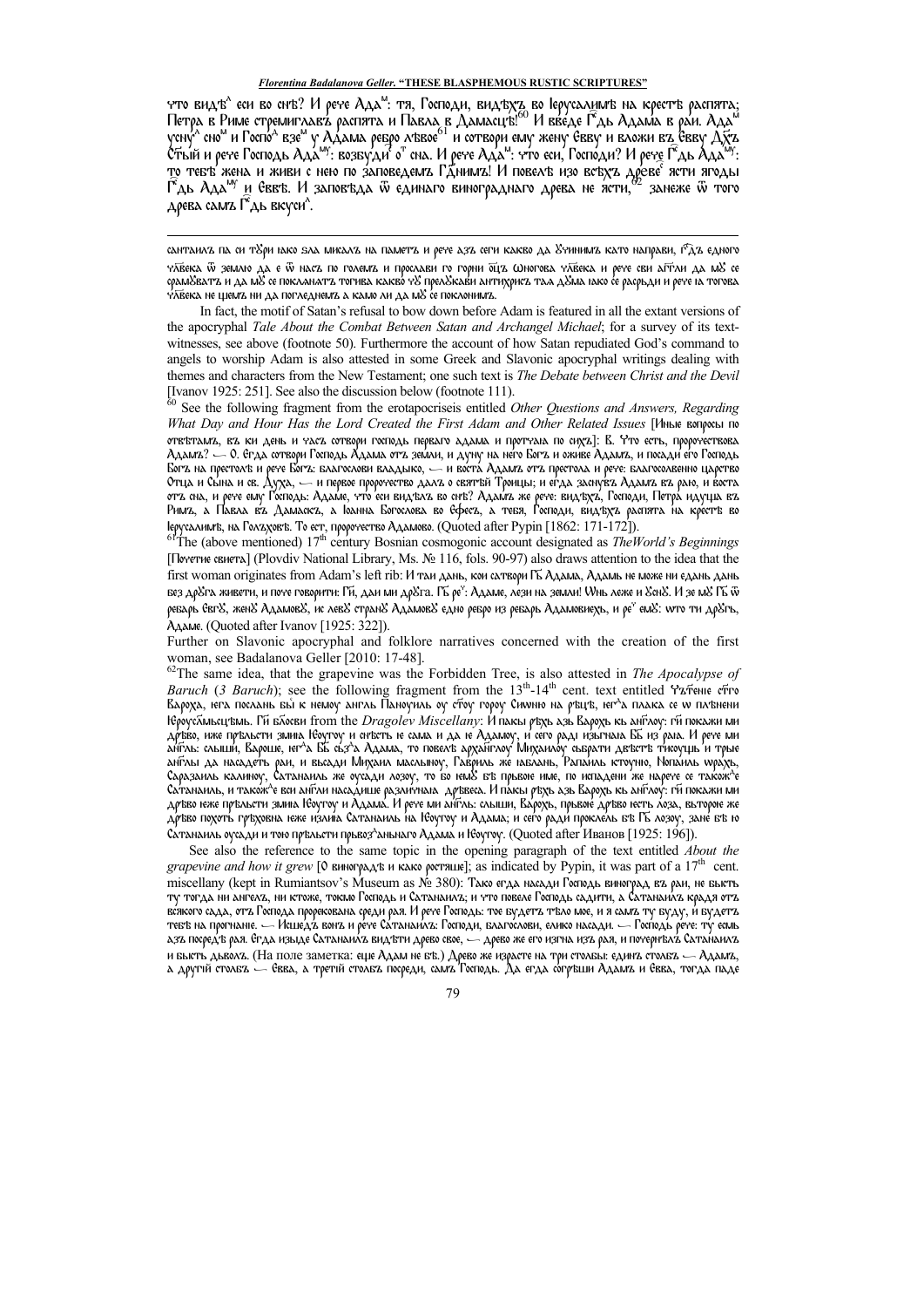### ТРІАНТАФҮЛЛО. Юбилеен сборник в чест на 60-годишнината на проф. д.ф.н. Христо Трендафилов

VI. И в то время бысть сотворена земля вельми оукрашена и пространна пре<sup>а</sup>де Адама. И позавидъ 'Сатана Адаму Царствующу в раю в Добротъ живущу и<sup>з</sup>верну<sup>л</sup>ся<br>Сатана червемъ и прииде ко Еввъ<sup>63</sup> и рече еи: пожри мя в себя и внеси раи. <sup>4</sup> И wбъвився околw виноградного древа и нача Сатана змиевъ усты глаголати ко Еввъ: почто не околи виноградного дреба и ната хатана эмись в ухты тлаголати во ховье. их их не<br>Вкушаете винограднаго сего древа и будите убо бози яко<sup>же</sup> небесный БГа. Евва <sup>же</sup> сказа<br>Ада<sup>му</sup>, пре^сти его глаголы змиевыми: буде™ убо бо прелсти Адама и Евву согъщити в раю; и спадоща с ни<sup>х</sup> венцы и оде\*ды свътлы; и нача А́да" и Евва древеси крыти'; и прииде Г'дь в раи и рече: Адаме, гдъ еси? Ада" рече: се дзъ, Г'ди! Г'дь' рече: Адд<sup>ы</sup> почто́, окаянны, тако сотвори^ еси преступленіе? Ада́<sup>м</sup> рече: жена мя пре<sup>л</sup>ети есть! Wкаяница, почто тако сотворила еси? Евва рече: змия мя пре<sup>л</sup>ети есть! Wкаяница, почто тако сотворила еси? Евва рече: змия мя пре<sup>л</sup>ети! A<br>ты, прелукавая змия, почто тако сотворила еси? Змия <sup>же</sup>

Адамова часть въ ръку Тигро, изнесе его (Id. на немже невърный разбойник); а Сввина часть паде въ рай, да егда потопъ бысть, на водъ потопе, не взыде, да егда изыде (т. е., когда сошла вода потопа), древо же остася при Мирстъй ръцъ. [...] (Quoted after Pypin [1862: 7]).

As pointed out by Porfir'ev, in one of the narratives about the nature of the forbidden tree, entitled Concerning the Tree of Knowledge [O  $\Delta$ pers pasymmisms], which is included in the text of the 17<sup>th</sup> cent. Palaea (Ms.  $N_e$  866 from the Solovetsky Monastery Library), it is mentioned that many individuals consider either the gapevine or the fig to be among the "plausible" appearances of the Tree of Life; yet, as the text further argues — which is typical for the Palaea type of discourse — neither of them is right, since the true Tree of Life is in fact Jesus Christ himself, along with the Holy Spirit: MNW34 oysw o Apert животнують во молитенінуа уб'єдишася некац'єха. Ови убо являють вид'єние дреба паче же прорицають. И<br>Вид'єние мвощехъ н'якінуъ мви смоквь, дроузіи же гроздь. О обою то неправо глютъ. … Древо бо жизни ниттоже ино несть токмо Хр<sup>е</sup>тосъ и Дуъ стыи (Quoted after Porfir'ev [1877: 205]).

For a brief survey of Slavonic sources in which the grapevine is identified as the forbidden tree, see Mochul'skii [1894: 98-99]; Petkavova further analyses the motif in relation to The Sea of Tiberias [1978: 110-111]; cf. also Badalanova Geller [2011: 87-95]. See the discussion below (footnote 114).

 $^{63}$ Here the Devil is speaking not to the serpent, but to Eve, which is an obvious scribal error.

<sup>64</sup>The theme of the clandestine re-entering of sneaky Satan into the realm of the Garden of Eden was likewise attested in the  $15<sup>th</sup>$  cent. Russian recension of *The Apocalypse of Baruch*. According to this text, after his having been cast out (on the account of his refusal to obey God's order to bow down to Adam), Sotonail returned to Paradise in the following way:

змия и вниде в раи и обръте Свгоу. (Quoted after Gaylord [1982: 304]).

Then having gone, Sotonail [i.e. Satan] found the serpent and he made himself into a worm. And he said to the serpent, "Open [your mouth], consume me into your belly." And he went through the fence into Paradise, wanting to deceive Eve. (Quoted after Gaylord [1982: 304]).

See also the discussion below (footnote 117).

The same concept — that the grapevine was the forbidden tree — is also featured, in a somewhat baffling way, in the 17th cent. Bosnian cosmogonic account The World's Beginnings [Почетие свиета]: И Сатананль има злоб8 на Адама и на Евг8 и васади лоз8 и похоть древн8 да преласти Адама. И такы сташе Адамь и Евга ва раи, и доће дюболь и сатвори се змиллмь. А тадаи биеше змию 8 раю и хоћаше на рап8 како и стрения составляется разрешения с постояния с современности с современности с разрешения разрешения на рекоме<br>В напастонати СвгУ, говорећи: защо ви нећете ести унютаи воћа? Штовори Свга и ре<sup>3</sup>: ни е нам га рекао ББ ести. онь: каде би сте ели wвои воће, све бисте знали, що ББ зна и тако е. Свга Увери дювлоу и Устриже в юб8чице и заложи wha единомь, а др8гомь Адама заложи. Она прождрие, Адам же' заложивь, спомен8 гнь и стисн8<br>іабоучицоу 8 грл8. 8 таи се чась оугледаше грешници и нази. И доће к нимь ГБ ББ, изгна ихь из раю и тоу и змию прокле да веће не ходи па репХ, а да е пХна юда. И сатвори ГБ иста чловека плХть его ѿ земле, кости ѿ мрамора, Умь ѿ врзине ангелске. (Quoted after Ivanov [1925: 323]).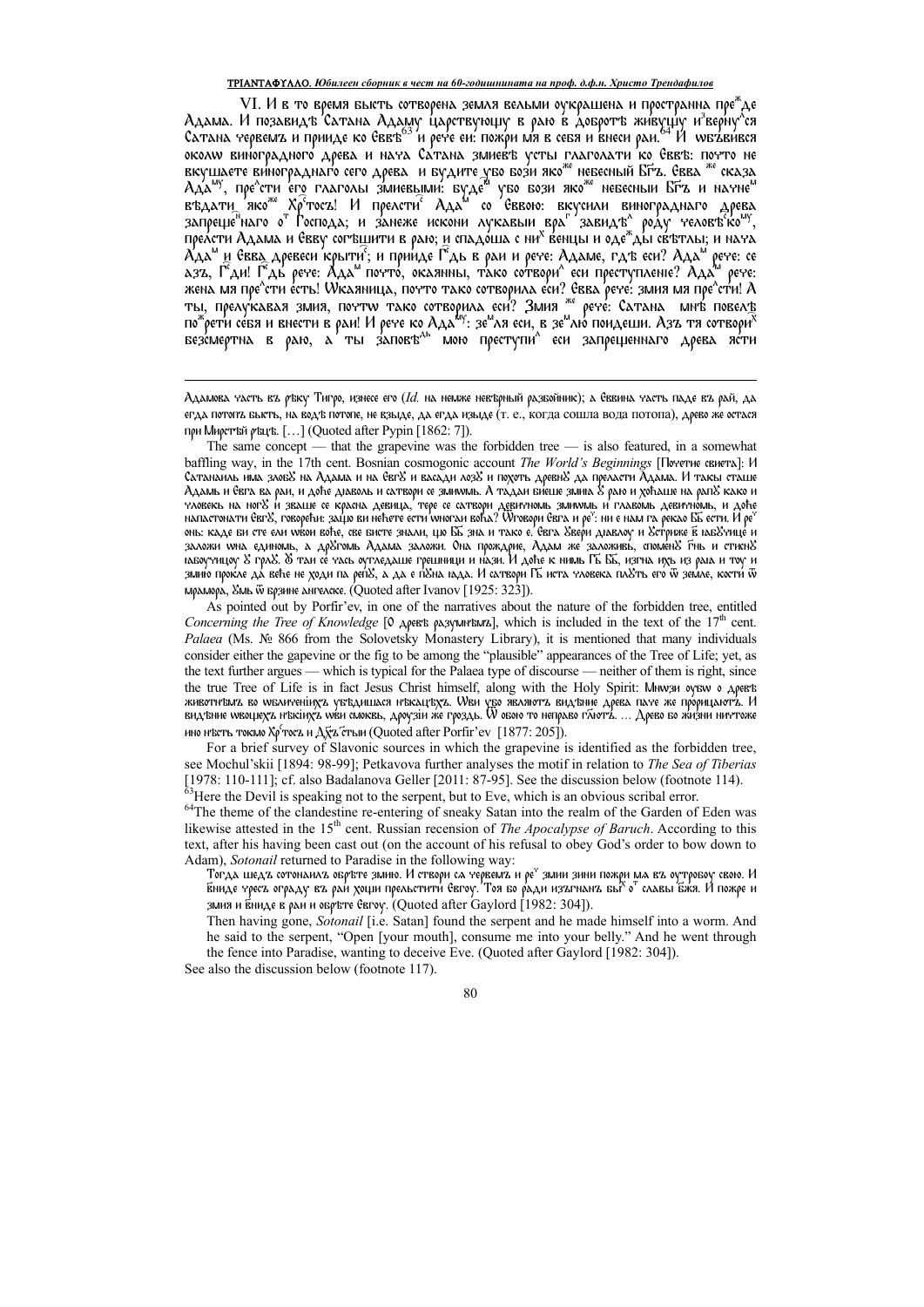винограднаго! И по<sup>с</sup>ла Господь арха<sup>н</sup>гела Михаила и повелъ ихъ и<sup>з</sup>гнати из раю<br>свергнути на зе<sup>м</sup>лю. И рече Г<sup>е</sup>дь Ада<sup>бу</sup>: паши землю!

VII. И ста с женою Ада<sup>м</sup> нача плакати и рыдати что изгнали из раю. Г<sup>е</sup>дь же хотя помиловати, видя его чисто покаяние о $^{\rm T}$  сер $^{\rm A}$ ца $^{\rm Z}$ и во $^{\rm 3}$ дыханіе и слезы о $^{\rm T}$ лица: Вл $^{\rm A}$ ко коещедры и ни<sup>же</sup> въси су<sup>д</sup>балии спаси Адама прелестнаго! И услыша Сатана стенание<br>Адамово, во<sup>з</sup>дыханіе w гръхъ, зане<sup>же</sup> искони ненавистливый лукавы дияво<sup>л</sup> прииде ко<br>Ада<sup>му</sup> и рече ему: скажу ти радость! Хоще<sup>т</sup> тя Г себя и в ро<sup>д</sup> свои; а ты, Свва, клени<sup>с</sup> мнъ кля<sup>т</sup>вою!

VIII. И родиша<sup>с</sup>у Адама два сна: Аве<sup>л</sup> и Каи<sup>п</sup>. Две<sup>л</sup> принесе Г<sup>е</sup>ду Бру жертву<br>агнеца тучена,<sup>63</sup> а Каи<sup>п</sup> принесе о<sup>г</sup> зе<sup>м</sup>ли хлъва пре<sup>ж</sup>де Г<sup>е</sup>да са<sup>м</sup> вкуси<sup>л</sup>. Г<sup>е</sup>дь Авелеву<br>жертву приня<sup>л</sup>, а Каина о<sup>г</sup>рыгну

Apart from the Palaea, the fratricide motif is also attested in some recensions of The Discourse of the Three Saints writings; Slavonic apocryphal renditions of the legend of the murder of Abel by his older brother Cain are analysed by Mochul'skii [1894: 81-82]. While surveying the literary sources featuring this motif, he refers to a  $17<sup>th</sup>$  century miscellany from Vienna (Mss. Nº 76), containing a copy of The Discourse of the Three Saints (Serbian recension). According to this source (fol. 6, question  $N_2$  6), the Devil appears to Cain in his dream and teaches him how to kill his brother with a stone: Кто показа Каиноу оубити брата своего не в вди что юєть сьмрьть? О. Дїдволь вь снъ показа юмоу камень рекь: оудары сь симь брат́а своего́, и оубиеши юго, юже и сьтвори. (Quoted after Mochul'skii [1894: 81]).

 $^{69}$ According to the text of the *Rumiantsev's Palaia* (1494), the body of Adam was not buried for 30 years:

<sup>&</sup>lt;sup>65</sup> Compare the following fragment from the erotapocriseis Разумник from the 16<sup>th</sup> cent. Lovchanski *Miscellany*: В.: рьци ми, кто наи прьво сьтвори оброкь на земли? – Ф.: Авель ягне закла. (Quoted after Ivanov [1925: 261]).

See also the discussion in Mochul'skii, who analyses apocryphal sources in connection with Talmudic renditions of the same motif [1894: 72-73].

<sup>&</sup>lt;sup>66</sup>Compare this to the following excerpt from the text of the Rumiantsev's Palaia (1494), once part of Compare this to the following excerpt from the text of the *Rumiantsev S Palaia* (1494), once part of<br>the archival collection of the Rumiantsev Museum (Ms. Nº 453): Ане хонени «уведа<sup>т</sup> добре силоу<br>книга, послоушай да w камень и оуби брата своего Авела. Се оубо Авель пръвоу подобноу сійрть стр<sup>е</sup>ти Хви воспріатъ, иже завистию до ............ Ѿ брата своего Каина бес правды оубиен бы<sup>с</sup> ............ (Quoted after Pypin [1862: 9]).

 ${}^{67}$ The post-fratricide sequel is explained in a related way in the *Rumiantsev's Palaia* (1494): W суситии тне роз-нансле sequer is explained in a related way in the *Ramianusev 3 1 unita* (1434). W бубитии<br>Авель Каина, Peye<sup>\*</sup> Гы к Каиноу: где е<sup>2</sup> Авель, бра<sup>т</sup> твои? — Фвенда Каинъ, и р'е: ег^а стражь брать? моемоу есмь<br>1373 выти, но и трасаніа оудовь є<sup>г</sup> вы. (Quoted after Pypin [1862: 9]).<br><sup>68</sup>Cain's punishment is described in a similar way in some erotapocritic writings (e.g. (P) азоумни<sup>к</sup> w

все<sup>м</sup> Упросе w<sup>e</sup> from the Tikveshki Miscellany): IAко бъ гиъвь бжы на каинъ, свлаъксе хождаше. глава немоу при ногоу. (Quoted after Nachov [1892:403]).

<sup>81</sup>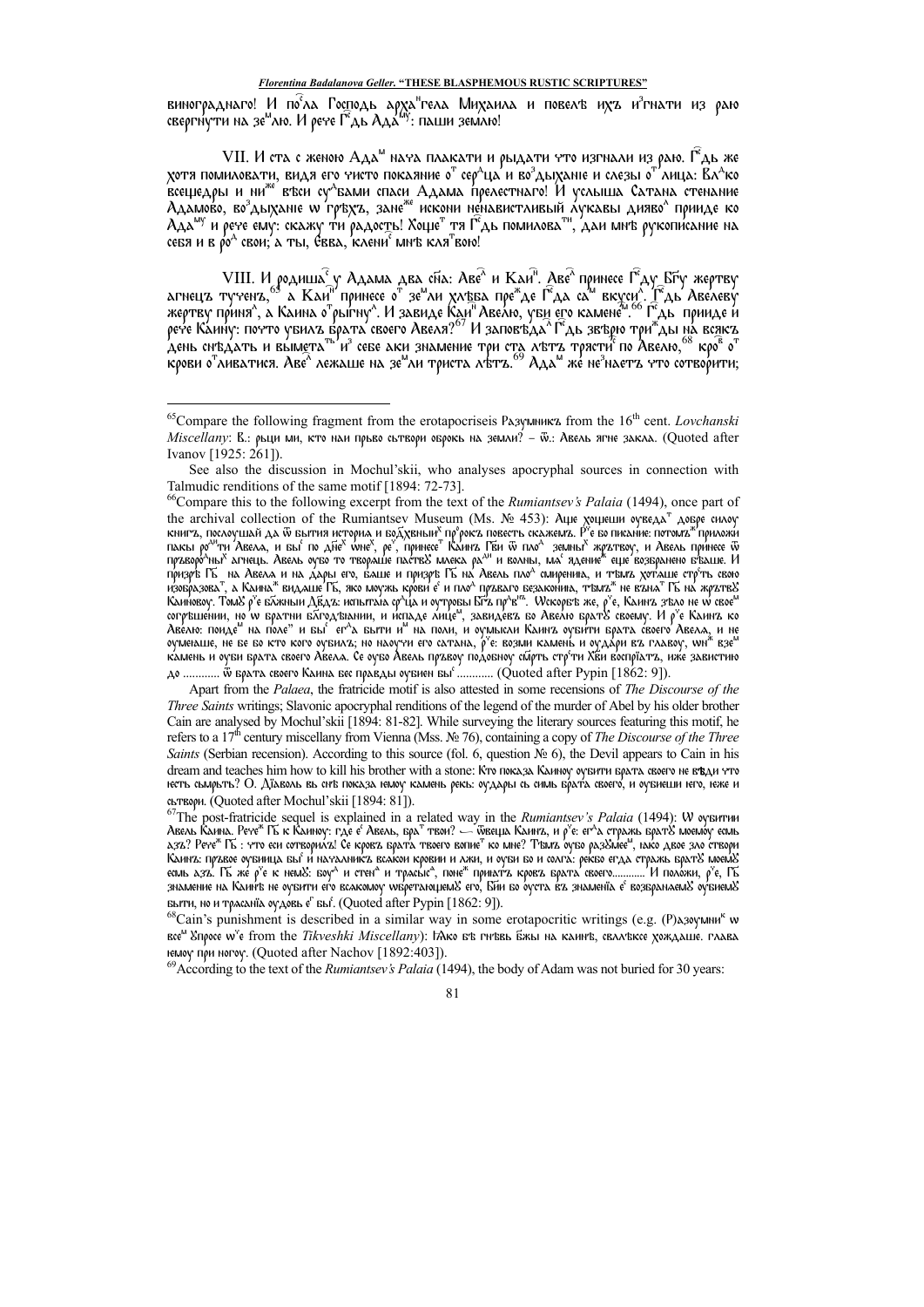## ТРІАНТАФҮЛЛО. Юбилеен сборник в чест на 60-годишнината на проф. д.ф.н. Христо Трендафилов

и по<sup>с</sup>ла Ѓ<sup>е</sup>дь двъ птицы горлицы и уби горлица горлицу; и разкопа<sup>в</sup> зе<sup>ш</sup>лю и погрбивыи<br>сна своего Авеля в зе<sup>ш</sup>лю.<sup>70</sup>

IX.  $A_{A}$ д $^{\omega}$  поживе на зе $^{\omega}$ ли лътъ девять сотъ три $^{\tau}$ цать и умре; и прииде смер $^{\tau}$ сатанина и взе<sup>м</sup> душу его и внесе во ад $\mathbf{z}_i$ мучись 3000 лъть внутрь ада во огни горяще<sup>м</sup> руки и ноги связаны на шесть цеплашеи.

 $X$ . И рече Бѣъ Г $^{\widehat{\alpha}}$ дь безнача $^{\wedge}$ ныи Ц $\widetilde{\rho}$ ь цр $^{\widehat{\alpha}}$ твующи $^{\widehat{\alpha}}$  и Г $^{\widehat{\alpha}}$ дь господствующимъ, самои<sup>з</sup>воливыи Ойъ пбныйи посла Спа Своего единоро<sup>д</sup>наго Ѓ<sup>е</sup>да нашего Ии<sup>с</sup>са Хр<sup>е</sup>та на лечить этипедии странения политий на темпери и постребление хлавно и разрушение цр темпе<br>сатанина и на спасение род улечеко<sup>му</sup>. И хотя Г<sup>е</sup>дь Адама и Свеу помиловати, о<sup>т</sup> первородныя кля вы свободити. И седяще Г<sup>е</sup>дь на стретутельно на совершить и отдыра в располага систему для несей со отдетниками.<br>Свои небесны на престолъ сказаема въка сего по^пяты тысящи;<sup>72</sup> и ро\*дся на небеси о<sup>т</sup><br>Оща без матери, на зе<sup>н</sup>ли о<sup>т</sup> матери безъ о<sup>т</sup>ца; родися ва Вифлеефъ Иудейстъ" и творяще на зе"ли многая чюдеса и точию пострада<br>яко члека; распящась волею на крестъ восхотъ w иудеи бе<sup>з</sup>зако ныхъ во свято" градъ Иерусалиме и поло<sup>же</sup>нъ во гробъ, и воскресе в третии День воскресениемъ свои<sup>м</sup>; и сниде во ад'а́, изведе изъ ада Адам́а первое достояние схо\*дения роду своегw; а раи едемскии на востоцъ. На престолъ свое<sup>м</sup> бжественно<sup>м</sup> смерть сатанину умертви своею смертию, а Сатану связа слово<sup>м</sup> повелъние<sup>м</sup> О<sup>т</sup>ца своего. Аминь.

<sup>70</sup>According to the text of the *Rumiantsev's Palaia* (1494), Adam and Eve learn how to bury the body of their son Abel from the doves which were sent by God to teach them funerary rituals: И повеление" Биймъ прилетесте горлице две, едина<sup>ж</sup> оумре, другая<sup>ж</sup> ископа юмоу и вложи в ню.......Адама и Евга и погребоста Авела, и оустависта<sup>ж</sup> са плачь. (Quoted after Pypin [1862: 9]).

Плакаше<sup>х</sup>са, р<sup>ч</sup>е, Адамъ и Евга на<sup>д</sup> тъло<sup>м</sup> Авелевы<sup>м</sup> ⊼ лъ<sup>т</sup>. И не согни тъло его, и не оумеаста его погрести. (Quoted after Pypin [1862: 9]).

However, according to some other apocryphal sources, Abel's body was not buried for 930 years; see in this connection the following fragment from the erotapocrise is PA3YWHHKZ from the 16th cent. Lovchanski  $Miscellany$ : В.: колико лежа Авель не погребень? — Ѿ.: деветьсьть лъть и . ⊼., доидеше погребошѫ и Адама оца его. (Quoted after Ivanov [1925: 263]).

<sup>&</sup>lt;sup>71</sup>See in this connection Russ. *цепла* ('кольцо с застежкой', 'металлическая повязка'), Bulg. *цепка* ('гривна') [Bonchev 2012: 327], meaning also 'халка', 'верига'. Perhaps the closest English semantic counterparts will be 'ring', 'hoop', 'fetter', 'shackle', 'handcuff', 'manacles', 'chains', 'restraints'. See also Gerov [1904: 533], who lists the following meanings of the noun *ubnb* (*w.p.*): «вжже от железо; верыга, веруга, зинджиръ, синджиръ; цепь. Обложих го съ цепи».

 $^{72}$ A similar idea is revealed in the following excerpt from the *Rumiantsev's Palaia* (1494), in which it is maintained that Christ's coming on earth "as man among men" heralds the end of the period of 5500 years since Adam; hence the account of the birth of Jesus is integrated into the narrative of Adam's ultimate salvation: Аз-же, Сифъ, ег<sup>л</sup>а бъ<sup>х</sup> мола Га́ 8 вратъ Едемскы<sup>х</sup>, зара ми навимиса, архиглъ гн̃ь Михаилъ, азъ Salvation. A3-же, снорь, ег-а бъе мола та 6 брат в сдемскът, зара ми набимила, ардига в тив миданла, азъ<br>есмь поставлен чреса ество чл<br/>чество дадама болезни...... коно<sup>м</sup> не може ты троудитса, слезамим оллса масла ра боудоу" водою и дхо<sup>м</sup> в жизнь вечноую; тог<sup>д</sup>а прииде<sup>т</sup> возлю́бленный Си́ъ Би́и Хс́ и введе<sup>т</sup> wúа твоего ддама в раи к древоу милованіа. (Quoted after Pypin [1862: 10]).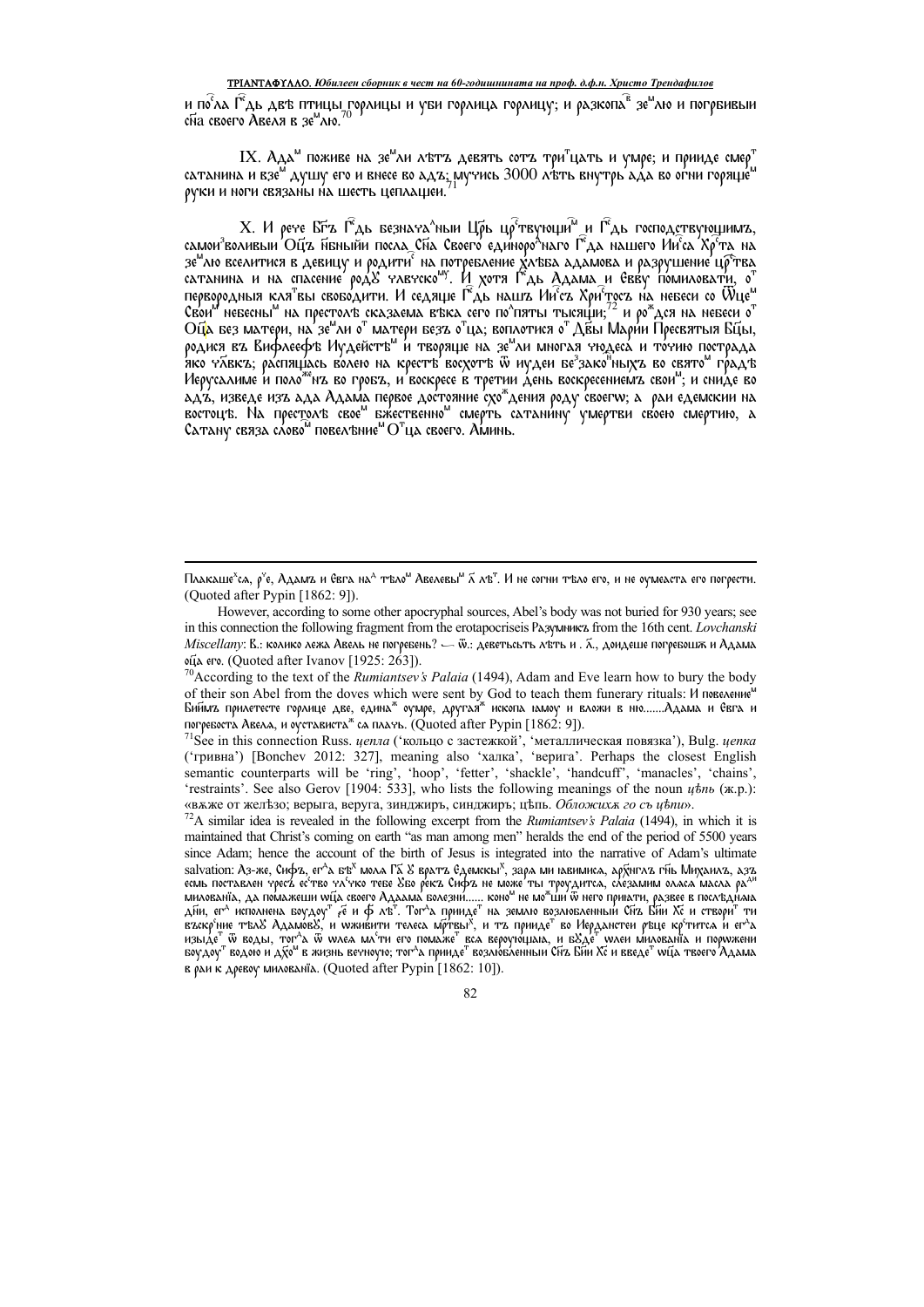# Copied from the divine books of the diligent and God-loving men, **Basil the Great,**<sup>73</sup> **Gregory the Theologian,**<sup>74</sup> **and John Damascene,**<sup>75</sup> **[in which it is written] about the most glorious debates on mysterious issues concerning the Eternal Lord, our God, [so that it might be elucidated] how God Sabaoth preceded all visible and invisible creatures**

I. Before [the creation] of earth, the Lord Sabaoth — eternal, everlasting, uncreated, ineffable, unborn, un-conceived, omnipresent, invisible, intangible, immortal, and incorporeal King of mysterious secrets — was [reigning] in splendour in three<sup>76</sup> chambers in the ether. And then from the face of the Lord Sabaoth there was light, which was seven<sup>77</sup> times brighter than the present light. His garments were as white as the bright light of the face of the Lord. And the Lord Sabaoth was sitting in three chambers<sup>78</sup> in the ether, on the throne of his most high glory. And the Lord Sabaoth, the eternal Father, pondered within himself, and thus begot the beloved Son of God, our Lord Jesus Christ, who emanated from his heart. From his lips he released his Holy Spirit on him [Jesus] in the image of a dove. These three chambers<sup>79</sup> heralded the triune<sup>80</sup> and eternal God — the Son, the Father, and the Holy Spirit. Upon these three chambers [was] the eternal Cross, and the Lord God made this Cross herald the crucifixion of his Son Jesus the Nazarene of Judea. The Holy Spirit, which issues from

<u>.</u>

<sup>77</sup> Cf. Thompson's *Motif-Index*, entry Z71.5 (Formulistic number: seven).

<sup>80</sup> For vernacular interpretations, see Thompson's *Motif-Index,* entry A109.1 (God as a triad).



<sup>&</sup>lt;sup>73</sup>Saint Basil the Great (c. 330-379), bishop of Caesarea; along with his brother Saint Gregory of Nyssa, he was one of the Cappadocian Fathers. Together with Saint Gregory the Theologian and Saint John Chrysostom, he is regarded as one of the "Three Holy Hierarchs" of Eastern Christianity. Saint Basil had a tremendous influence upon the theological tradition of the Byzantine Commonwealth; significantly, his heritage includes homilies on *Hexaemeron*, etc. (hence his direct or indirect impact upon various homiletic and exegetical writings concerned with Creation). The "imagined" authorship of the erotapocriseis *Discourse of the Three Saints,* which apocryphal tradition attributes to him and his associates, reflects not only his ultimate authority in the life of the Church, but also the respect which he was granted among "the simple folk" of *Slavia orthodoxa*.

<sup>74</sup>Saint Gregory the Theologian (329-389), also known as Gregory Nazianzen (or Gregory of Nazianzus), was a friend of Saint Basil the Great and Saint Gregory of Nyssa; see also footnote 26.

<sup>&</sup>lt;sup>75</sup>Saint John Damascene (c. 657-749), also known as Saint John of Damascus; fragments of his most important theological work, *The Fountain of Knowledge* (or *The Fountain of Wisdom*), were included in Simeon's *Florilegium*; see also the discussion in Thompson [1991; 1993] and Trendafilov [1998: 154-161]. As pointed out by Porfir'ev (and others), the composition of the *Palaeia* is occasionally attrituted to either Saint John Damascene, or Saint John Chrysostom (c. 347–407), although the original authorship cannot be accredited either to the former or to the latter: Известно, что въ рукописяхь Палея приписывается то Іоанну Златоусту, то Іоанну Дамаскину (смотр. Палею Румянц. Муз. № 361; въ спискѣ Палеи XVI века принадлежащей А. И. Хлудову № 182, приложено даже изображение I. Златоуста); но ни у того, ни у другого отца негъ подобнаго сочиненія. [Porfir'ev 1877: 14].

<sup>76</sup> Cf. Thompson's *Motif-Index*, entry Z71.1. (Formulistic number: three).

<sup>78</sup> For the metaphorical aspects of the description of the primordial *three-chambered habitat* within the cosmogonic scheme of *The Sea of Tiberias* (Types A-1 and A-2), see Badalanova Geller [2011: 25-30, 56]; see also in this connection footnotes 26, 29.

<sup>79</sup> Cf. *Isaiah* [40: 22]; similar cosmographic imagery is employed by Cosmas Indicopleustes in his *Christian Topography*. See also in this connection the discussion in Mil'kov and Polianskii [2009: 61- 63,78-79, notes 49-50, 60].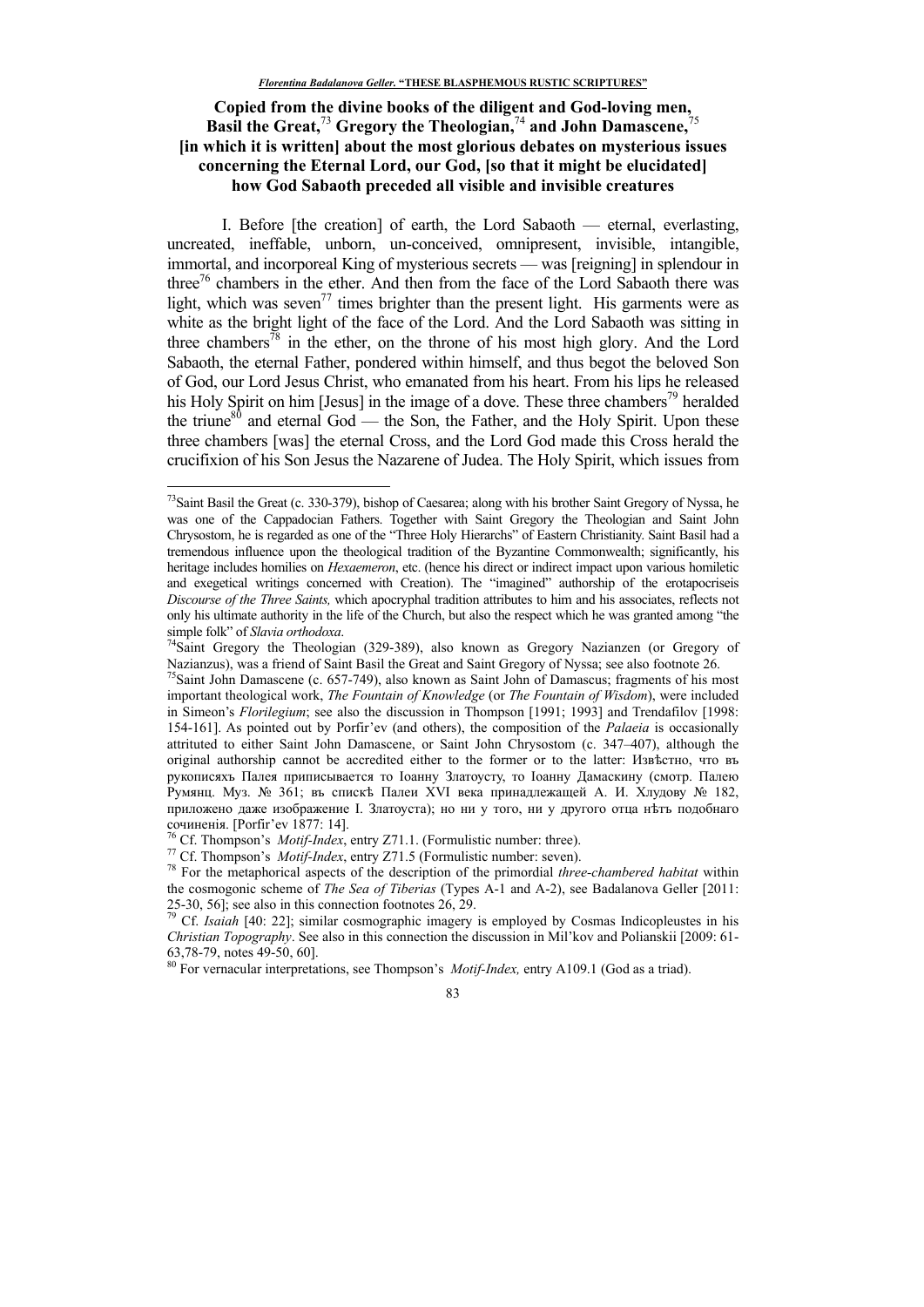the Father to all believers in his name, resides in their hearts, because the Father is unbegotten and unborn, while the Son is born but not created, and the Holy Spirit is not created and not born, but issues from the Father.

II. There was then no sky, no earth, no sea, no angels, no archangels, no cherubim, no seraphim, no rivers, no lakes, no wells, no springs, no men, no mountains, no clouds, no stars, no light, no beasts, no birds, no caves, no dawn. At that time there was darkness, the abyss, and murkiness; and then there were no days or nights, no eras, no hours. At that time there was the immortal and eternal Son of God, Jesus Christ,  $81$  who created with a Word [=Logos], by the order of his heavenly Father, all the visible and invisible heavenly creations; and as the Lord uttered [the Word  $=$  Logos] from his most wise lips, so it was created and fashioned by the Holy Spirit. And the Lord said, "May there be a crystal sky on iron pillars, on seventy thousand of myriads<sup>82</sup> of them, and may there be lakes and clouds and stars and light." He exhaled<sup>83</sup> wind from his innards, and planted Paradise to the East; $84$  [thus] East and West and North and South [were established]. An angel sits to the East in the splendour of his most high glory. The Lord created seven heavens with his Word  $\int$  Logos].<sup>85</sup> Frost issued from God's face, while thunder is the Lord's voice,  $86$  harnessed in a fiery chariot, and lightning is the Word of the Lord, issuing from God's lips, and the Sun is from God's innermost garments; on the account of God's having wiped his face, the Moon [came] from [his] face. And the Lord said, "May there be a myriad of pillars in the ether!" And so it was created by the Lord's Word [= Logos]. These immovable iron pillars are from the beginning of this era. "May there be on these pillars an immovable stone, and [may there be] on this stone earth, and [may there be] under the earth Hell, immovable and all made of bronze; and [may there be] iron beams and gates of bronze and iron! And under Hell [may there be] the bottomless Tartar." And the Lord said, "May there be above Hell a myriad of bronze pillars, and [may there be] on the pillars a stone, and on the stone — the earth!" With a Word [= Logos] the Lord created stone and flint.

 $\overline{a}$ 

<sup>&</sup>lt;sup>81</sup>The image of the Son as the Creator of the Universe (i.e. the one who fashioned heavens and earth, plants and animals, Adam and Eve, etc.) is also attested in oral tradition, and in the religious art of *Slavia orthodoxa*; see the discussion in Badalanova Geller [2011: 57-60].

<sup>82</sup> Cf. Thompson's *Motif-Index*, entry Z71.5.0.1 (Formulistic numbers: sevenfold).

<sup>&</sup>lt;sup>83</sup> On the concept of "creation via exhaling", see the discussion in Badalanova Geller [2011: 42-49].

<sup>84</sup>Cf. *Genesis* [2: 8]: *And the Lord God planted a garden eastward in Eden; and there he put the man whom he had formed.* 

<sup>85</sup>Consult Thompson's *Motif-Index,* entries A 651.1.4 (Seven heavens: a series of seven upper worlds) and Z71.5 (Formulistic number: seven). The image of the seven-folded sky can likewise be found in Bulgarian oral tradition. According to folklore data collected by D. Marinov, "the sky, which people can see now, is a solid thick crust of seven layers" ("небото, което виждаме, е твърда кора дебела и има седем дипли"), see *SbNU* 28 [1914: 7]. Further on Bulgarian vernacular cosmography, and in particular on the popular concept of the sky as a solid shell/coating of seven stratums, see S. Tolstaia [1998: 23]. For the extra-biblical traditions of seven heavens and earths, see Ginzberg [1909: 9-13; 1910: 260; 1911: 96; 1925: 9-11, 23, 30].

<sup>86</sup> On acoustic characterisics of God's voice, see Thompson's *Motif-Index,* entry A 139.5.2 (*God's voice causes thunder*)*.* 

<sup>84</sup>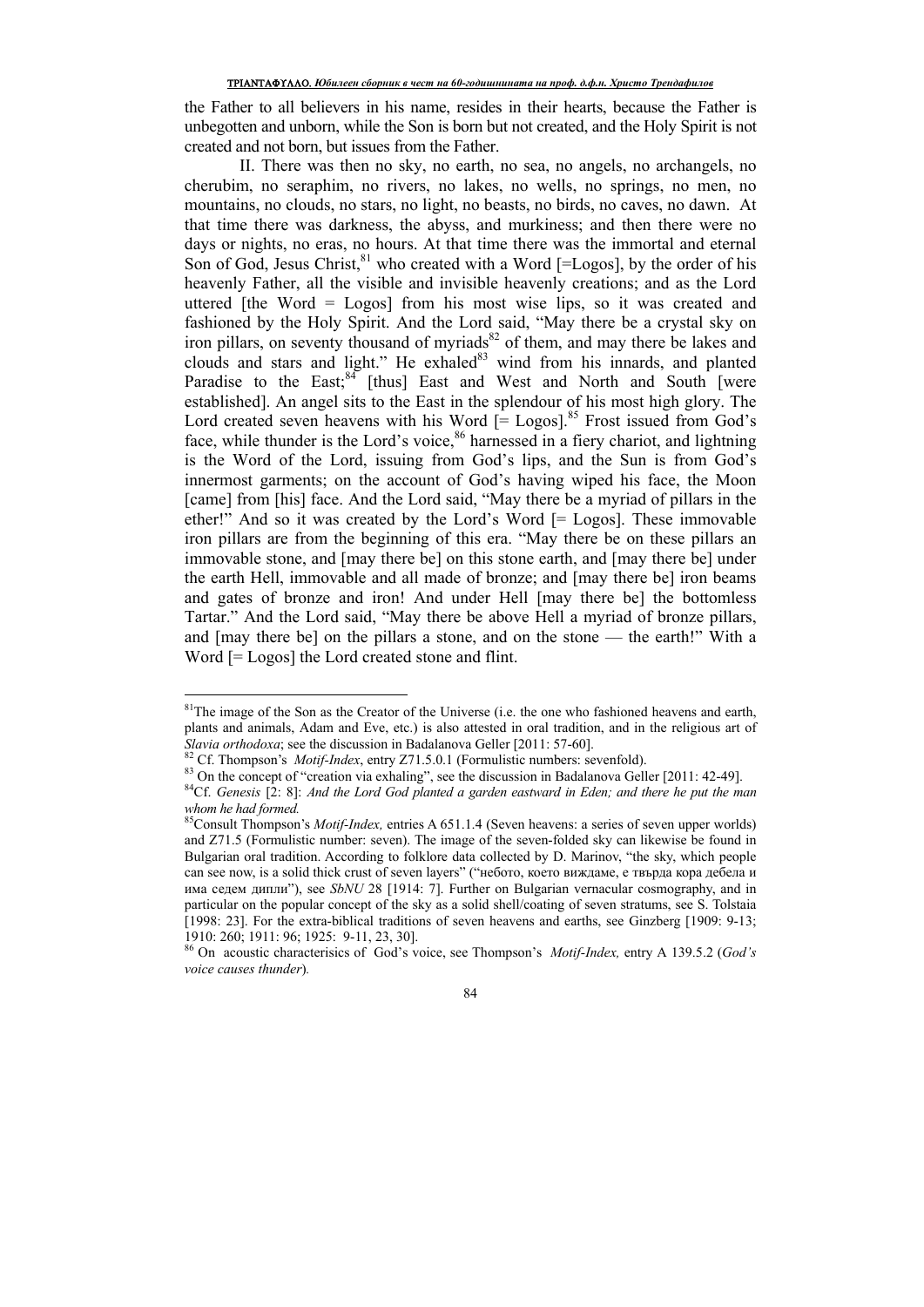III. And the Lord said, "May there be on earth the Sea of Tiberias, the salty water!" The first earth is created in the ether and made firm. The second earth [is] upon Hell, and on this earth [is] a sea and this Sea of Tiberias has no shores. And the Lord descended via the ether to the Sea of Tiberias, and on this Sea of Tiberias the Lord spotted a swimming duck, and God stood above it and said to it, "Duck, who are you?" And Satan said to him, "I am God!" And the Lord said to him, "And who am I then?" Satan said to him, "You are God of gods and King of kings." If Satan did not say that, but something which the Lord God did not approve, $8^{87}$  then the Lord would have crushed him in the Sea of Tiberias. And God said to Satan, "Dive into the Sea and bring up earth and stone."<sup>88</sup> And he [God] broke it [i.e. the stone] into two, and half of the stone, [which was] from his left hand, he gave to Satan. And the Lord struck the stone with his sceptre and the Lord said, "Be you angels in my image — strong, incorporeal, and immortal — doing my will [in Heaven] above!"89 And from the fiery<sup>90</sup> wings God created the archangels Michael, and Gabriel, Yeurya [Uriel],<sup>91</sup> and Michael,<sup>92</sup> Paraflam,<sup>93</sup> Pomogay,<sup>94</sup> cherubim, seraphim, angels, and archangels. As for the sceptre with which our God Jesus Christ hit [the stone], it was made of burnished steel. And by the will of the Word of God angels flew out from the stone —

<u>.</u>

<sup>&</sup>lt;sup>87</sup>Var.: "should he have said something against God".

<sup>88</sup>For various attestations of this motif in vernacular oral traditions around the world, see Thompson's *Motif-Index,* entries A 811 (Earth brought up from bottom of primeval water) and A 812.1 (Devil as Earth Diver). In fact, this motif becomes one of the hallmarks of *The Sea of Tiberias*; it was attested in all the extant versions. At the same time, it is perhaps not only the best studied, but also the most controversial trait of this apocryphon; see the discussion in Potebnia [1886: 273 (738) -75(40)]; Veselovskii [1889: 19-24, 47-75, 82- 7, 108-16]; Dragomanov [1892: 257-314; 1894:10-35, 45-52]; Korobka [1909: 175-95; 1910: 105-47]; Radchenko [1910: 74-6, 86-7, 91-3, 99-100, 109-15]; Markov [1913: 64-74]; Ivanov [1925: 287-90]; Köngäs [1960: 151-80]; Dundes [1962: 1032-51]; Tomicki [1976: 86-95; 1979:174-75; 1980:51-62, 70- 117]; Petkanova [1978: 171-177]; Dimitrova [1985: 184-192; 1998: 376-84] and Dimitrova-Marinova [1998: 38-57]; Kuznetsova [1998: 59-79]; Šmitek 1998: 111-23]; Stoyanov (whose observations and arguments are rather close to those of Dragomanov) [2001: 19-33; 2004: 192-94]; Berezkin [2003a; 2003 b: 247]; Nagy [2006: 281-326]; Badalanova [2003: 6-7; 2008: 168, 219-21], Badalanova Geller [2011: 30-33, 64-68].

<sup>89</sup>Consult Thompson's *Motif-Index,* entry A 52.0.1 (Angels created to execute God's will).

<sup>90</sup>The concept of angels being created of fire is also featured in midrashic tradition [Ginzberg 1909:16]. It is likewise manifestly attested in the Qur'ān [Sūrah 7: 11; Sūrah 38: 77], and in some Islamic exegetical writings. Consult in this connection *The History of Prophets and Kings* (*Tarīkh al-rusul wa'l-mulūk*) by Al-Tabarī, vol. 1: *From the Creation to the Flood* [Rosenthal 1989: 252-53] and *The Stories of the Prophets*  (*Qisas al-Anbiyā*) by Al-Rabghūzī [Boeschoten, O'Kane and M. Vandamme 1995: 11-13]; see also the discussion in Badalanova Geller [2008 b: 9, 92-94].

<sup>&</sup>lt;sup>91</sup>The etymology of the angelonym "Uriel" is conventionally explained either in connection with the Hebrew lexeme denoting 'light', or with its Aramaic counterpart denoting 'fire' [Mach 1999: 885-886]. It is significant that in the current text, the archangel Uriel, along with Michael and Gabriel, emerges from certain 'fiery wings'.

 $92$ It is not clear as to why the name of the archangel Michael is listed twice.

<sup>&</sup>lt;sup>93</sup>An obscure angelonym.

<sup>94</sup>Yet another obscure angelonym; in other Mss. of *The Sea of Tiberias* the name of the angel Pomogay (the accusative form of which is Помогая) is spelled as either Pomailo [Помайло], or Pomail [Помаил]; see the discussion in Sreznevskii [1904: 100, note 3] and Badalanova Geller [2011: 126, note 450; 131].

<sup>85</sup>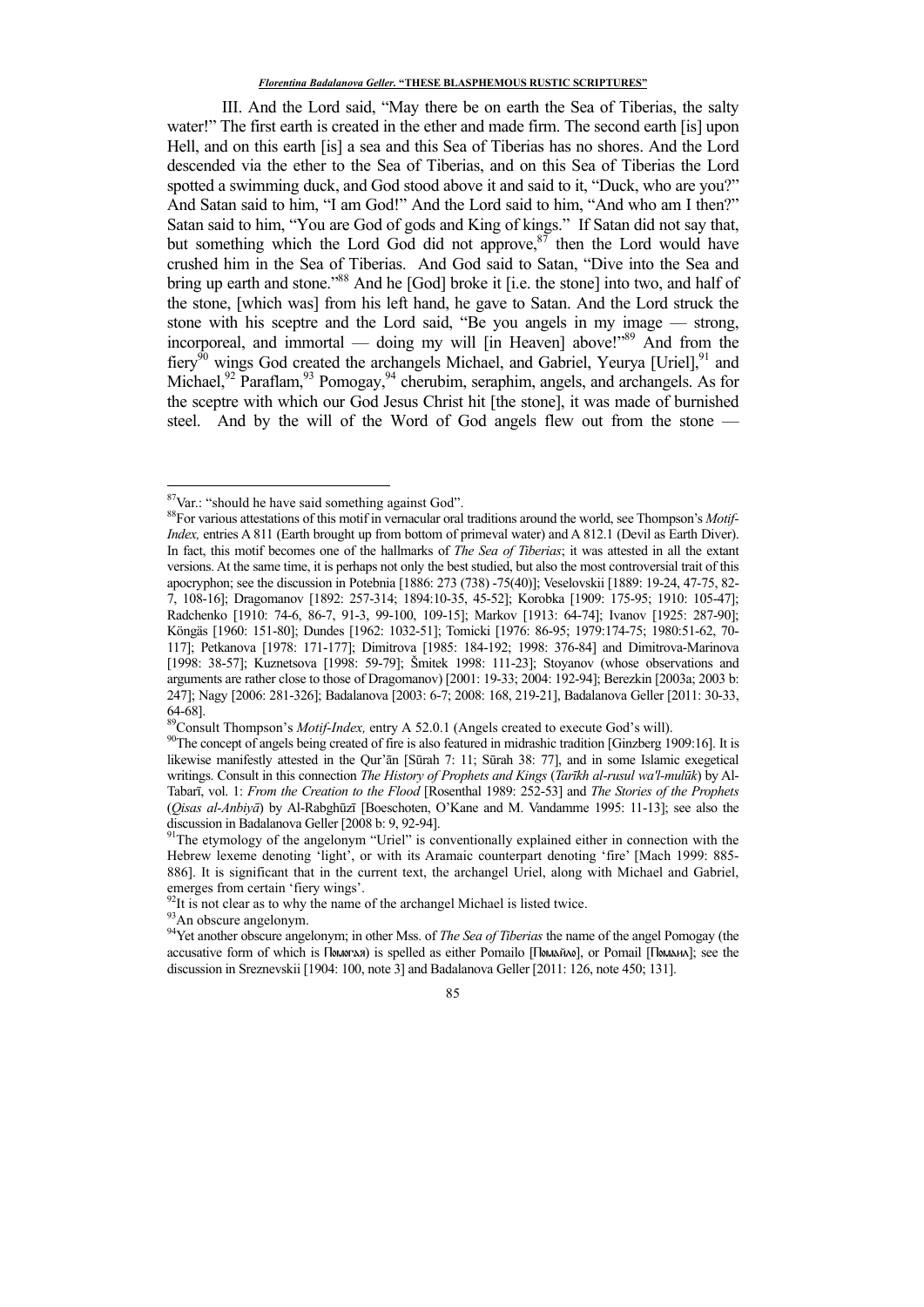archangels Michael and Gabriel, leaders of the [host of the] Heavenly King.<sup>95</sup> As for Satan, he beat out from the stone an innumerable host of fleshy demonic gods.<sup>96</sup> And the Lord said, "May there be 33 whales<sup>97</sup> in [the waters of] the Sea of Tiberias, and may earth rest on these whales!" And God seeded earth on them, [and said], "May there be a thick, wide and spacious earth!" And trees and herbs and flowers and forests and hills and springs and lakes and rivers [appeared]; and from the soil the Lord created beasts and animals and fish in the waters, and birds flying in the  $air<sub>1</sub><sup>98</sup>$  and He created day and night, and reptiles crawling on the earth. As for the whales, the Lord ordered the angels to bring food for them from Paradise. On them the earth is fixed and does not move in any direction.

IV. And Satan said to the Lord Sabaoth, "My powers are stronger than those of the Most High, [since] I am like the Most High." [God] accepted Satan as an archangel and took him up to the heavens. Satan began to be swollen with pride and elevated himself in his own thoughts, musing, "I will create for myself a throne above the stars, in the ether."<sup>99</sup> The Lord divined his cunning thoughts and sent the archangel Michael, ordering him to evict Satan from the heavens. The archangel Michael hit Satan with a sceptre and fire sparked from Satanail. The archangel Michael came to the Lord Sabaoth and said, "Satan's fire is burning me."And the Lord ordained Michael<sup>100</sup> and put a *schema* (habit) on him with holy crosses, as a portent of Christ, Son of God. The archangel Michael went and hit Satan with a sceptre and evicted him from the heavens to earth, [and then pushed him] to Hell with all his demonic powers. And the Devil fell from the heavens;<sup>101</sup> for three days and three nights, the demonic hosts were falling into Hell like drops of rain; and the Lord said, "Amen, amen, amen." The heavens

 $\overline{a}$ 

<sup>95</sup> Cf. Thompson's *Motif-Index,* entry A 52 (Creation of angels); related also to A 52.0.8 (God created angels by striking one small stone with another. Lucifer created devils by imitation).

<sup>96</sup> Cf. Thompson's *Motif-Index,* entries A 51 (Creation of devil[s]), G302.1. (Origin of demons and their companions), G303.1 (The origin of the devil and his companions), G303.1.4 (The devil creates other devils); related also to G303.1.4.2 (Devils are created from sparks produced by Satan's striking two stones together).

 $97$  The motif of the whales upon which the dry land rests has vernacular oral interpretations; see the discussion in Mochul'skii [1887 (18:3): 41-8], Ivanov [1925: 307-308], Dimitrova-Marinova [1998: 40-44, 48], Kuznetsova [1998:68], Badalanova Geller [2011: 33-42]. For further empirical data reflecting the renditions of this cosmological concept in Slavonic folklore tradition, see Gorodtsov [1909: 52-53 (text 1)]; Zavaritskii [1916: 68]; see also the discussion above.

<sup>98</sup>Cf. *Genesis* [2:19]: *And out of the ground the Lord God formed every beast of the field, and every fowl of the air.* 

<sup>99</sup>Cf. *Isaiah* [14:12-15]: *How art thou fallen from heaven, O Lucifer, son of the morning! How art thou cut down to the ground, which didst weaken the nations! For thou hast said in thine heart, I will ascend into heaven, I will exalt my throne above the stars of God: I will sit also upon the mount of the congregation, in the farthest sides of the north: I will ascend above the heights of the clouds; I will be*  like the most High. Yet thou shalt be brought down to Hell, to the sides of the pit.

Consult also Thompson's *Motif-Index,* entries A106.2 (Revolt of evil angels against God), A106.2.1 (Revolting devil banished to hell), A106.2.2. (Satan's fall from heaven). Lit.: "cut his hair".

<sup>101</sup> Cf. Thompson's *Motif-Index*, entries G303.8 (Devil's expulsion from heaven and his present haunts), G303.8.1 (Devil driven from heaven), V236. (Fallen angels); included in the current narrative is also a slightly amended rendition of G303.8.1.2 (Archangels Michael and Gabriel drive Satan and other devils from heaven to earth).

<sup>86</sup>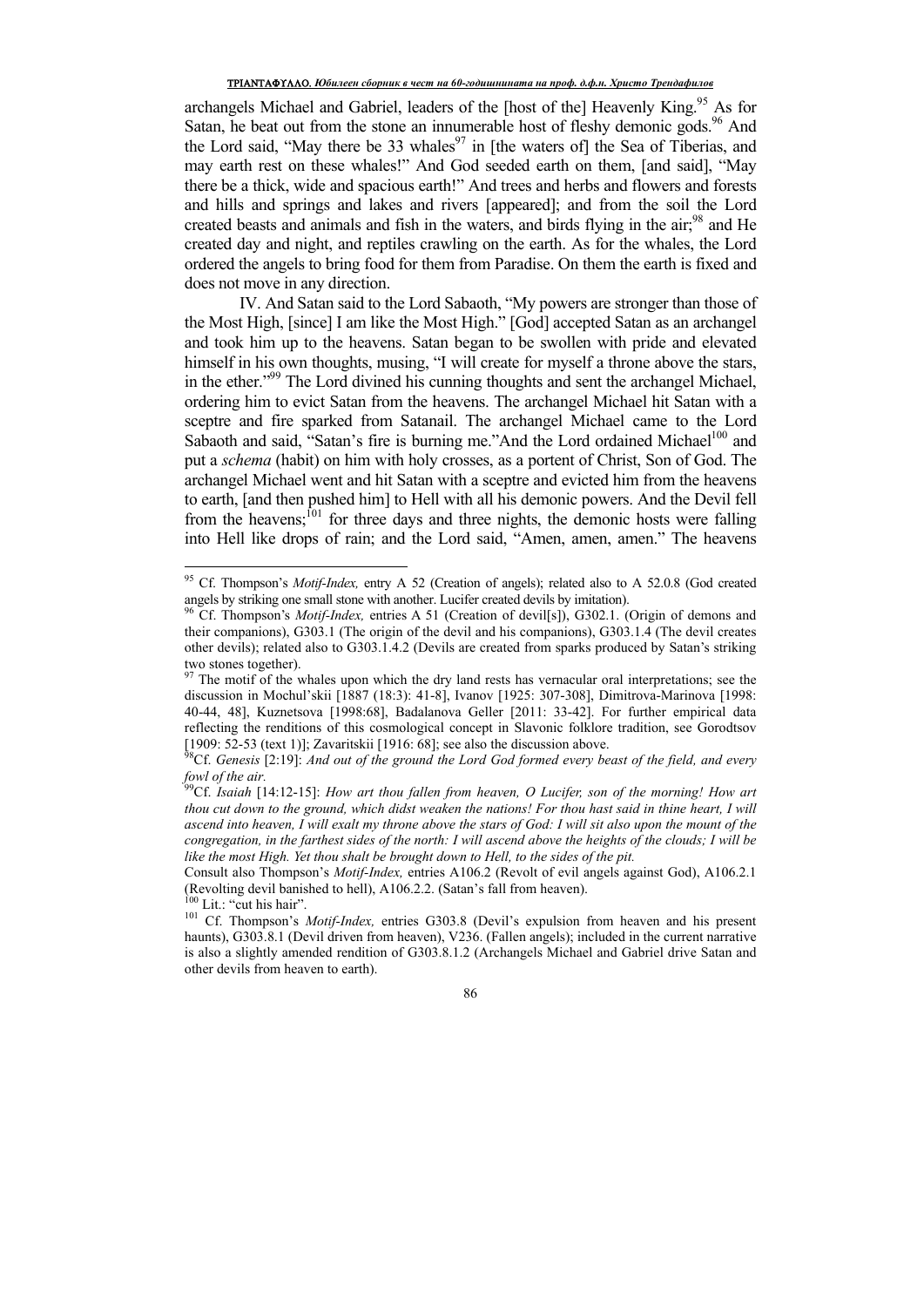closed, and the hanging demons, suspended in the ether according to God's will, started falling to earth, [pushed] by the righteous hand of the most high divine Wisdom, and they crashed onto earth. And Satan said, "God expelled me to earth and I will sit in Jacob's house and be glorified by men."<sup>102</sup>

V. And the Lord substituted the fallen host with mankind. Righteous men were called for, and instead of Satan himself, God created a man of flesh — the primordial Adam — from the earth's soil,<sup>103</sup> with bones from stone,<sup>104</sup> blood from the Red Sea,<sup>105</sup> thoughts from clouds,<sup>106</sup> eyes from the sun,<sup>107</sup> and breath from the wind.<sup>108</sup> And the

-

On the attestation of "Sun" as a macrocosmic alloform for "eye(s)" in Indo-European languages and mythologies, see Lincoln [1986: 17-18, 21-25].

<sup>108</sup> As indicated by Thompson in his *Motif-Index*, there are several numerical patterns inlaid in anthropogonic narratives. The motif of "seven substances employed in composition of human body" is classified by him as type A 1260.1.4; the anthropogonic paradigm of this redaction of *The Sea of Tiberias* (along with that of *2 Enoch* and some erotapocritic writings) falls into this category; see also the discussion in Forbes and Charles [1913: 448-449] and West [1971: 377]. The same motif is likewise employed in some folk songs; it is found in some Russian oral poems, such as *The Rhyme of the Dove Boo*k (var. transl. *The Rhyme of the Unfathomable Book*) [*Стих о Голубиной Книге*], and *The Jerusalem Scroll* [*Свиток Ерусалимский*]. According to one such text, the creation of man was described as follows:

Первая часть, кости — отъ каменя; | Вторая часть, тѣло — отъ земли; | Третія часть, руда — отъ Чер[м]наго моря; | Четверая часть, дыханіе — оть ветру; | Пятыя часть, мысли, оть обльщевь; | Как оболацы ходють на небеси, вътромъ и ненастьемъ, | Такожда въ человъкъ ходють мыслы худыя и добрыя; | Оть добраго разума душа воскресаеть, | Оть худаго разума душа погибаеть; | За добрымъ пошелъ, — добро и будеть, | За худымъ пошелъ, — пропалъ во веки. | Очи— отъ сонца, разумъ — от Святаго Духа.

The bones — from stone, the first element; | the body — from earth, the second element; | the blood — from the Black/Red Sea, the third element; | the breath — from the wind, the fourth element; | the thoughts — from clouds, the fifth element; | as clouds wander along in the sky, [moved by] wind and storm, | so do good and bad thoughts in man; | from good reason [i.e. good sense] the soul resurrects, | from bad reason the soul perishes; | if you follow good, you will be well; | if you follow evil, you will be lost forever. | The eyes [are made from] sun, [the sixth element];  $\vert$  the intellect [comes from] the Holy Spirit, [the seventh element].

The chant cited above (entitled *The Jerusalem Scroll*) was recorded in the first half of the 19<sup>th</sup> century in the Ryazan province of the Russian Empire, and published by P. Bezsonov [1864 (6:3): 68-74], text № 564, (quoted are lines 150-161). Among Russian peasants there existed many different versions of this spiritual poem; some of them were transmitted orally, others were copied by the indigenous scribes, thus becoming part of local vernacular writings [«народные рукописи»]. Their headings varied; titles such as: *The Jerusalem Verse* [Стихъ *Ерусалимскій*], *The Jerusalem Scrolls* [Списки *Ерусалимскіе*], The Jerusalem *Sheet* [*Листъ Ерусалимскій*], *The List Regarding the Jerusalem Portent* [Списокъ *Ерусалимского знаменія*], *The Legend of the Scroll* [*Сказаніе о Свиткѣ*], *The Scroll of the Jerusalem Portent* [*Свитокъ Ерусалимского знаменія*], *Parable* [*Притча*], *About Signs and Epistle of Our God Jesus Christ* [*O* 

<sup>102</sup> Perhaps a tacit reference to *Luke* [1: 33] (*And he shall reign over the house of Jacob for ever; and of his kingdom there shall be no end*).

<sup>&</sup>lt;sup>103</sup>On the homologies of earth and flesh in Indo-European cosmogonies and anthropogonies, see Gamkrelidze and Ivanov [1984: 821], Lincoln [1986: 4-16, 21-25].

<sup>&</sup>lt;sup>104</sup> On the implementation of "bone" as a corporeal alloform for "stone" in Indo-European creation myths, see West [1971: 377] and Lincoln [1986: 7, 10-16, 21-25, 31,109, 113].

 $105$  On the derivation of blood (i.e. the bodily fluids = the liquid elements of microcosm) from the sea/salty water (i.e. the liquid elements of macrocosm), as rendered in Indo-European anthropogonies (with a special emphasis on the "homologic causality" encoded in them), see Lincoln [1986: 13-15, 17, 21-27, 113].

<sup>&</sup>lt;sup>106</sup>On the mythopoeic relationship between "thoughts" and "clouds", and their consubstantiality in Indo-European cosmologies and anthropogonies, see Lincoln [1986: 19-25].

<sup>87</sup>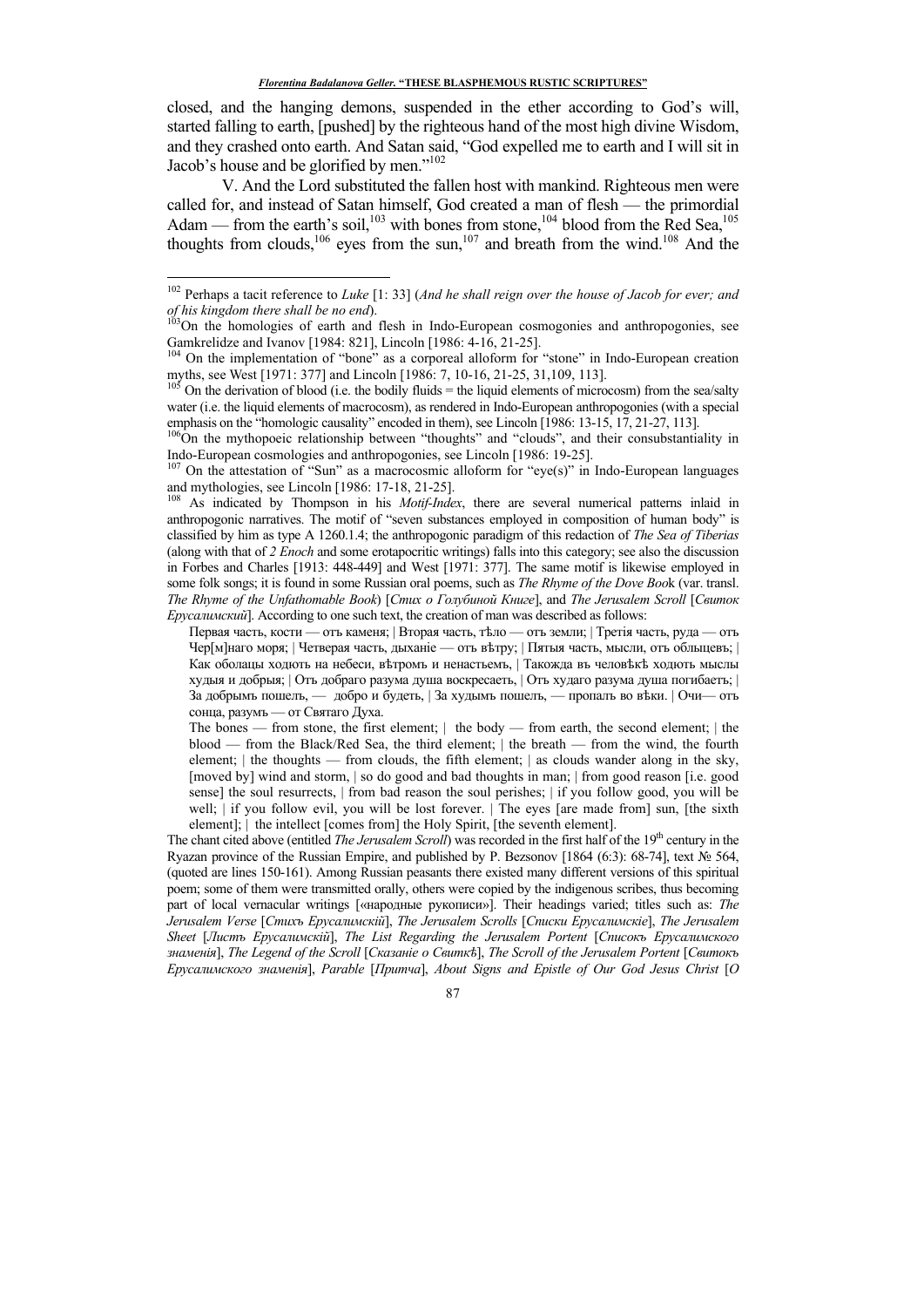Lord went to his Father in heaven for the Holy Spirit, [to breath it into Adam];<sup>109</sup> and then the Lord went to Adam on earth, and he saw Adam, who was covered with wounds, having been pierced by [Satan's] finger.<sup>110</sup> And the Lord said to Satan, "Why did you, O forlorn Devil, do that? I created man as pure and blameless, without blemish." And Satan said to the Lord, "He will forget you, but if some part [of his body] starts aching, he will pray [to you], 'Lord, have mercy upon me!'" And the Lord turned [man] inside out and fixed him with skin and inserted into him the Holy Spirit and vivified Adam. And the Lord said to Satan, "Bow before Adam." And Satan replied, "I am not going to bow to your creation."And the Lord said to Satan, "O forlorn Devil, cunning Satan."<sup>111</sup> And the Lord asked Adam, "What did you see in your

*ɡɧаɦɟɧiɢ ɢ ɩɨɫɥаɧiɢ Ƚɨɫɩɨɞа Ȼɨɝа ɧаɲɟɝɨ I Х*], *The Epistle of the Lord God, Our Saviour Jesus Christ* [Посланіе Господа Бога и Спаса Нашего I X], The Epistle of Our Lord Himself [Посланіе отъ Самаго *<i>Goza Hauezo*] were among the most popular ones [Bezsonov 1861: 68]. Parallels between the vernacular Slavonic anthropogonies (as formulated in *The Jerusalem Scroll*, *The Rhyme of the Dove Boo*k, etc.) and *The Sea of Tiberias* are analysed elsewhere [Badalanova Geller 2011: 74-79]. See also the discussion in Lincoln [1986: 4-40] who suggests that the anthropogonic narrative in *2 Enoch* (along with other creation accounts from the  $13<sup>th</sup>$  -14<sup>th</sup> cent. Irish sources, the 15<sup>th</sup> cent. Old Frisian *Code of Emsig*, etc.) and the Russian *Rhyme* (or *Poem*) *of the Dove Boo*k betray a common Indo-European mythological lineage; beware, however, of some erroneous translations of Russian material (e.g. *Cmμχ ο Γοπνόμηοῦ Κημε* being rendered by Lincoln as *The Poem on the Dove King* instead of *The Poem of the Dove Boo*k / *The Poem of the Unfathomable Book*). Further on the spiritual ballad/poem *The Rhyme of the Dove Boo*k and its links with Zoroastrian cosmology and Armenian heresiology, see Russell [2009: 141-208].

 $\overline{a}$ 

As for the parallel anthropogonic motif of *Adam octipartite* (i.e. man made of eight components: body — from earth, bones — from stones, veins — from roots, blood — from water, hair — from grass, thoughts — from winds, spirit — from clouds, warmth — from fire, cold — from air, dryness — from earth, instability — from water), it is classified by Stith Thompson in his *Motif-Index* as A 1260.1.3. The motif of *Adam octipartite* has differing attestations in Slavonic apocrypha; see Mochul'skii [1886 (17:1): 163-180], Böttrich [1995a: 73-82] and Orlov [2007: 11-12]. On the shifting numerical patterns in Slavonic anthropogonies, see Badalanova [2008: 223, 230-235].

<sup>109</sup>This detail indicates that although the body of the first man was created by God the Son, the human soul/spirit ultimately came from the Father. The same is stated in the version published by Barsov: the Creator — God the Son — goes to His Father to obtain the soul/spirit, which He then blows/inserts into Adam's motionless body in order to vivify it.

<sup>110</sup>Consult Thompson, *Motif-Index*, entries A 1293 (Devil in God's absence puts sickness in Adam's body), A 1337 (Origins of disease) and A 1438 (Origin of medicine/healing). On the other hand, the motif of origin of disease is not confined to apocryphal writings only, but is widely attested in oral cosmogonic legends of *Slavia orthodoxa* as well. The indigenous storytellers further elaborated and developed this tale, making it part of their native ethnophilosophy, which provided the conceptal framework for ethnomedicine and ethnopharmacology; see also the discussion above (footnote 58).!

<sup>111</sup>The picture is getting even more interesting when we take into consideration the fact that the motif of Satan's refusal to worship Adam is lacking in Greek and Slavonic redactions of *The Life of Adam and Eve*, but is present in Latin, Armenian and Georgian ones; see Anderson and Stone [1994: 10-13]; Stone [2000a: 44-48]; Anderson [2000b: 83-87]. It is also featured in Arabic and Ethiopic versions of *The Life of Adam and Eve* [Charles 1913: 121-131] and in the Syriac *Cave of Treasures*; see Gaylord [1982: 306], Anderson [2000b: 87-88]. References to the theme of Satan's refusal to venerate Adam are also found in some early Christian apocrypha (e.g. *The Gospel of Bartholomew*), and in some Greek and Slavonic apocryphal writings dealing with themes and characters from the New Testament. One such case is presented by the 14th cent. Bulgarian text entitled *An Account Concerning the Dispute Between the Devil and Our Lord*  Jesus Christ (Сло<sup>в</sup> w прѣпрѣни диавол& съ Гд́емь н҃шимь И° Хо́'); see Radchenko [1903: 196-198]. Another Bulgarian version of the apocryphal *Dispute Between Christ and the Devil* (dated to the 16<sup>th</sup> century) comes from Ms. № 433 (fols. 101-105) from the National Library in Sofia. The Serbian redactions (compiled in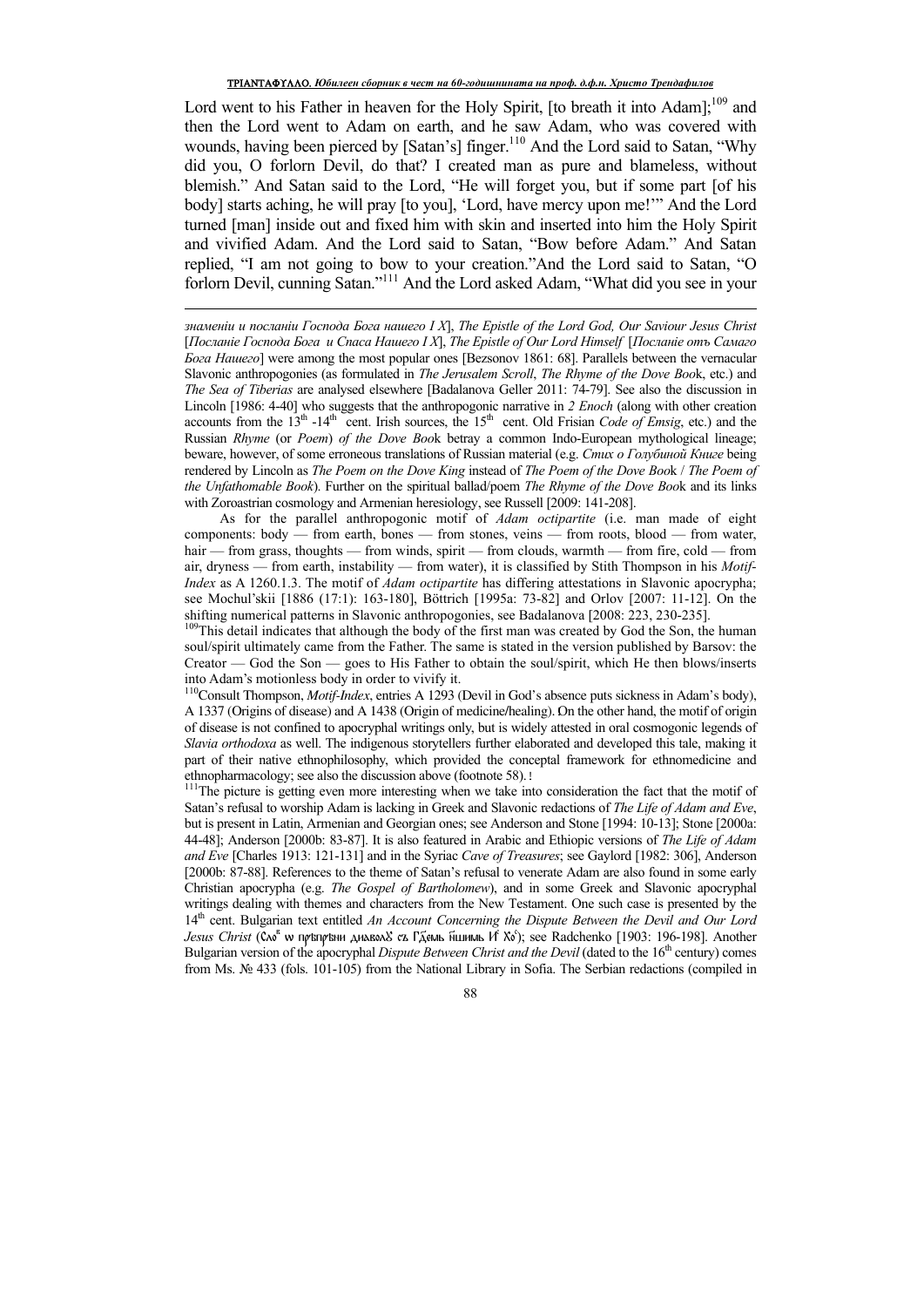dream?" And Adam replied, "I saw You, Lord, in Jerusalem, being crucified on a cross and Peter crucified in Rome with his head lowered, and Paul in Damascus." And the Lord brought Adam into Paradise.<sup>112</sup> Adam fell asleep. Having taken the left rib from Adam, the Lord created a wife for him,<sup>113</sup> Eve, and installed in Eve the Holy Spirit, and the Lord said to Adam, "Wake up from your slumbers!" And Adam replied, "What is happening, God?" And God said to Adam, "Here is a woman for you; live with her according to the Lord's commands." And the Lord God commanded Adam and Eve to eat fruit from each tree, but He ordered them not to eat from the grapevine, because the Lord Himself was tasting [the fruit] from this tree.<sup>114</sup>

<u>.</u>

<sup>112</sup>Cf. *Genesis* [2: 15]: *And the Lord God took the man, and put him into the Garden of Eden to dress it and to keep it.* 

<sup>113</sup>Cf. *Genesis* [2: 21-22]: *And the Lord God caused a deep sleep to fall upon Adam, and he slept; and he took one of his ribs, and closed up the flesh instead thereof. And the rib, which the Lord God had taken from man, made he a woman, and brought her unto the man.* 

For a concise survey of folklore intepretations of this motif, see Thompson's *Motif-Index,* entry A1275.1 (Creation of first woman from man's rib).

<sup>114</sup> Incidentally, some medieval Muslim commentators also maintain that the forbidden tree was the grapevine (hence the prohibition of drinking wine). The idea of the grape as the forbidden fruit is discussed in some eleventh-century Islamic exegetical writings, such as Al-Tha'labī's *Lives of the Prophets* (*Arā'is Al-Majālis Fī Quisas Al-Anbiyā*) [Brinner: 2002:49]. The similarities between these para-Scriptural (Judaeo-Christian and Muslim) accounts indicate that some heterodox (apocryphal) Biblical and post-Qur'ānic sources obviously exploited common ideas in which peculiar (trans-cultural and trans-confessional) "fossilconcepts" from the theological proto-stratum of religions of the Book survived. See also the discussion above (footnote 62).

the 15<sup>th</sup>-16<sup>th</sup> cent.) survived in MSS preserved in the Bulgarian National Library (Ms. № 326, fols. 41-44), the Prague National Museum (Ms. № 19, fols. 227-231), and the National Library in Belgrade (Ms. № 273). The Russian redactions (composed most probably in the  $17<sup>th</sup>$ -18<sup>th</sup> cent.) represent the latest stages in the evolution of *The Account Concerning the Dispute Between the Devil and Our Lord Jesus Christ* within the socio-cultural environment of *Slavia orthodoxa,* and its (inevitable) interactions with other extracanonical writings. The parallel attestations of some motifs (*e.g.*, the refusal of Satan to worship Adam) in both *The Sea of Tiberias* and *The Account Concerning the Dispute Between the Devil and Our Lord Jesus Christ* further indicate that they relate to a certain meta-narrative in which the image of the First Adam is juxtaposed to the image of Jesus as the New Adam (*cf*. *1 Cor* 15:45). In the *Dispute*, as in the cosmogonic scenario of *The Sea of Tiberias*, the motif of how Satan refused to worship the First Adam is incorporated into a larger narrative describing the Devil's rebellion against Christ the New Adam. The end of this revolt, very much like in *The Sea of Tiberias*, is marked by the expulsion of Satan and his demonic forces from God's celestial abode, and their subsequent fall to Earth, into abysses, caves, and gorges, thus creating polluted landscapes. On the other hand, the encounter between Jesus and Satan, as described in the opening paragraph of the *Dispute*, is anchored by a dialogue, the form and structure of which resemble the dialogue between the anthropomorphic God and the ornithomorphic Satan prior to the creation of the dry land (as in the Porfiriev's version of The *Sea of Tiberias*; see the next text).

At the same time, the legend of the revolt of Satan is likewise attested in midrashic tradition (e.g. *Pirqe de Rabbi Eliezer*, *Bereshit Rabbah*); a survey of sources is offered by Ginzberg in his *Legends of the Jews* [1909: 62-64; 1925: 84-85 (note 35)]; see also in this connection the discussion in Anderson [2000b: 89-99; 108-110] and Stone [2000a: 45, note 4]. Finally, the motif of the refusal of Satan (Iblis) to make obeisance to Adam is also featured in the Quranic anthropogenesis [Surah 2:34- 36, Surah 7:11-19, Surah 15:31-39, Surah 17:61-63, Surah 18:50, Surah 20:116-123, Surah 38:71-85]. See the discussion in Zwemer [1939: 135-148]; Badalanova Geller [2011: 80-84]. One final point; this type of interpretation of para-biblical legend of the angelic adoration of Adam is also attested in Christian, Jewish, and Muslim religious art; see Gutmann [1998: 137-138]. See also the discussion above (footnote 59).

<sup>89</sup>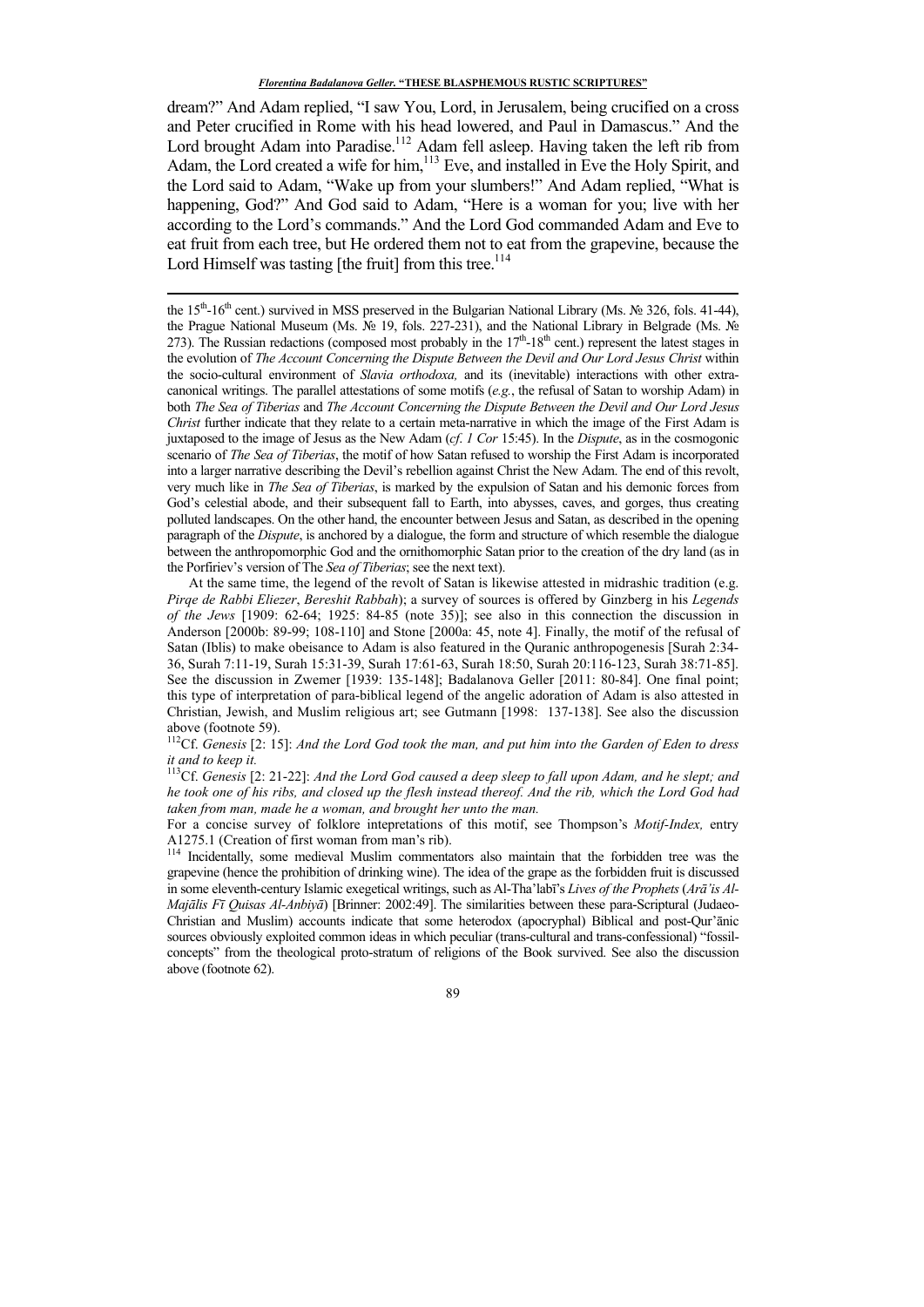## TPIANTAФYAAO. *Юбилеен сборник в чест на 60-годишнината на проф. д.ф.н. Христо Трендафилов*

VI. At that time, [even] before Adam, the earth had been created, vast and embellished; and Satan envied Adam, who reigned in Paradise living in perfection.<sup>115</sup> And Satan turned himself into a worm and came to Eve<sup>116</sup> and said to her, "Swallow me and smuggle into Paradise."<sup>117</sup> And Satan curled himself around the grapevine and began to speak to Eve with the lips of a serpent: "Why don't you taste of this grapevine? You will become gods like the Heavenly God."<sup>118</sup> Eve said to Adam, seducing him with the serpent's words: "We will become gods like the Heavenly God, and we will obtain knowledge like Jesus." And Adam together with Eve were seduced; they tasted the [fruit of the] grapevine, forbidden by God. And because the primordial cunning enemy envied mankind, he seduced Adam and Eve and induced them to transgress in Paradise. And the bright garments and wreaths fell off them<sup>119</sup> and Adam and Eve began hiding among the trees.<sup>120</sup> And the Lord came to Paradise and said, "Adam, where are you?"<sup>121</sup> Adam replied, "Here I am, Lord."<sup>122</sup> The Lord said to Adam, "Why, O forlorn one, did you commit this crime?" Adam said, "Woman seduced me."<sup>123</sup> [God said to Eve:] "Why, O forlorn one, did you do this?"<sup>124</sup> Eve said, "The serpent seduced me."<sup>125</sup> [God to the serpent]: "You, O most cunning serpent, why did you do that?" The serpent said, "Satan ordered me to ingest him and to smuggle him into Paradise." And he [God] said to Adam. "You are earth and to earth you will

 $\overline{a}$ 

<sup>115</sup> Consult Thompson's *Motif-Index,* entry A63.5.1 (Satan seduces Adam to sin because he is jealous of him).

<sup>&</sup>lt;sup>116</sup>Perhaps a scribal error? It should be amended to read: "And Satan turned himself into a worm and came to the serpent". came to the serpent".<br><sup>117</sup>This motif is also featured in vernacular (folklore) Christian and Islamic cosmogonies, and in parallel

Muslim exegetical writings; one such example comes from the early 11<sup>th</sup> century *Lives of the Prophets* (*Arā* 

<sup>ಬ</sup>*is Al-Majālis Fī Quisas Al-Anbiyā*), composed by the Islamic exegete Al-Thaಫlabī (see the text in Brinner [2002: 50]). The similar attestations of the motif of the Devil's entrance into Paradise in apocryphal tradition of *Slavia orthodoxa* (i.e. the 15<sup>th</sup> cent. *Apocalypse of Baruch* and the 16<sup>th</sup>-18<sup>th</sup> cent. *Sea of Tiberias*) and in Muslim exegetical writings from the early 11<sup>th</sup> cent. are symptomatic. They indicate that the intellectual lineage of these para-Scriptural narratives must have been rooted in the fertile fabric of a

common prototext, from which the extra-canonical (i.e. para-Biblical and para-Our'ānic) cosmogonies eventually sprang. See also the discussion above (footnote 64).

<sup>118</sup>Cf. *Genesis* [3:4-5]: *And the serpent said unto the woman,* "*You shall not surely die, for God knows that in the day you eat thereof* [*the tree*], *then your eyes shall be opened, and you shall be as gods, knowing good and evil.*"

<sup>119</sup>Cf. *Genesis* [3:7]: *And the eyes of them both were opened, and they knew that they were naked.*

<sup>120</sup>Cf. *Genesis* [3:8]: *And they heard the voice of the Lord God walking in the garden in the cool of the day: and Adam and his wife hid themselves from the presence of the Lord God amongst the trees of the garden.* <sup>121</sup>Cf. *Genesis* [3:9]: *And the Lord God called unto Adam, and said unto him*, "*Where are you*?"

<sup>122</sup>Cf. *Genesis* [3:10]: And he said, "*I heard your voice in the garden, and I was afraid, because I was naked; and I hid myself*."

<sup>123</sup>Cf. *Genesis* [3:12]: *And the man said*, "*The woman whom you gave to be with me, she gave me of the tree, and I did eat*."

<sup>124</sup>Cf. *Genesis* [3:13]: *And the Lord God said unto the woman,* "*What is this that you have done*?" <sup>125</sup>Cf. *Genesis* [3: 13]: *And the woman said*, "*The serpent beguiled me and I did eat*."

Compare also to the following section of *The Second Epistle of Paul the Apostle to the Corinthians* [11:3]: *But I fear, lest by any means, as the serpent beguiled Eve through his subtilty, so your minds should be corrupted from the simplicity that is in Christ*.

<sup>90</sup>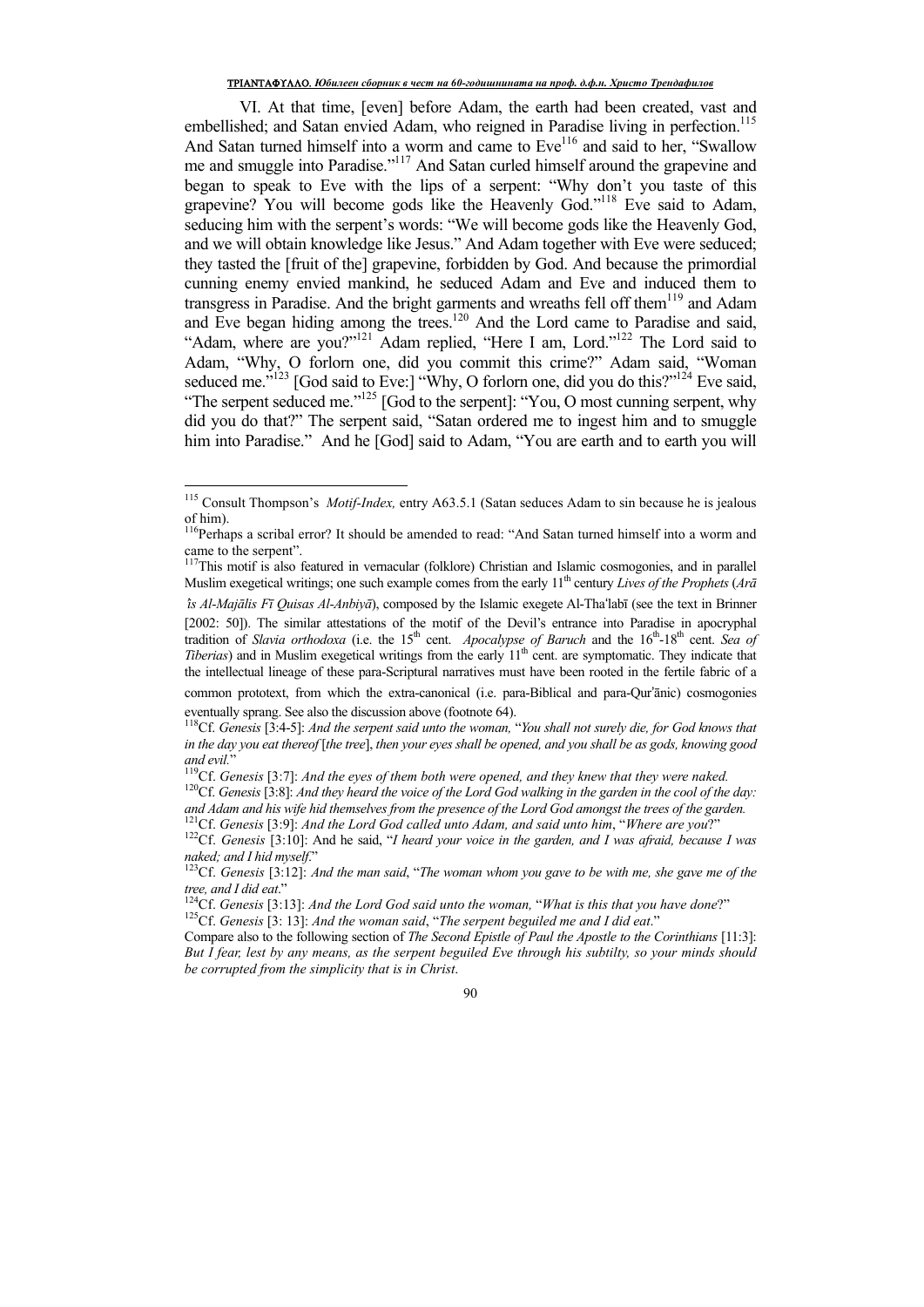$\text{go.}^{126}$  I created you as immortal in Paradise, and you trespassed my command<sup>127</sup> and ate from the forbidden grapevine." And the Lord sent the archangel Michael and ordered them to be evicted from Paradise and to send them down to earth. And the Lord said to Adam, "Plough the earth!"<sup>128</sup>

VII. And Adam, together with his wife, began mourning and weeping on account of being cast out of Paradise; the Lord wanted to pardon him, having seen his pure repentance from the heart and sighs and tears on his face [and prayers]: "Most merciful ruler, you who know all fates, save the fine Adam!" And Satan heard Adam's mourning and his lamenting on account of the sin, and because the Devil had been cunning and hateful from the very beginning, he came to Adam and said to him, "I will give you good tidings. The Lord is willing to pardon you. Give me a writ for yourself and your kin.<sup>129</sup> As for you, Eve, swear an oath to me."

VIII. And two sons were born to Adam, Abel and Cain.<sup>130</sup> Abel offered the Lord God a fat lamb for sacrifice,<sup>131</sup> while Cain presented grain from the earth,<sup>132</sup> but ate from it beforehand. The Lord accepted Abel's sacrifice but rejected Cain's.<sup>133</sup> And Cain envied Abel and killed him<sup>134</sup> with a stone. The Lord came and said to Cain, "Why did you kill your brother Abel?"<sup>135</sup> And the Lord ordered the

<u>.</u>

<sup>126</sup>Cf. *Genesis* [3:19]: *In the sweat of your face shall you eat bread, till you return unto the ground; for out of it were you taken: for dust you are, and unto dust shall you return*!

<sup>127</sup>Cf. *Genesis* [3:17]: *And unto Adam he said*: "*Because you have listened unto the voice of your wife and have eaten of the tree, of which I commanded you, saying*, '*You shall not eat of it*', *cursed is the ground for thy sake*! *In sorrow shall you eat of it all the days of your life*!"

<sup>128</sup>Cf. *Genesis* [3: 23-24]: *Therefore the Lord God sent him forth from the Garden of Eden, to till the ground from whence he was taken. So he drove out the man: and he placed at the east of the garden of Eden cherubim, and a flaming sword which turned every way, to keep the way of the Tree of Life*.

<sup>&</sup>lt;sup>129</sup>The motif of Adam's writ is also attested in Slavonic redactions of *The Life of Adam and Eve*, folklore narratives and iconography; see Ivanov [1925: 223-227, 309-310]; Petkanova [1978: 163- 168]; for a more general discussion on the legend of the "Cheirograph of Adam", see Stone [2000b: 149-166; 2002], and Badalanova Geller [2011: 100-110].

<sup>130</sup>Cf. *Genesis* [4: 1-2]: *And Adam knew Eve his wife; and she conceived, and bare Cain and said, I have gotten a man from the Lord. And she again bare his brother Abel. And Abel was a keeper of sheep, but Cain was a tiller of the ground.*

<sup>131</sup>Cf. *Genesis* [4: 4]: *And Abel* […] *brought of the firstlings of his flock and of the fat thereof.*

Compare also *The Epistle of Paul the Apostle to the Hebrews* [11: 4]: *By faith Abel offered unto God a more excellent sacrifice than Cain, by which he obtained witness that he was righteous, God testifying of his gifts: and by it he being dead yet speaketh.* 

Consult also Thompson's *Motif-Index,* entry V12.4.6 (Sheep [ram] as sacrifice).

<sup>132</sup> Cf. *Genesis* [4: 3]: *And in process of time it came to pass, that Cain brought of the fruit of the ground an offering unto the Lord.*

<sup>133</sup>Cf. *Genesis* [4: 4-5]: *And the Lord had respect unto Abel and to his offering; but unto Cain and to his offering he had not respect. And Cain was very wroth, and his countenance fell.*

<sup>134</sup>Cf. *Genesis* [4: 8]: *And Cain talked with Abel his brother*; *and it came to pass, when they were in the field, that Cain rose up against Abel his brother, and slew him.*

The canonical text, however, does not specify the nature of the murder weapon. On the other hand, some versions of the apocryphal *Life of Adam and Eve* fail to recount the fratricide altogether; see Tromp [2000: 293-295].

<sup>135</sup>Cf. *Genesis* [4: 9-10]: *And the Lord said unto Cain*, "*Where is Abel your brother*?" *And he said,* "*I know not. Am I my brother's keeper*?" *And he said*, "*What have you done*? *The voice of your brother's blood cries unto me from the ground*."

<sup>91</sup>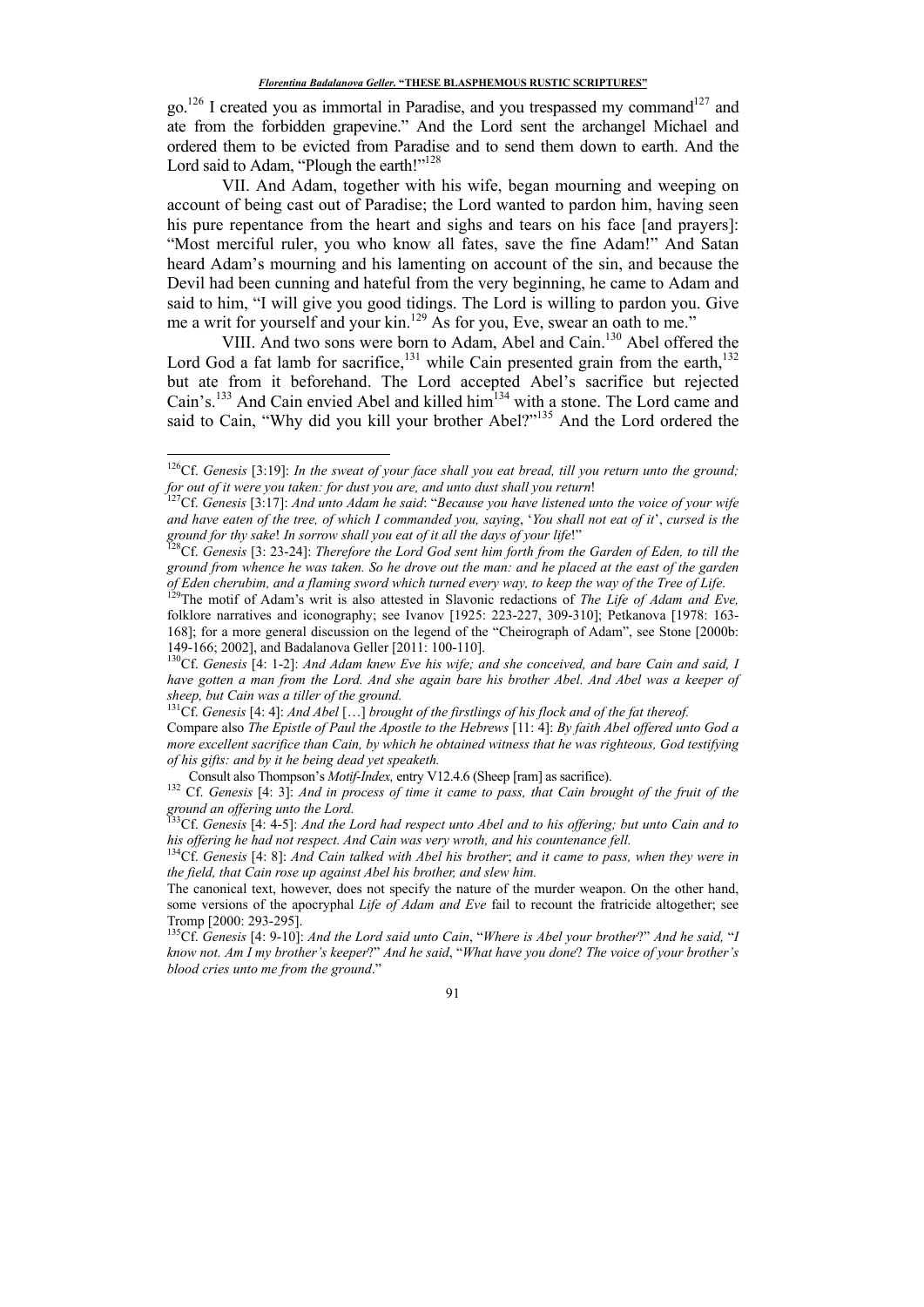beast [i.e. Cain] to eat three times a day and regurgitate [whatever he consumed], and as a sign, to tremble<sup>136</sup> for 300 years after Abel, for blood to run from blood. Abel lay on the earth for 300 years; Adam did not know what to do [with his corpse]. And the Lord sent two birds — doves — and one dove killed the other [and then dug the earth and buried the dead one; after his having seen that, Adam] dug the earth<sup>137</sup> and buried his son Abel in the earth [in the same way].<sup>138</sup>

IX. Adam lived on earth for 930 years and died.<sup>139</sup> And Satanic death came and took his soul and brought it to Hell, [where] he suffered for 3000 years in Hell, in the burning fire. His hands and legs were bound with six shackles.

X. And the Lord God, the eternal King of kings and Lord of lords, our heavenly Father, by his own will, sent his only begotten Son, our Lord Jesus Christ, to earth to be incarnate in a Virgin, and to be born on account of the bread for Adam and the destruction of the Kingdom of Satan, and for the salvation of mankind. And the

 $\overline{a}$ 

<sup>139</sup>Cf. *Genesis* [5:5]: *And all the days that Adam lived were nine hundred and thirty years*: *and he died*.

<sup>&</sup>lt;sup>136</sup> For vernacular attestations of this motif, see Bezsonov [1864 (6:3): 1-3], texts 525, 527.

<sup>&</sup>lt;sup>137</sup>There is a cluster of supplementary details appearing in *The Sea of Tiberias* storyline which parallel some para-biblical sources (such as the *Palaea*). This narrative fragment represents one such case.

<sup>&</sup>lt;sup>138</sup>The episode concerned with the origin of mortuary customs (first performed by Adam and Eve who learned how to bury their son from doves) is told in a similar manner not only within the narrative tradition of the *Palaea*, but also in folk legends; see the discussion in Petkanova [1978: 168-171; 2005: 107-115]; Badalanova Geller [2011: 111]. On the other hand, it is rather intriguing that some Jewish sources report a related version of the beginnings of funerary rites, except that the precedent is set not by Adam and Eve, but by Cain himself. Thus the *Tosefta Targum* on Genesis 4:8 (c. 4<sup>th</sup> century AD) reports the fratricide story in the following way: *Cain did not know where to strike him* [*Abel*]. *He looked about here and there until he*  saw two birds fighting; and one rose up against the other, and struck it on its mouth, and the blood spurted *out, until it died*; *Cain took a lesson from it, and did the same to Abel* [*his*] *brother. Then seeing that he was dead, he feared that his father would demand* [*Abel*] *from him*; *and he did not know what to do. Looking up, he saw the bird that had killed its fellow putting its mouth to the ground*; *and it dug* [*a hole*] *and buried the other dead one, and covered it with earth. Cain did the same to Abel, so that* [*his father*] *might not find him.* (Quoted after Gutmann [1998: 138-139]).

According to Pirke d'Rabbi Eliezer (c.  $9<sup>th</sup>$  century), however, the execution of the first funeral is attributed yet again to Adam and Eve (with a raven coming to show them the mode of burial, not doves): *Adam and Eve, sitting by the corpse* [of Abel], *wept not knowing what to do, for they had as yet no knowledge of burial. A raven coming up, took the dead body of its fellow (mate), and having scratched up the earth, buried it thus before their eyes. Adam said*, "*Let us follow the example of the raven*," *and so taking up Abel's body buried it at once*. [Pirke d'Rabbi Eliezer, Chapter 21]

A story similar to the one narrated by Pirke d'Rabbi Eliezer (with the raven being 'the demiurge' of mortuary customs) is revealed in the Qur'ān; according to Sūrah [5:34-35], a raven is sent by Allah to teach the killer how to cover up his brother's body: *And God sent a raven which scratched upon the ground, to show him how he might hide his brother's wrong. He said,* "*O woe is me! Am I too weak to become like this raven, and to hide away my brother's wrong*?" *And he became one of the repentant*. The detail about the raven teaching Cain how to conceal the body of his brother is also attested in Al-Tabarī's *History of Prophets and Kings* [fol. 141]: *When Cain had killed Abel, he was perplexed as he did not know how to conceal him, for this supposedly was the first killing among the children of Adam* (quoted after Rosenthal [1989: 311]).

This type of interpretation of the legend of Abel's burial (with birds revealing to humans the knowledge of mortuary customs) is also attested in Christian, Jewish, and Muslim religious art; see Gutmann [1998: 137-140], Böttrich [1995b], Badalanova Geller [2008 b: 17, 113-114]. For the story of Cain and Abel in the *Qur'ān* and Islamic exegetical tradition, see Stillman [1974: 231-239]. See also the discussion above (footnotes 66, 67, 70, 137).

<sup>92</sup>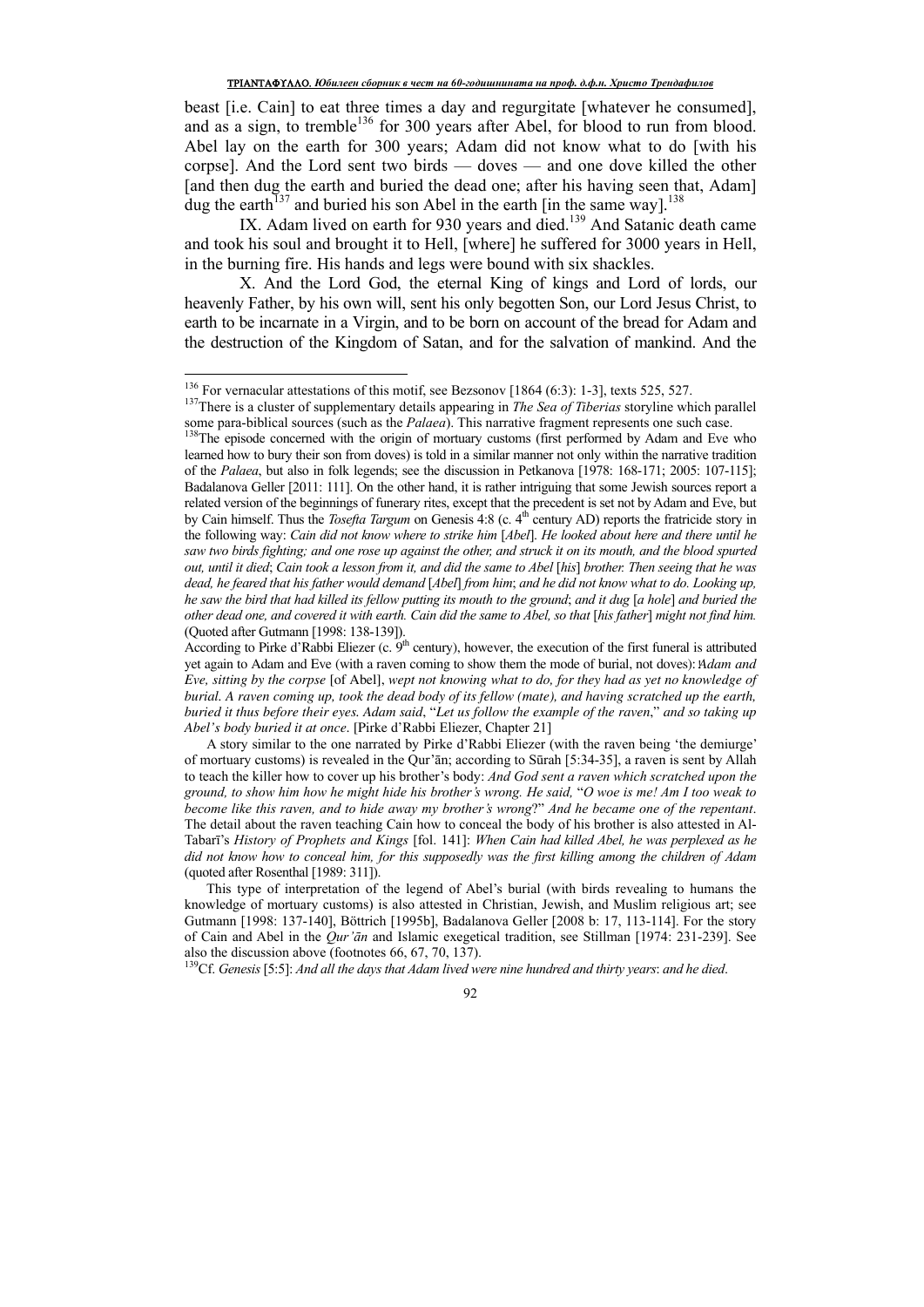Lord wanted to pardon Adam and Eve, and to absolve them from the original curse. And our Lord, Jesus Christ, was sitting in heaven with his heavenly Father on a throne, for five and a half thousand [years] of the current age. And he was born in heaven from the Father without a mother, and on earth by a mother without a father. Being incarnated by the Virgin Mary, the most Holy Theotokos, he was born in Bethlehem in Judea, and performed<sup>140</sup> many miracles on earth, and suffered like a man. By his own will he was crucified on the cross by the lawless Jews in the holy city of Jerusalem, and was placed in a grave, and rose on the third day; having been resurrected he descended to Hell and took Adam out from  $\text{Hell}^{141}$  [and raised him] back to the original state of his kin, in the Paradise of Eden to the East. He conquered Satanic death with his own death, sitting on his divine throne, and he bound Satan with his Word [= Logos], by the will of his Father.

## **2. 2. Porfir'ev's redaction of** *The Sea of Tiberias* **(Type C)**

Presented below is a 17<sup>th</sup>century Russian redaction of *The Sea of Tiberias* the linguistic features of which — very much like in the previous text — betray the Bulgarian protograph (e.g. the symptomatic attestation of the lexeme  $\mu \omega \mu$ ).<sup>142</sup> The account was first published by I. Porfir'ev [1877: 87-89] who discovered it in a miscellany (at the time kept in the Manuscript Collection of the Library of the Solovetsky Monastery as № 1138, ff. 174r-177). M. Dragomanov was among the first to call attention to this redaction of *The Sea of Tiberias* [1894: 10-15]; the text was also published later by Ivanov [1925: 299-301].

My edition of the text is based on Porfir'ev's publication; additional parallels to other apocryphal writings are also supplemented in the footnotes. The translation of the text into English is made by the author.

# Повесть стыго Андръя со Епифаниемъ о вопросъхъ и отвътехъ

I. Iваннъ рече: отъ чево земля сотворена бысть. Василiй рече: Егда сниде (Богъ) и начя ходити по водѣ и узрѣ на водѣ птицу, плаваеть яко Гоголь. И рече Богъ: ты кто еси. птица же рече: азъ есмь богъ. а азъ кто есмь? птица же рече: ты Бѣомъ Богъ. Бѣъ же рече: ты откуду бъ. птица же рече: азъ есмъ отъ нижныхъ. и рече Бґъ: а азъ откуду. птица же рече: от вышнихъ. и рече Б͠гъ: дай же ми отъ нижнихъ. и понре птица в море и согна пъну яко илъ<sup>143</sup> и принесе къ Бґу. и взя Бґъ илъ в горьсть и распространи сюду и овоюду и бысть земля. и повелъ Бѓъ изсякнути ръкамъ i источникамъ. и взя Бѓъ птицу .<br>1 нарече имя ему сотонаилъ.<sup>144</sup> и буди ты у мене воевода небеснымъ силамъ, надо всъми

<u>.</u>

<sup>&</sup>lt;sup>140</sup> Lit. "created".

<sup>&</sup>lt;sup>141</sup>Consult also Thompson's *Motif-Index*, entries V211.7 (Christ's descent to Hell) and V211.7.1 (The harrowing of Hell).

<sup>&</sup>lt;sup>2</sup> See the discussion above, paragraph 2.1 (and especially footnotes 16, 17, 18).

<sup>&</sup>lt;sup>143</sup> The same concept is featured in some erotapocritic writings; see Mochul'skii [1894: 68-69].

 $144$  A similar motif occurs in the  $18<sup>th</sup>$  cent. Russian erotapocriseis; see the following fragment from *Questions and Answers of Saints Basil the Great, Gregory the Theologian and John Chrysostom*, [*containing*] *revelations copied from the Bible, the Gospels and the Deeds of the Apostles* (Вулросы и ѿвѣты Свѧтых василия великаго, григория бг҃ослова иоанна златоустаго пророчества выписано от библии от евангелиста и апостола):

<sup>93</sup>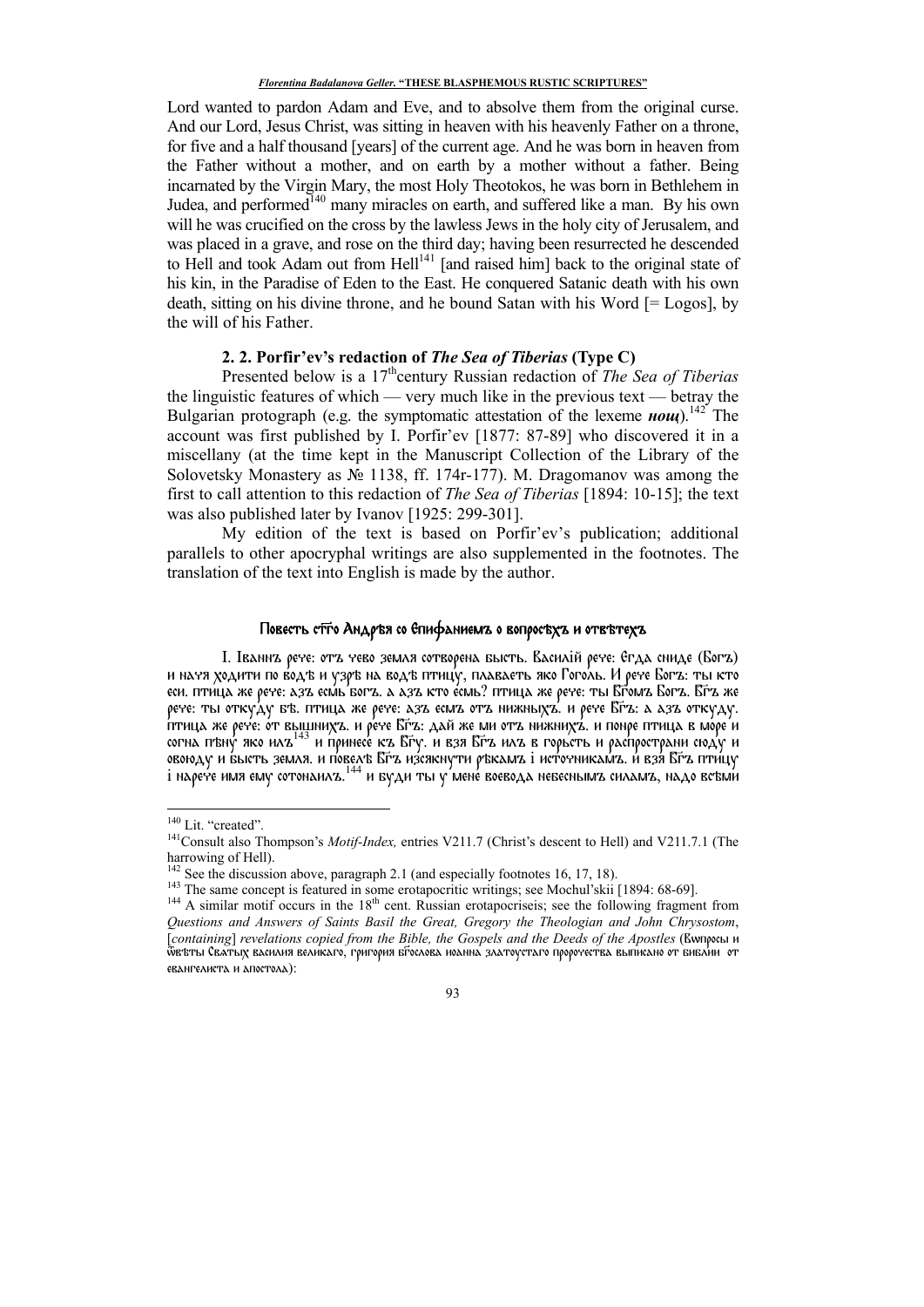### ТРІАНТАФҮЛЛО. Юбилеен сборник в чест на 60-годишнината на проф. д.ф.н. Христо Трендафилов

старъйшина. и сотвори Бгъ потомъ небесныя силы. и бысть же всъхъ ві чиновъ. и устроивъ коемуждо чину чиноначальника воеводу. и овии отъ нихъ постави во еже славити имя его престое. пъсниже ихъ сицевы поюще: стъ стъ стъ Гдь Саваофъ їсполнъ нбо и земля славы твоея. А инии же беспрестани славятъ Днь и нощь.<sup>145</sup> інии же приставлени на службу и служать ему мыслию и еже что вниде старъйшинствомъ то по́вел⁄бваю(тъ). шестви́е же и́хъ скоръе́ молніи. їнии же на помощь посы́лаеми. і инии же на казнь согръшающимъ. зракъ же и красота ангельская невозможно есть усты человъческими изреши. ангели же самаго Бѓа не видятъ. славу же его по участію видътъ.

II. Бъ же старъйшина ангеломъ нареченный сотонаилъ первый воевода. и дасть ему Бґз вї-тый чинз'на службу. и помысли́ себъ сотона яко сниду́ на землю и поставлю престолъ себъ надъ звъздами и подобенъ буду вышнему и да мя славитъ чинъ мой еже по́до мною. Бґд же видъвъ и. яко сице помысли сотонаилъ. і предастъ старъйшиньство Михаилу на всъхъ небесныхъ силахъ. І повелъ Бґъ Михаилу соврещи противника своего долу и со отступными его силами. і тогда прииде Михаилъ и виде на немъ бжетво велико и не може къ нему приступити і возвратися ко Гд у и рече: Гд и бжтво твое велико на немъ. и рече Бґъ: пои́ди́ сверѓни. і снять съ него бжство. і прииде Михаилъ і виде его яко проста чака и удари его скипетромъ в плеча. онъ же поиде'и со отступными силами с<br>высоты низу. <sup>146</sup> отъ шуму его хотяще нъса пасти, и рече Михаилъ Гд у: хощутъ нъная твердь пастися. и рече Бґх. запрети словомъ. и рече Михаилъ: Гдћ что есть глаголати. и рече Бґъ: молви воимемъ стая стымъ. и воспъща нънка силы: единъ стъ единъ Гдь Исъ<br>Хсъ во славу Бґу отцу аминь.<sup>147</sup> Сотона же прошибе землю и ста на безднъ подъ землею. и ина же е́го с́ила с нимъ. інаяже сила о́ста на земли и претворишася въ бъсы и прелщаютъ чаки. іная же сила не допаде до земли и летаютъ по воздуху. и тъ

after Porfir'ev [1877: 86]).  $\frac{1}{2}$ <br><sup>147</sup>The cosmic cataclysms accompanying the Fall of Satan are described in a similar way in the (above mentioned 17<sup>th</sup> cent.) Account about the Seven Planets from the same miscellany: и поиде сатана непитоней 17 сент.) жес*онна изона не белей таннев т*оги не бане нибестно, и воды контроля и рече ему Гдб.<br>запрети словомъ, и рече Михаилъ: Гди что повелиши глти, и рече Гдб. изорцы воименъ стая стълхъ, скоро изгла<br>тако. утеврдишася ніба. (Quoted after Porfir'ev [1877: 86]).

In the above quoted fragment, however, the scribe paradoxically defines the Satan's expulsion from heaven as an upward movement, rather than as a fall to a lower habitat.

В. Кого нарече бых первее адама на земли.

Ѿ. Когда'сверженъ бысть сатана преже созданиа адамля за четыре дни тогда за гордость свою отпаде славы вжия и нарече ся сатана диявол. (Quoted after Mochul'skii 1887 (18:4): 178).

<sup>&</sup>lt;sup>145</sup> See footnotes 16, 17, 18.

 $146$ The current narrative, about the eviction of Satan — once the leader of angelic host — from the celestial realms by the Archangel Michael, is rather close to the following fragment from the Account about the Seven Planets [Сказаніе о седми планитахъ], which was copied in the same  $17<sup>th</sup>$  cent. miscellany  $N_2$  1138 in the Solovetsky Monastery Library; in fact, the description of the concept "вжётво велико" in the Account of Saint Andrew and Saint Epiphanius about Questions and Answers is an almost verbatum rendition of that offered in the Account about the Seven Planets: Bz  $\overline{A}$ - $\overline{B}$  A $\overline{B}$ сотвори Бѓъ солнце и луну и звъзды і втой же днъ испаде отъ славы сатана. и видъ сатанаилъ нбо и землю украшену и помысли себъ: сотворю престолъ на облацехъ себъ и буду подобенъ вышнему. да славить мя<br>чинъ мой. І сотворилъ собъ пр<sup>о</sup>толъ на облацъхъ съверныхъ і вознесеся и бысть тогда воевода чину<br>агѓльскому. і видъ Бѓъ пр долу. приде же Михаилъ с сатананау і видъ на немъ бати дани муден сва на побило аленница бърнити.<br>Долу. приде же Михаилъ к сатананау і видъ на немъ бжство велико и не смъ на него и зръти. І прииде его долу. і прииде Михаилъ і видъ сатанаила яко проста человъка и удари его скипетромъ и спадеся престолъ́ его, и́ пойде сатана долу и со всъми силами и о†нять о" него Гдь бжетво и снять отъ́ него илъ. и да Г"дь илъ агтломъ и архагтеломъ́. и нарече имя Михе Михаилъ. и дастъ ему надо всъми нбными силами старъйшинство и нарече отступнику имя сатана дияволъ. и бысть помраченъ с своими силами. (Quoted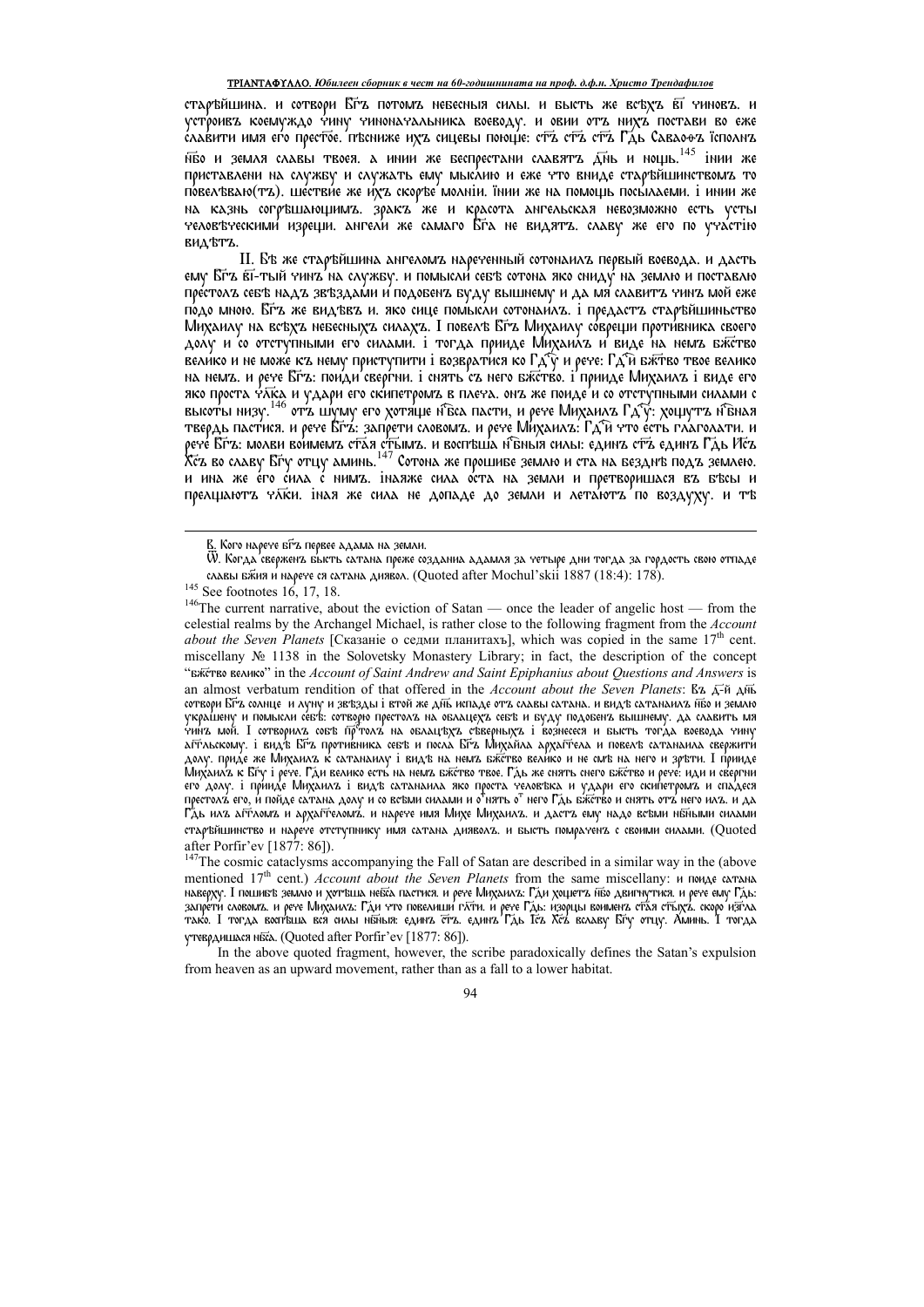претворяются во ангелы и прелщаютъ люди. не тацы же суть бъси яко ихъ пишутъ черни огнеомраченніи суть.<sup>148</sup>

III. И собра Михаилъ вся н<sup>г</sup>бныя силы и рече имъ: внимаемъ себъ да не будемъ тацыи i вонмемъ добрѣ и станемъ предъ сотворшимъ ны создателемъ. и по сихъ слава единосущней тр $^{\circ}$ ицы всегда и н $\overline{w}$ в и присно i во въки въкомъ аминъ.

# **An Account of Saint Andrew and Saint Epiphanius About Questions and Answers**

 I. [Saint] John said, "From what was the earth created?" [Saint] Basil replied, "When [God] descended and began walking on water, he saw a bird on the water swimming like a duck. And God said, 'Who are you?' The bird replied, 'I am God.' [And God said,] 'And who am I then?' The bird said, 'You are God of gods.' And God said, 'Where are you from?' The bird replied, 'I am from the lower [world]'. And God said, 'Where am I from then?' The bird replied, 'From the upper [world].'<sup>149</sup> And God said, 'Give me [a substance] from the lower [world]!' And the duck dove into the sea and fetched some foam-like silt and brought it to God.<sup>150</sup> And God took the silt in his palm and scattered it here and there, and there was earth. And God ordered rivers and springs to issue forth. And God took the bird and gave it the name *Sotonail* [and said to him]: 'May you be the Commander of my heavenly host, and to be an Elder<sup>151</sup> above all.' And God then created the heavenly host, of which were twelve ranks;<sup>152</sup> and having appointed a commander from each rank, he assigned them to glorify his holy name. Their songs chanted: 'Holy, holy, holy is the Lord Sabaoth who fills heaven and earth with his glory!'<sup>153</sup> And some glorify [him] day and night without cease; others are appointed for

<u>.</u>

<sup>&</sup>lt;sup>148</sup>The current narrative about the emergence of various classes of demonic forces is similar to the following fragment from the *Account about the Seven Planets* from the same  $17<sup>th</sup>$  cent. miscellany ( $\mathcal{N}_2$ ) 1138 in the Solovetsky Monastery Library): сатана же тогда проиде землю i услыша гласъ Михаиловъ и ста во адѣ на безднѣ подъ землею, а подъ нимъ вода, а подъ водою огнь негасимъ. и кои ближнїи быша тъ снимъ проразиша землю до преисподняго ада и никако же неисходни, и не могуть ничево дъиствовати и ходъть во титъ и до въка не узрятъ свъта. друзiи же падоша на землю и слышаша гласъ Михаиловъ и , . . .<br>осташася на земли и ходятъ по по<sup>л</sup>нбней i все злое творятъ роду чл̄ческому и претворишася в бъсы. инии же не дойдоша до земли и слышася гласъ Михаиловъ оосташася на воздусъ. началникъ же ихъ дияволъ лютосердъ есть ратоходецъ. i все то имѣють себѣ величество крѣпко несытное хотѣние на зло поучають на зло безъ вины лютїи лживы и проказливiи мощнiи безсоннiи безплотнiи невидимїи. лицемѣрiя ради видими бывають. i преобразують себъ во ангела и в члеъка. I вживотину во всякую i в гадину смущая члки. (Quoted after Porfir'ev [1877: 86]).

The subject of the emergence of various classes of Satanic forces is analysed at length by Tolstoy [1995 b: 245-249; 1995c: 250-269]; consult also the related data presented by Badalanova Geller [2011: 68-73].

<sup>&</sup>lt;sup>149</sup>Perhaps an allusion to John [8:23]: *And he said unto them, Ye are from beneath; I am from above: ye are of this world; I am not of this world*.

<sup>150</sup> See Thompson's *Motif-Index,* entries A811 (Earth brought up from bottom of primeval water) and A812.1 (Devil as Earth Diver).

<sup>&</sup>lt;sup>151</sup>Cognate to the form 'Hegemon' below.

<sup>152</sup> According to the Barsovian redaction of *The Sea of Tiberias* (Type B), the number of angelic ranks is nine [Badalanova Geller 2011: 114], as in *The Celestial Hierarchy* of Dionysius the Areopagite.

<sup>153</sup>Compare to *Isaiah* [6:1-3]: […] *I saw also the Lord sitting upon a throne, high and lifted up, and his train filled the temple. Above it stood the seraphims: each one had six wings; with twain he* 

<sup>95</sup>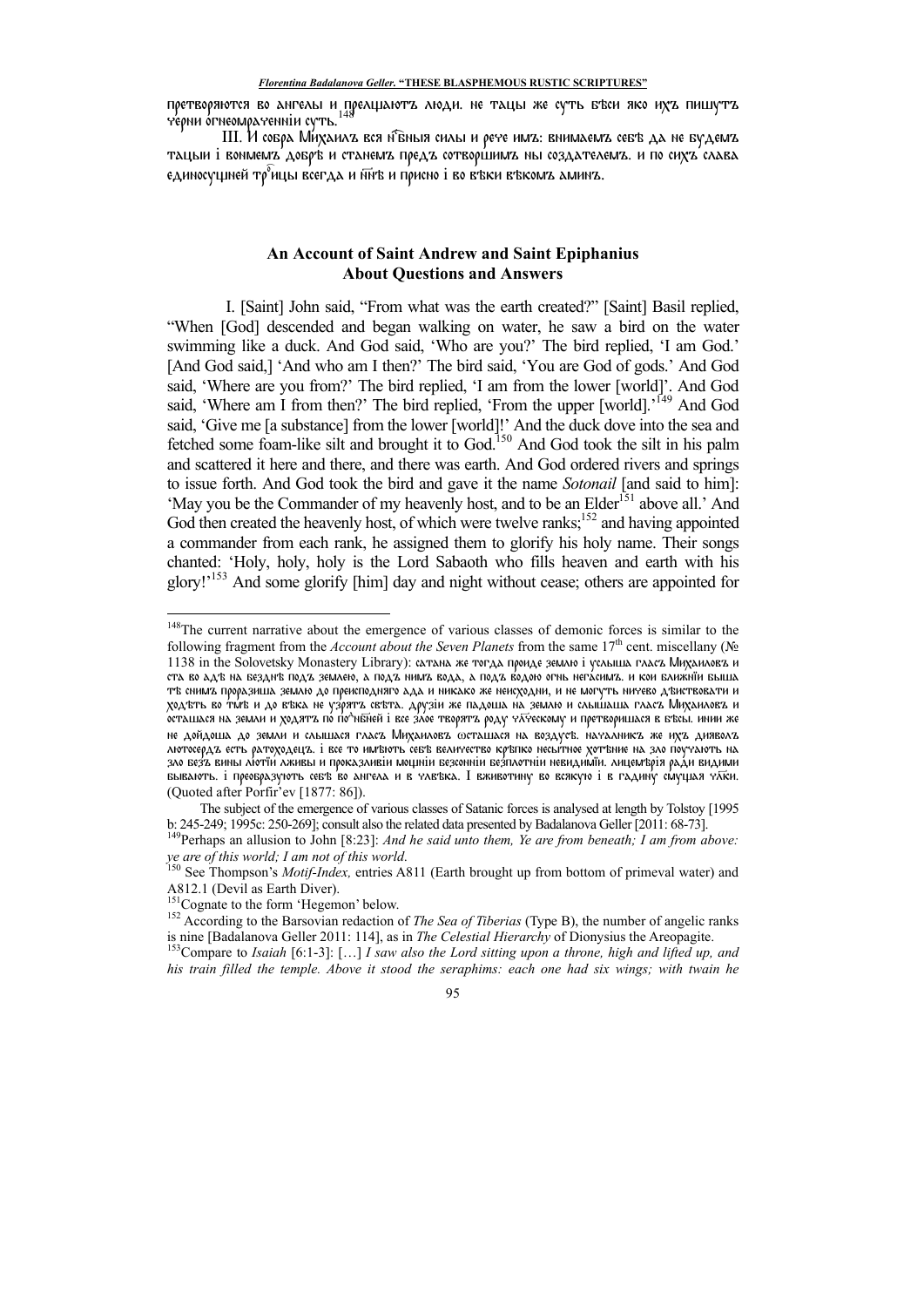service and serve him with their thoughts; and whatever the inclinations of the Hegemon,<sup>154</sup> so they command; their striding is faster than lightning. Some are sent to assist [the righteous] and others [are sent] to punish those transgressing. It is impossible to articulate with human lips their angelic appearance and splendour. Angels, though they do not see God himself, perceive his glory by participating in it.

II. Yet, the Elder of the angels, the one who was called *Sotonail*, was the Chief Commander, and God appointed him to the twelfth rank for service. And this is what *Sotona* [i.e. Satan] thought to himself: 'I will descend<sup>155</sup> to earth and put my throne above the stars and I will be like the Most High,<sup>156</sup> so that all the ranks below me will glorify me.' God realised what *Sotonail* was thinking, so he gave hegemony to Michael over all the heavenly ranks. And God ordered Michael to thrust this very Adversary down [to earth] with all his apostate host.<sup>157</sup> And then Michael came [close to *Sotonail*], and he saw the great divine [nature]<sup>158</sup> in him and could not get near; and he returned to the Lord and said, 'Lord, your august divinity is [still] with him.<sup>159</sup> And God said, 'Go and overthrow him.' He removed the divine attributes from him.<sup>160</sup> And Michael approached him [again] and [now he] saw him as an ordinary man, and struck him in the shoulder with a sceptre. He [i.e. Satan, whose name is now transformed from *Sotonail* to *Sotona*] went with all his apostate-powers from the heights to the depths, and the heavens almost collapsed from his roaring. Michael said to the Lord, 'The heavenly firmament is about to collapse.' And God said, 'Forbid this with a command!' And Michael said, 'Lord, what do I say?' And God said, 'Utter [the following]: *In the name of the Holy of Holies*!' And the Heavenly Host began singing, 'One holy, one Lord Jesus Christ, in the glory of God the Father, amen!'

*Sotona* pierced the earth and stood upon the subterranean abyss, with some of his host being with him, while some remained on earth and became demons to seduce

 $\overline{a}$ 

*covered his face, and with twain he covered his feet, and with twain he did fly. And one cried unto another, and said, Holy, holy, holy, is the Lord of hosts: the whole earth is full of his glory.*  <sup>154</sup>The suggested reading is based on LXX *Num*. [1: 52].

<sup>155</sup>However, according to the canonical text (*Isaiah* [14: 12]) Lucifer ponders ascending to heaven, while in *The Sea of Tiberias* he descends to earth. What the current apocryphal narrative implies is that the divine domain (in which *Sotonail* was residing before his expulsion) is imagined as belonging to the 'high heavens' and not to 'the low earth'. In other words, before losing the divine –*il* ending of his name, *Sotonail*  was an angel and as such dwelled in heavens, enjoying a celestial but not terrestrial habitat.

<sup>&</sup>lt;sup>156</sup>Cf. *Ezekiel* [28: 13-19] and *Isaiah* [14: 12-15]; see also the discussion above (footnotes 48, 49, 146, 155).

<sup>157</sup> Consult Thompson's *Motif-Index,* entries G303.8 (Devil's expulsion from heaven and his present haunts), G303.8.1 (Devil driven from heaven); the storyline includes a somewhat altered version of motif G303.8.1.2 (Archangels Michael and Gabriel drive Satan and other devils from heaven to earth).

<sup>158</sup> Apparently, God's antagonist still has an angelic status and divine standing; it is clearly indicated by the ending –*il* of his designation as *Sotonail* [Сотонаилъ].The -*il* [-илъ] component in *Sotonail*'s name [Сотонаилъ] refers to the Hebrew *–el* (immanent in 'God').

<sup>&</sup>lt;sup>159</sup> The meaning of the statement "Lord, your august divinity is [still] with him" perhaps should be (re)constructed in a following way: "As long as his name contains the ending *–il*, he continues to be a manifestation of the divine hypostasis".

<sup>160</sup> God does this by taking the divine ending -*il* [-илъ] from the name of *Sotonail* [Сотонаилъ] thus changing it into *Sotona* [Сотона].

<sup>96</sup>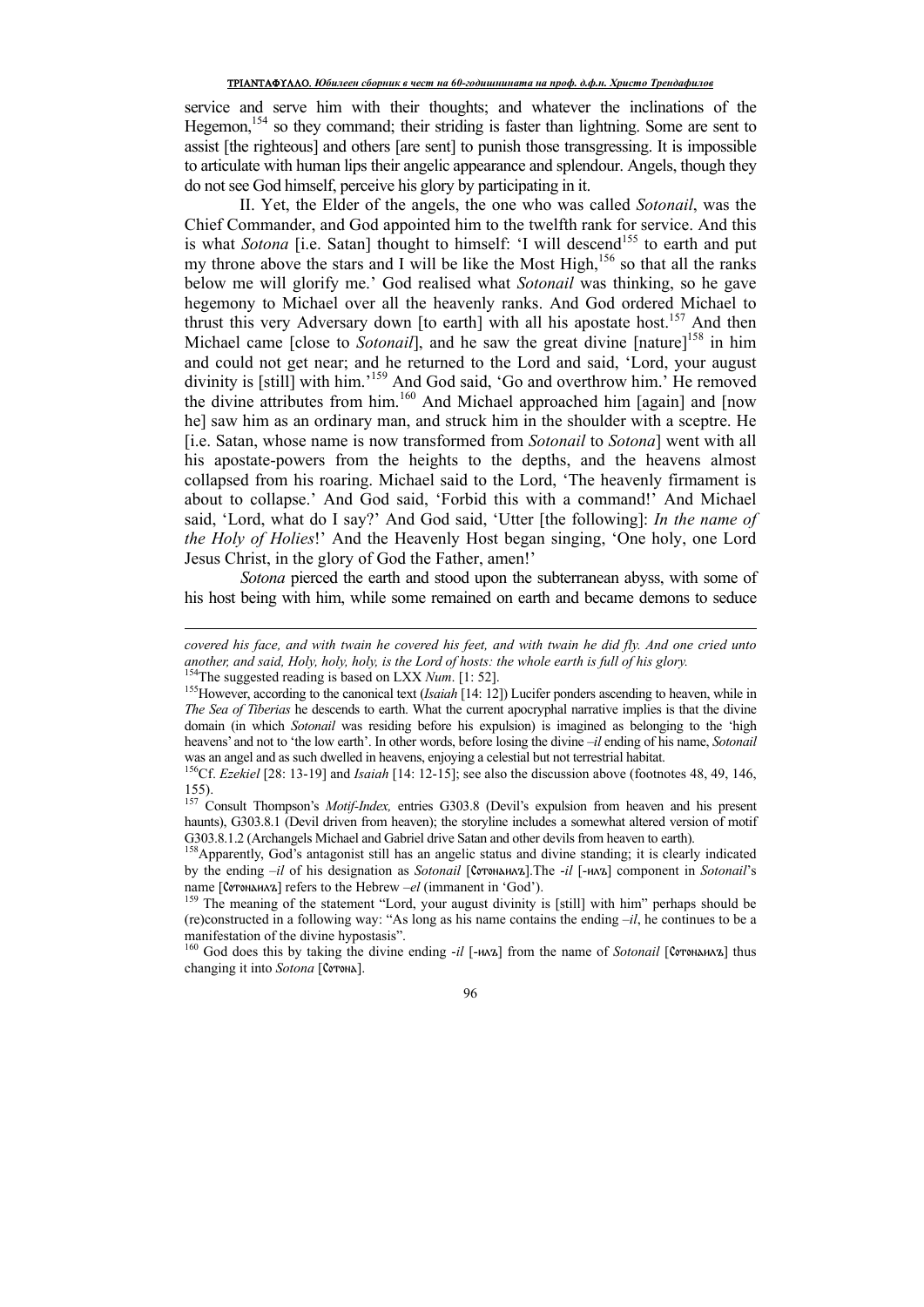mankind. Other [satanic] hosts did not reach the earth [while falling], but [were hanging about and] flying in the air; and these, disguised as angels, seduce mankind. However, the demons are not appearing as usually rendered as black, but they are dark fire.<sup>161</sup>

III. Michael gathered all his heavenly host and said to them, 'Beware not to become like them [i.e. fallen angels] and mind well that we may stand before the Creator who made us.'

May the glory of the consubstantial Trinity follow, now, forever and ever, and for all ages, Amen."

# **3. Concluding remarks**

<u>.</u>

Since being introduced to modern scholarship in the 19<sup>th</sup> century, *The Sea of Tiberias* was considered to be a somewhat idiosyncratic apocryphal composition, with the strong flavour of vernacular Slavonic mythopoesis. The text has no Greek protograph and survived in relatively late recensions. It was hitherto completely unknown to western scholarship nor was it ever included within general anthologies of apocrypha and pseudepigrapha (cf. Charles [1913], Sparks [1984], Charlesworth [1983-1985]). The present author was the first to translate the text of *The Sea of Tiberias* into English, in order to make the apocryphon more widely accessible. Since the two accounts of *The Sea of Tiberias* presented in the current study (i.e. that of Mochilu'skii and Porfir'ev) differ in many details from each other and from the two previously published redactions [Badalanova 2008; Badalanova Geller 2011], they are outlined here as synoptic editions of the texts, with translation and explanatory commentary. The many cross-references noted to Stith Thompson's *Motif-Index of Folk Literature* indicate that the *Sea of Tiberias* certainly reflects rich oral heritage; thus the dualistic motif of the diving demiurge who descends to the bottom of the primordial sea in order to fetch the *material prima* (from which the universe is to be formed by God), is undoubtedly the hallmark of this highly unusual text. Apart from folklore themes, within the narrative of the *Sea of Tiberias* one notes intertextual links to other Slavonic apocrypha, e.g. *The Tale About the Contest between Satanail and Michael* (attributed to Saint John Chrysostom)*, The Apocalypse of Enoch* (*2 Enoch*, which, incidentally, also lacks a Greek protograph but was originally composed in a non-Slavonic environment), *The Apocalypse of Baruch* (*3 Baruch*), *The Life of Adam and Eve*, *The Discourse of the Three Saints* eratoprocritic writings, to mention just a few. *The Sea of Tiberias* has numerous counterparts in folklore narratives and songs (e.g. *The Rhyme of the Book of the Dove,* as well as dualistic etiological legends about Creation), and the versatile texture of the resulting literary composition reveals the richness of the cultural memory retained in indigenous Slavonic apocrypha of *Slavia orthodoxa*.

<sup>161</sup> In the versions of *The Sea of Tiberias* published by Mochul'skii, Sreznevskii and Dimitrova-Marinova (all representative of Type A-2), and by Barsov (which is the paradigmatic Type B), the narrative of the fall of Satan precedes the tale about the creation of Adam, while in Porfir'ev's account (Type C) it functions as its final, closing segment.

<sup>97</sup>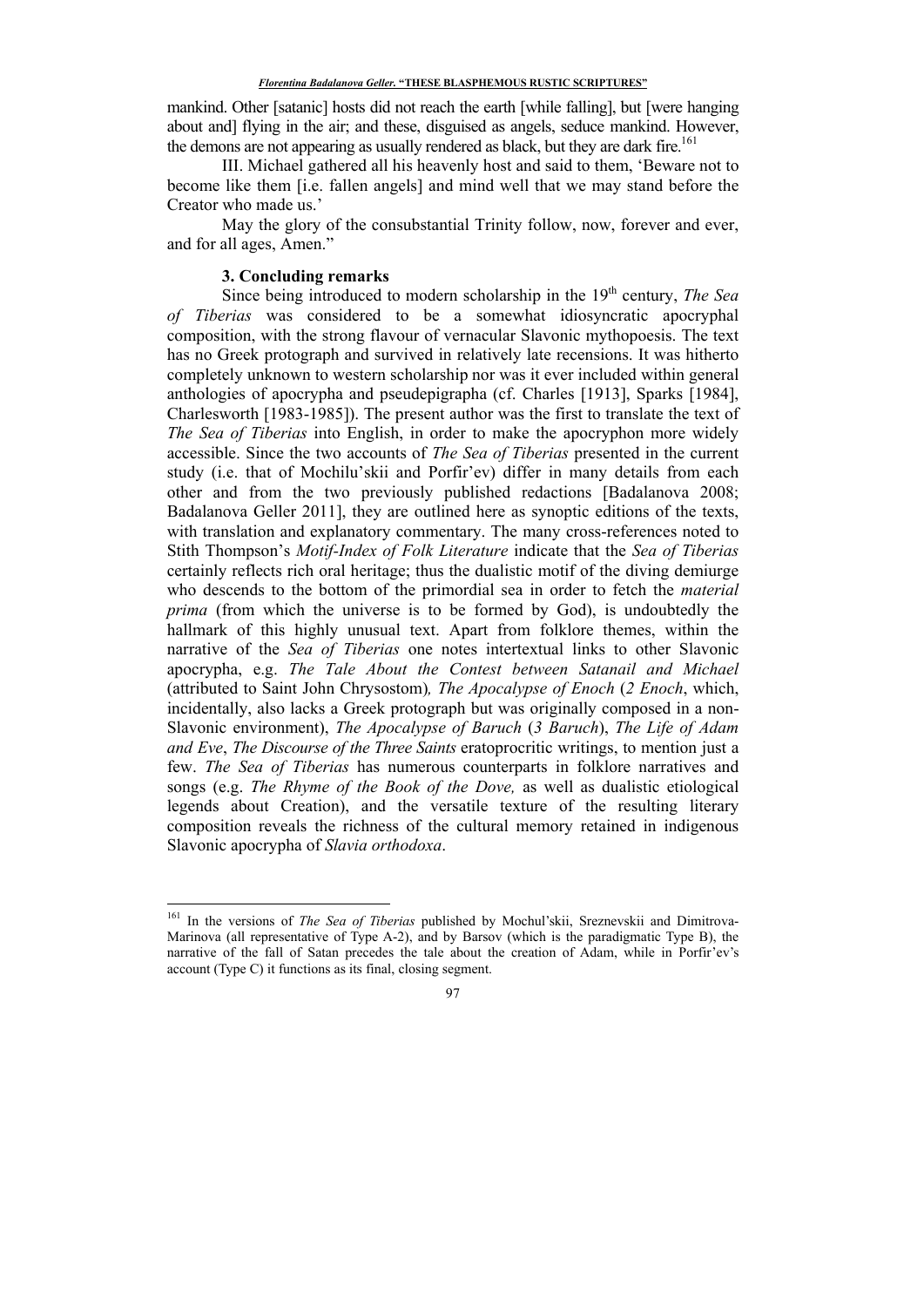#### **BIBLIOGRAPHY**

- **Afinogenova 2006.** О. Афиногенова, "Греческий вариант апокрифа о борьбе Архангела Михаила и Сатанаила" ["The Greek Version of the Apocryphal Account About the Struggle Between the Archangel Michael and Satanael]. - Scripta&e-Scripta, 3-4, 2006, c. 329-348
- Anderson and Stone 1994. Gary A. Anderson and Michael Stone (eds.), A Synopsis of the Books of Adam and Eve. (Second Revised Edition). Society of Biblical Literature. Early Judaism and Its Literature, № 17. Atlanta, Georgia, 1994
- Anderson, Stone and Tromp 2000. Gary A. Anderson, Michael Stone and Johannes Tromp (eds.). Literature on Adam and Eve. Leiden, Boston, Köln, 2000
- Anderson 1998. Gary A. Anderson, "Adam and Eve in the Life of Adam and Eve". In: M. Stone and T. Bergen (eds.), *Biblical Figures Outside the Bible*. Harrisburg, Pennsylvania, 1998, pp. 7-32
- Anderson 2000a. Gary A. Anderson, "The Penitence narrative in the Life of Adam and Eve". In: Gary A. Anderson et al. (eds.), Literature on Adam and Eve, Leiden, Boston, Köln, pp. 3-42
- Anderson 2000b. Gary A. Anderson, "The Exaltation of Adam and the Fall of Satan". In: Gary A. Anderson et al. (eds.), Literature on Adam and Eve, Leiden, Boston, Köln, 2000, pp. 83-110
- Anderson 2000c. Gary A. Anderson, "Ezekiel 28, the Fall of Satan, and the Adam Books". In: Gary A. Anderson et al. (eds.), Literature on Adam and Eve, Leiden, Boston, Köln, 2000, pp. 133-147
- Angelov, Kuev, Kodov 1970. Климент Охридски: Събрани съчинения, Т. 1. Обработили Б. Ст. Ангелов, К. М. Куев, Хр. Кодов. София, 1970
- Arkhangel'skii 1899. A. C. Архангельский, "Къ исторіи южнославянской и древнерусской апокрифической литературы. Два любопытныхъ сборника Софійской народной библіотеки, въ Болгарии: описаніе рукописей и тексты." ["On the history of South-Slavonic and Old Russian apocryphal literature"]. - Известія Отделенія Русскаго Языка и Словесности Императорской Академіи наукъ, 4:1, Санктпетербургъ, 1899, с. 101-147
- **Badalanova 2003.** F. Badalanova, "The Word of God, by Word of Mouth: Byelorussian Folklore<br>Versions of the Book of Genesis" New Zealand Slavonic Journal (2003), [Festchrift A. McMillin], 2003, pp. 1-22
- Badalanova 2008 a. F. Badalanova, "The Bible in the Making: Slavonic Creation stories." In: Markham Geller et. al. (eds.), Imagining Creation. Leiden and Boston, 2008, pp. 161-365
- Badalanova Geller 2008 b, Florentina Badalanova Geller, Qur'ān in vernacular: Folk Islam in the Balkans. Max Planck Institute for the History of Science. PREPRINT 357. Berlin, 2008
- Badalanova Geller 2010. F. Badalanova Geller, "Gynesis in Genesis". In: S. Bergolissi and R. Salvatore (eds.), Forma Formans. Studi in onore di Boris Uspenskij. Vol. 1 Università degli Studi di Napoli "L'Orientale", Dipartimento di Studi dell'Europa Orientale, 2010, pp. 17-48
- Badalanova Geller 2011. F. Badalanova Geller, "The Sea of Tiberias: Between Apocryphal Literature and Oral Tradition". - In: L. Di Tommaso and Ch. Böttrich (eds.), The Old Testament Apocrypha in the Slavonic Tradition: Continuity and Diversity. Tübingen, 2011, pp. 13-157
- Barsov 1886. E. B. Барсовъ. О Тивериадскомъ моръ (по списку 16 в.)". Чтенія въ Императорскомъ Обществе исторіи и древностей россійскихъ при Московскомъ Университетъ, 1886 (Апрель-Іюнь), Книга вторая. Москва, 1886, с. 3-8
- Berezkin 2003 a. Iu. Berezkin, "Southern Siberian-North American links in mythology". -Archaeology, ethnology and anthropology of Eurasia, 14, 2003, p. 94-106
- Berezkin 2003 b. Ю. Березкин, "О путях заселения Нового Света: некоторые результаты сравнительного изучения американских и сибирских мифологий." ["Peopling of the New World: some results of comparative studies of American and Siberian mythologies" — Археологические вести, 10, 2003, с. 228-89
- Веzsonov 1861, Калеки перехожіе. Сборникъ стиховъ и изследование П. Безсонова [Wandering Crippled Singers of Tales: Collection of Chants]. MockBa, 1861
- Веzsonov 1864. Калеки перехожіе. Сборникь стиховь и изследование П. Безсонова. Стихи былевые: библейскіе, старшіе и младшіе. [Wandering Crippled Singers of Tales: Collection of Chants, 6/3: Historical Rhymes: Biblical, Old and New]. Москва, 1864
- Boeschoten et al. 1995. H. E. Boeschoten, M. Vandamme, and S. Tezcan (eds.), The Stories of the Prophets (Oisas al-Anbivā) by Al-Rabghūzī. Vols1-2, Leiden, 1995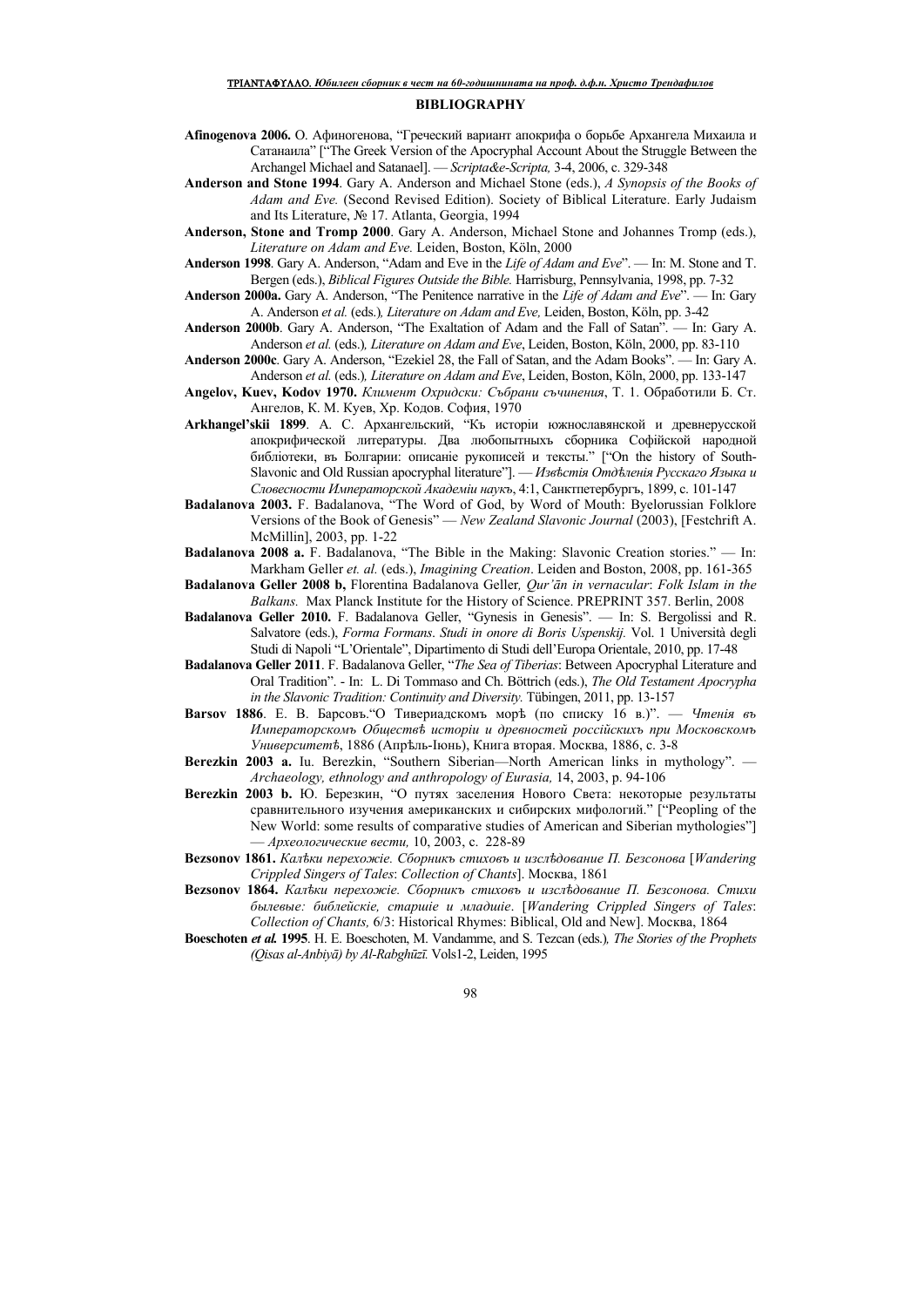**Bonchev 1942.** Нешо Бончев. Съчинения. София, 1942

- Bonchev 2002-2012. Архимандрит Атанасий Бончев. Речник на църковнославянския език, Т. 1-2 [Dictionary of Church Slavonic Language, Vols. 1-2]. София, 2002-2012
- Böttrich 1995a. Christfried Böttrich. Adam als Mikrokosmos: eine Untersuchung zum slavischen Henochbuch. Frankfurt, 1995
- Böttrich 1995b. Christfried Böttrich. "Die Vögel des Himmels haben ihn begraben": Überlieferungeg zu Abels Bestattung und zur Ätiologie des Grabes, Göttingen, 1995
- Böttrich 1996. C. Böttrich. Das slavische Henochbuch. Jüdische Schriften aus hellenistischrömischer Zeit. Bd 5, Apokalypsen, Lfg. 7. Gütersloh, 1996
- Brinner 2002. W. Brinner (ed. and transl.), Lives of the Prophets (Arā'is Al-Majālis Fī Ouisas Al-Anbivā) by Al-Tha'labi. Leiden, 2002
- Buslaev 1861. Ф. Буслаевъ. Историческіе очерки русской народной словесности и искусства. Русская народная поэзія. Сочиненіе Ф. Буслаева [Writings on History of Russian Folk Literature and Art. Russian Folk Poetry]. Санктпетербургъ, 1861
- Butler 1996. Thomas Butler, Monumenta Bulgarica: A Bilingual Anthology of Bulgarian Texts from the 9th to the 19th Centuries. Ann Arbor, MI, 1996
- Charles 1913. R. H. Charles, (ed.) Apocrypha and Pseudepigrapha of the Old Testament, Vols 1-2. Oxford, 1913
- Charlesworth 1983-1985. James H. Charlesworth (ed.), The Old Testament Pseudepigrapha. Vols 1-2. Garden City, N.Y., 1983-1985
- Dal' 1882. Толковый словарь живаго великорусскаго языка Владимира Даля. Т. 4 (P V). [Interpretative Thesaurus of the Living Russian Language, Vol 4]. Санктпетербургъ& Москва, 1882
- Dimitrova 1985. Димитринка Димитрова, "Космогоничната легенда за Тивериадското море и старобългарската апокрифна литература" ["The Cosmogonic Legend about the Sea of Tiberias and Old Bulgarian Apocryphal Tradition"]. — Старобългарска литература, 18, 1985. c. 184-192
- **Dimitrova 1998**. Димитринка Димитрова, "Медиаторът в старобългарската апокрифна традиция и в българския фолклор: въпроси на типологията" ["The mediator in medieval Bulgarian apocryphal literature and folklore: problems of typology"]. - In: А. Ангушева-Тиханова et аl. (съст.). Медиевистика и културна антропология. Сборник в чест на 40-годишната творческа дейност на проф. Донка Петканова. [Medieval Studies and Cultural Anthropology: Festschrift Petkanova]. София, 1998, с. 376-384
- Dimitrova-Marinova 1998. Димитринка Димитрова-Маринова, "Богомильская космогония в древнеславянской литературной традиции" ["Bogomilistic cosmogony in Old Slavonic literary tradition"]. — In: В. Я. Петрухин, (отв. ред.), От Бытия к Исходу. Отражение библейских сюжетов в славянской и еврейской народной культуре. Сборник статей [From Genesis to Exodus: the Reflection of Biblical Plots in Slavonic and Jewish Popular Cultures. Collection of Articles]. Mockba, 1998, c. 38-57
- Dragomanov 1892, 1894. Михаил Драгоманов, "Забельжки върху славянскить религиозноетически легенди (2): Дуалистическото миротворение (1-4). — Сборникъ за народни умотворения, наука и книжнина, 8, 1892, с. 257-314; 10, 1894, с. 3-68
- Dragomanov 1961, M. Dragomanov. Notes on Slavic Religio-Ethical Legends: The Dualistic Creation of the World; trans. E. W. Count, Bloomington, Indiana University Publications. Russian and East European Series Vol. 23. The Hague, 1961
- Dundes 1962. Alan Dundes, "Earth-Diver: creation of mythopoeic male." American Anthropologist, 64:5/1, October, 1962, pp. 1032-1951
- Forbes and Charles 1913, N. Forbes and R. H. Charles, "2 Enoch, or the Book of the Secrets of Enoch" - In: R. Charles, (ed.), Apocrypha and Pseudepigrapha of the Old Testament, Vol. 2: Pseudepigrapha. Oxford, pp. 425-69
- Gamkrelidze and Ivanov 1984. Т. В. Гамкрелидзе, Вяч. Вс. Иванов, Индоевропейский язык и индоевропейцы. Реконструкция и историко-типологический анализ праязыка и протокултуры, Т. 1-2. (С предисловием Р. О. Якобсона) [Indo-European Language and Indo-Europeans. A Reconstruction and Historical Typological Analysis of Proto-Language and Proto-Culture, Vols 1-2. (With a preface by R. Jacobson)]. Тбилиси, 1984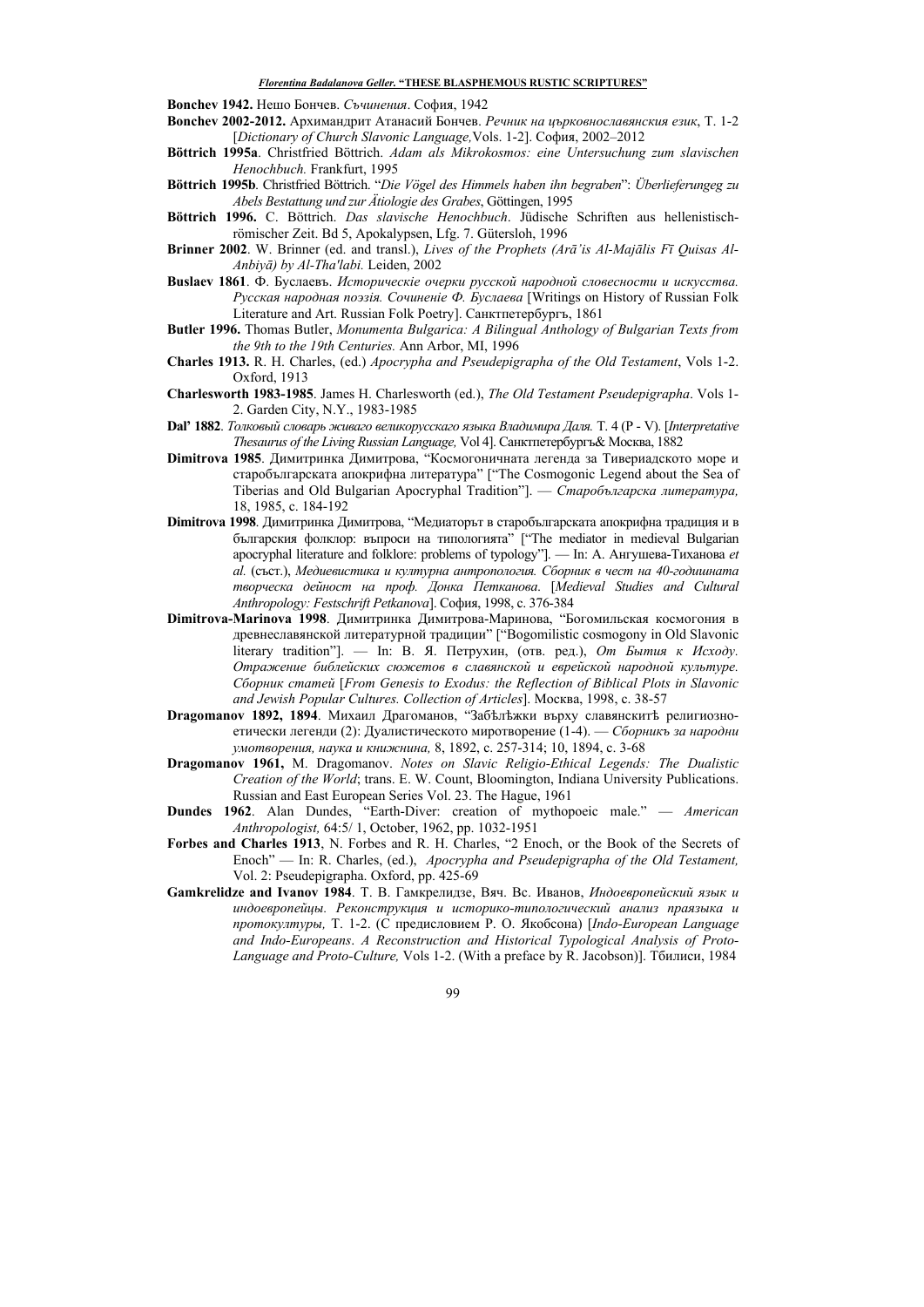### ТРІАNТАФҮЛЛО. *Юбилеен сборник в чест на 60-годишнината на проф. д.ф.н. Христо Трендафилов*

- **Gaylord 1982**. Harry E. Gaylord, "How Satanael lost his *-el*". *Journal of Jewish Studies,* 33: 1-2, 1982, pp. 303-309
- Georgiev 1986. Владимир Георгиев, "Звуковата стойност на глаголическата буква <sup>у</sup> и произходът на старобълг. *шт. жд*". — Български език, 36:2, 1986, с. 97-109
- Georgiev and Duridanov 1995. Владимир Георгиев, Иван Дуриданов (ред.), *Български етимилогичен речник.* Том 4. [*Bulgarian Etymological Dictionary*, Vol. 4]. София, 1995
- **Gerov 1904**. ɇɚɣɞɟɧ Ƚɟɪɨɜ, *Ɋѣɱɧɢɤъ ɧа Ȼɥъɝаɪɫɤɵɣ яɡɵɤъ ɫъ ɬɥъɤɭваɧɢɟ ɪѣɱɢ-ɬɵ ɧа*  $\tilde{\theta}$ лъгарскы и на русскы. Събралъ и изтлъкувалъ Найденъ Геровъ. Часть пята: Р  *Издадена подъ редакция-тя на Теодоръ Панчевъ [A Lexicon of the Bulgarian Language with Explanations of Words in Bulgarian and Russian. Collected, classified*  and published by Naiden Gerov and edited by Teodor Panchev, Vol. 5]. Пловдив, 1904
- **Ginzberg 1909-1913, 1928, 1925, 1938**. Louis Ginzberg, *The Legends of the Jews*. Vols. 1-7. Philadelphia, PA, 1909-1913, 1928, 1925, 1938
- Gorodtsov 1909. П. А. Городцовъ, "Западно-сибирскія народныя легенды о творении міра и борьбѣ духовъ". ["Folk legends from Western Siberia about the creation of the world and the combat between spirits"]— Этнографическое обозрѣніе, 80, 1, 1909, с. 50-63
- **Gutmann 1998**. Joseph Gutmann, "On Biblical Legends in Medieval Art". *Artibus et Historiae,*  19: 38, 1998, pp. 137-142
- **Iatsimirskii 1899, 1916**. А. И. Яцимирскій. "Мелкие тексты и заметки по старинной славянской и руссой литературе". ["Brief notes and comments on Old South Slavonic and Russian literatures"]. — Известія Отделения Русскаго Языка и Словесности Императорской Академии наук, 4: 2, 1899, с. 423-475; 21: 1, 1916, с. 192-261
- **Iatsimirskii 1909, 1910, 1913.** А. И. Яцимирскій, "Къ исторіи апокрифовъ и легендъ въ южнославянской письменности". ["On the history of apocryphal writings and legends in South Slavonic Literature"]. — Известія Отделения Русскаго Языка и Словесности Императорской Академии наук, 14: 2, 1909, с. 267-322; 14: 3, 1909, с.  $118-174$ ; 15: 1, 1910, c. 1-62; 18: 3, 1913, c. 1-102
- **Iatsimirskii 1913 (1914).** А. И. Яцимирскій, "Къ исторіи ложныхъ молитвъ въ южнославянской письменности". ["To the history of False Prayers in South Slavonic Literature"]. Известія Отделения Русскаго Языка и Словесности Императорской Академии *наук*, 18: 4, 1913 (published 1914), с. 16-126
- Iatsimirskii 1921. А. И. Яцимирскій, Библиографическій обзоръ апокрифовъ въ южнославянской и  $pycckoй письменности.$  Списки памятниковъ. Вып. 1. Апокрифы Ветхозавѣтные. (*ɂɡɞаɧiɟ Ɉɬɞѣɥɟɧiя Ɋɭɫɫɤаɝɨ яɡɵɤа ɢ ɫɥɨвɟɫɧɨɫɬɢ Ɋɨɫɫiɣɫɤɨɣ Аɤаɞɟɦiɢ ɧаɭɤъ*). [*Bibliographical Survey of South-Slavonic and Russian Apocryphal Literature. Catalogue of Monuments. Old Testament Apocrypha. Vol. 1]*, Петроградъ, 1921
- **Ivanchev 1981.** Светомир Иванчев, "Развоят на tj, dj в шт и жд и етногенетичният процес на Балканите". - *Palaeobulgarica*, 5:1, 1981, с. 27-47
- **Ivanov 1925.** Йордан Иванов, *Богомилски книги и легенди*. [Books and Legends of the Bogomils]. София, 1925
- **Ivanov 1935.** Йордан Иванов, Старобългарски разкази: текстове, новобългарски превод и бележки [*Old Bulgarian Tales: Original Texts and Translations in Modern Bulgarian, with*  Commentaries]. София, 1935
- **Ivanova 2004.** Климентина Иванова, "Един литургичен паралел към апокрифа «Как Михаил победи Сатанаил»" ["One liturgical parallel to the apocryphal narrative *How Michael Defeated Satanael*"]. — In: Ц. Степанов & В. Вачкова, (ред.), *Civitas Divino-Humana. In honorem annorum LX Georgii Bakalov.* София, 2004, с. 397-404
- **Jovanović** 1995. Томислав Јовановић, "Траг апокрифа о борби са ђаволом у српској народној ɤʃɢɠɟɜɧɨɫɬɢ". ["On the apocryphal text about the struggle with the Devil in Serbian popular literature"] — *Књижевност и језик*, 43: 3-4, 1995, с. 33-55
- Köngäs 1960. Elli Kaija Köngäs, "The Earth-Diver (Th. A 812)" *Ethnohistory*, 7, 1960, pp. 151-180
- Когоbka 1909. Н. И. Коробка. "Образь птицы, творящей мірь, в русской народной поэзіи и письменности. 1. Сказаніе о Тиверіадскомъ морь и колядки о двухь голубяхь, творящихъ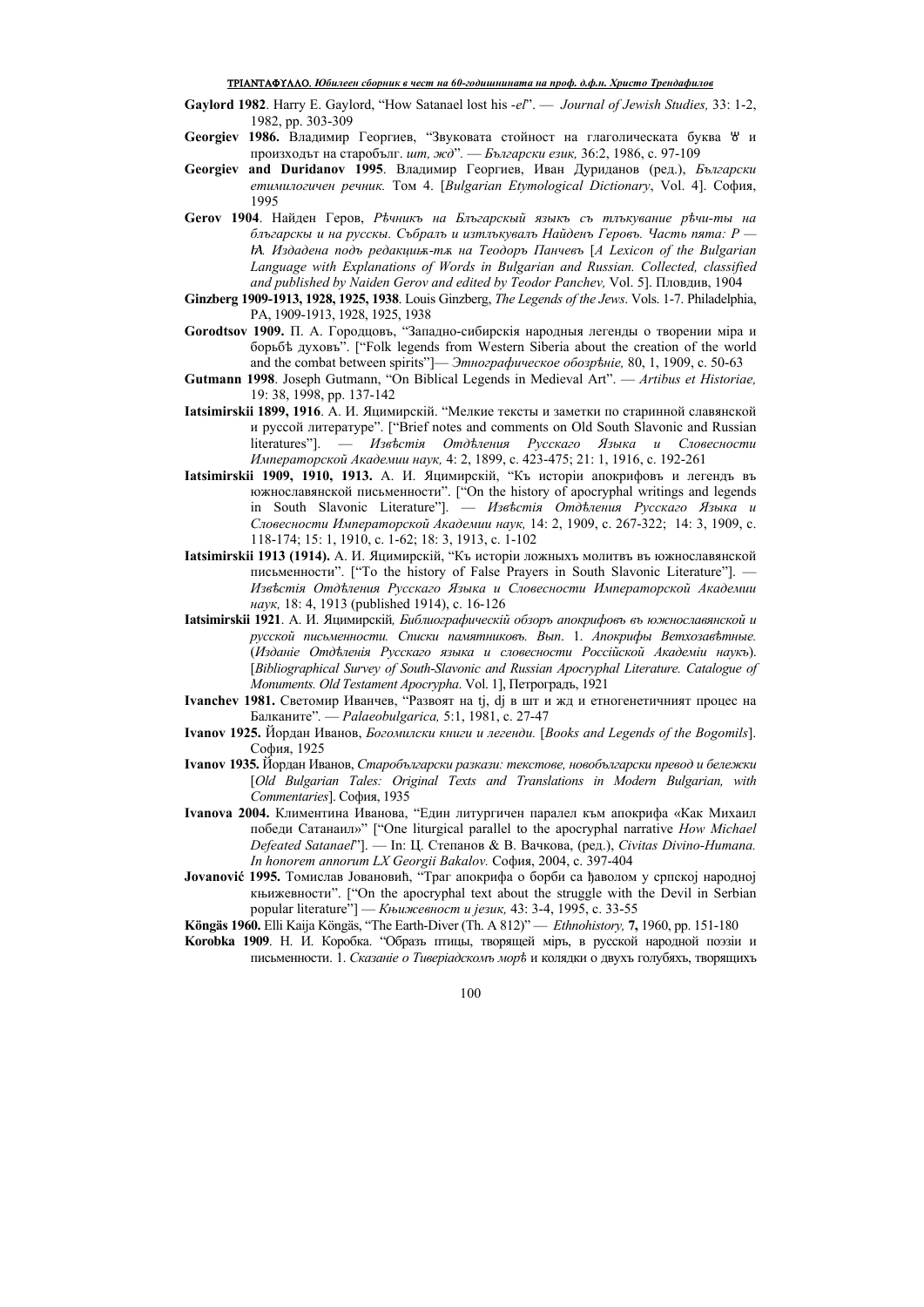мірь. А). Образь птицы, творящей мірь, в *Сказаніи о Тиверіадскомь мор* $\ddot{\sigma}$ ". ["The image of the bird creating the world in Russian folk poetry and in literature. Part One: *The Legend of the Sea of Tiberias* and Christmas carols about two doves creating the world. A) The image of the bird creating the world in the Legend of the Sea of Tiberias'']. — Известія Отделенія Русскаго *əɡɵɤа ɢ Сɥɨвɟɫɧɨɫɬɢ ɂɦɩɟɪаɬɨɪɫɤɨɣ Аɤаɞɟɦiɢ ɧаɭɤ,* 14: 4, 1909, ɫ. 175-195

Когоbka 1910. Н. И. Коробка. "Образъ птицы, творящей міръ, в русской народной поэзіи и письменности. 1. Сказаніе о Тиверіадскомъ морь и колядки о двухъ голубяхъ, творящихъ мірь. Б) Колядки о голубяхъ, творящихъ міръ". ["The image of the bird creating the world in Russian folk poetry and in literature. Part One: *The Legend of the Sea of Tiberias* and Christmas carols about two doves creating the world. B) The Christmas carols about the doves creating the world"] — Известія Отделенія Русскаго *əɡɵɤа ɢ Сɥɨвɟɫɧɨɫɬɢ ɂɦɩɟɪаɬɨɪɫɤɨɣ Аɤаɞɟɦiɢ ɧаɭɤ,* 15: 1, 1910, ɫ. 105-147

**Kulik 2010**. A. Kulik, *3 Baruch: Greek Slavonic Apocalypse of Baruch.* Berlin, 2010

- Киznetsova 1998. Вера С. Кузнецова. Дуалистические легенды о сотворении мира в восточнославянской фольклорной традиции. [Dualistic legends about the Creation of the World in East Slavonic Folklore Tradition]. *Hobech open*, 1998
- **Lincoln 1986**. Bruce Lincoln, *Myth, Cosmos, Society*. *Indo-European Themes of Creation and Destruction*. Cambridge, Massachusetts and London, England, 1986
- **Mach 1999.** M. Mach, "Uriel". In: Karel van der Toorn, Bob Becking, Pieter W. Van der Horst, *Dictionary of Deities and Demons in the Bible.* Leiden, Boston, Köln, 1999, ɪ. 885-886
- Магіпоv 1914. Димитър Маринов, "Жива старина: народна вяра и религиозни народни обичаи". ["Living Antiquities: Folk Beliefs and Religious Folk Customs"] — *Сборник за народни умотворения и народопис*, 28, 1914, с. 1-574 (а monograp issue)
- Магкоv 1913. А. Марков, "Море Тиверіадское в дуалистический легендъ о сотвореніи міра". ["*The Sea of Tiberias* in the dualistic legend about the Creation of the World"]. — *Эɬɧɨɝɪаɮɢɱɟɫɤɨɟ ɨɛɨɡɪѣɧiɟ*, 96-97: 1-2, 1913, ɫ. 64-75
- **Mianecki 2002**. Adrian Mianecki, "Ludowe Kosmogonie a Problem Religii Słowiań Zachodnich" ["Folk cosmogonies and the problem of religion of the Western Slavs"]. — *Literatura ludowa,* 46:4/5, 2002, pp. 21-29
- **Miltenova 1981**. Анисава Милтенова. "Апокрифът за борбата на Архангел Михаил със Сатанаил в две редакции" ["Two redactions of the apocryphal text about the contest between Archangel Michael and Satanael"]. — *Старобългарска литература*, 9, 1981, с. 98-113
- **Miltenova 1983**. Анисава Милтенова, "Неизвестна редакция на апокрифа за борбата на Архангел Михаил със Сатанаил" ["One unknown redaction of the apocryphal text about the contest between Archangel Michael and Satanael"]. — In:  $\overline{J}$ .  $\Gamma$ рашева *et al.* (ред.),  $J$ штературознание и фолклористика (В чест на 70-годишнината на академик Петър *Ⱦɢɧɟɤɨв*) [*Studies in literature and folklore*: *Festschrift P. Dinekov*]. ɋɨɮɢɹ, 1983, ɫ. 121-128
- **Miltenova 1992**. Анисава Милтенова, "Тивериадското море" ["The Sea of Tiberias"]. In: Д. Петканова (ред.), Стара българска литература: Енциклопедичен речник [*Encyclopaedia Lexicon of Old Bulgarian Literature*], София, 1992, с. 463-464
- Miltenova 2004. Анисава Милтенова, *Erotapokriseis: Съчиненията от кратки въпроси и*  $\alpha$  *в старобългарската литература* [The Erotapokriseis Writings: Texts *Consisting of Short Ouestions and Answers in Old Bulgarian Literature*]. София, 2004
- Mil'kov and Polianskii 2008-2009. В. В. Мильков и С. М. Полянский. Космологические произведения в книжности Древней Руси. Часть 1: Тексты геоцентрической традиции; Часть 2: Тексты плоскостно-комарной и других космологических традиций. Санкт-Петербург, 2009.
- **Minczew 2010.** Георги Минчев, "Един богомилски текст? Слово на Св. Йоан Златоуст за това, как Михаил победи Сатанаил". ["The Homily of John Chrysostom how Michael vanquished Satanael — a Bogomil text?"] — *Palaeobulgarica*, 34: 4, 2010, c. 17-46
- **Minczew 2011.** Georgi Minczew, "John Chrysostom's tale on how Michael vanquished Satanael: a Bogomil text?" — *Studia Ceranea,* 1, 2011, pp. 23-54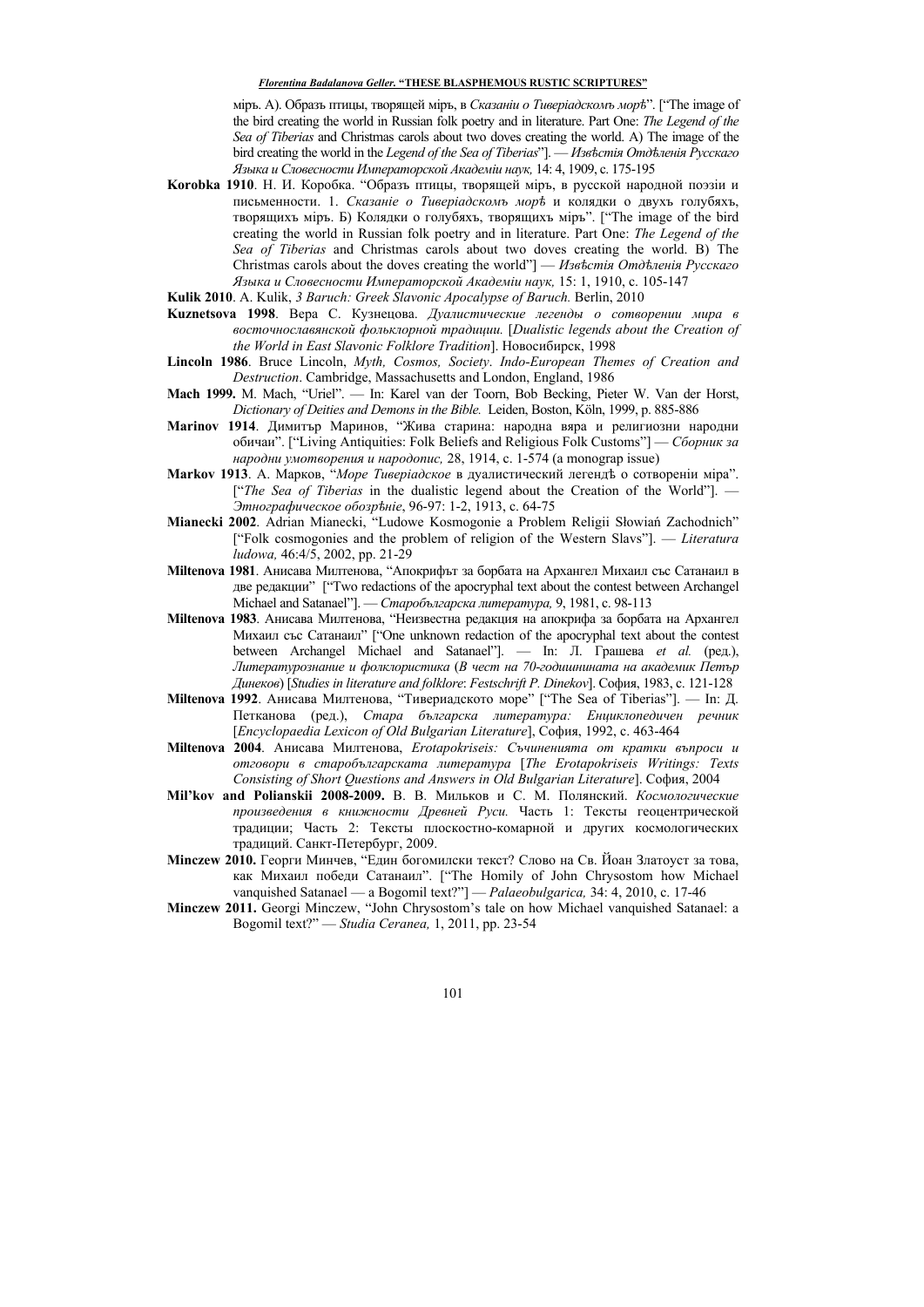### TRIANTAFULLO. *Юɛиɥɟɟɧ ɫɛɨɪɧиɤ ɜ ɱɟɫɬ ɧɚ 60-ɝɨɞиɲɧиɧɚɬɚ ɧɚ ɩɪɨф. ɞ.ф.ɧ. Хɪиɫɬɨ Тɪɟɧɞɚфиɥɨɜ*

- **Mladenov 1979**. Стефан Младенов. *История на българския език*. (Превод и редакция на проф. Иван Дуриданов от немското издание през 1929 год.). [*Geschihte der Bulgarian* Sprache von Stefan Mladenov (Berlin-Leipzig: Walterde Gruyter, 1929)]. София, 1979
- **Mochul'skii 1886, 1887**. В. Мочульский. "Историко-литературный анализ стиха о Голубиной **κ**Ημη<sup>λ</sup><sup>*x*</sup>. ["Historical and Literary Analysis of the *Book of the Dove* Stanzas"]. — *Ργςκκι*ά *Фɢɥɨɥɨɝɢɱɟɫɤiɣ ȼѣɫɬɧɢɤъ* [*Russian Philological Journal*]. 16: 4, 1886, ɫ. 197-219; 17:1, 1887, c. 113-180; 17:2, 1887, c. 365-406; 18:3, 1887, c. 41-142; 18:4, 1887, c. 171-188
- **Mochul'skii 1894.** "Следы Народной Библіи в славянской и древне-русской письменности". ["Vestiges of the Folk Bible in Slavonic and Old Russian Literature"] — *3 απισκι ɂɦɩɟɪаɬɨɪɫɤаɝɨ ɇɨвɨɪɨɫɫiɣɫɤаɝɨ ɍɧɢвɟɪɫɢɬɟɬа,* 61, Ɉɞɟɫɫɚ, 1894, ɫ. 1-282
- **Morfill and Charles 1896.** W. R. Morfill and R. H. Charles. *The Book of the Secrets of Enoch*. Translated from the Slavonic by W. R. Morfill and edited, with introduction, notes and indices by R. H. Charles. Oxford, 1896
- **Nachov 1892, 1894.** Н. А. Начов, "Тиквешки ръкопис" Сборник за народни умотворения, *ɧаɭɤа ɢ ɤɧɢɠɧɢɧа,* 8, 1892, ɫ. 389-418; 10, 1894, ɫ. 69-193
- Nachtigall 1902. Rajko Nachtigall, "Ein Beitrag zu den Forschungen über die sogenannte 'Eece<sub>na</sub> ɬɪɟɯɴ ɫɜɹɬɢɬɟɥɟɣ' (Gespräch dreier Heiligen)" — *Archiv für Slavische Philologie,* 24, 1902, pp. 321-408
- **Nagy 2006.** Ilona Nagy, "The earth-diver myth (Mot. 812) and the apocryphal legend of the Tiberian Sea." — *Acta ethnographica Hungarica*, 51:3-4, 2006, pp. 281-326
- **Orlov 2007**. Andrei A. Orlov, *From Apocalypticism to Merkabah Mysticism: Studies in Slavonic Pseudepigrapha*. Leiden, Boston, 2007
- Реtkanova 1978. Донка Петканова, Апокрифна литература и фолклор: апокрифната *художествена проза и фолклорът.* [*Apocryphal Literature and Folklore*]. София, 1978
- Petkanova 1982. Донка Петканова (ред.). *Стара българска литература*. Тот 1: *Апокрифи*. [*Old Bulgarian Literature.* Vol. 1*: Apocrypha*]. София, 1982
- Реtkanova 1992. Донка Петканова (съставител), Старобългарска литература: еншклопедичен peчник. [Encyclopaedia Lexicon of Old Bulgarian Literature]. София, 1992
- **Petkanova 2005**. Донка Петканова, *По книжовния път на миналото*. [Walking Along the Bygone *Path of Literature*]. София. 2005
- **Ророv 1880**. A. H. Поповъ, "Библиографическіе материалы, собранные Андреемъ Поповым (4). Южнорусскій сборникъ 1679 года." ["Bibliographical Data Collected by A. Popov (4): South-Russian Miscellany dated 1679"]. — Чтенія в Императорскомъ Обществѣ Исторіи и Древностей Россійскихъ при Московскомъ университетѣ (Іюль-Сентябрь), Кн. 3, 1880, с. 66-139
- **Porfir'ev 1877**. И. Порфирьев, "Апокрифическія сказанія о ветхозаветныхь лицахь и событіяхь по рукописямъ Соловецкой библіотеки" ["Apocryphal Legends About Old Testament Characters and Events from the Manuscripts of the Solovetsky Monastery Library"]. — Сборникъ Отделенія Русскаго Языка и Словесности Императорской Академіи *наук*, 17: 1, 1877, с. 1-276, Санктпетербургъ, 1877 (a monograph issue)
- **Potebnia 1886**. А. Потебня, "Обзорь поэтическихъ мотивовъ колядокъ и щедривокъ" ["Survey of Poetic Motifs in Christmas Carols. Part 75: The Beginning of the world"]. — *Ργς εκὶῦ Фɢɥɨɥɨɝɢɱɟɫɤiɣ ȼѣɫɬɧɢɤъ.* 16: 4, 1886, ɫ. 273 (738)-275(740)
- Руріп 1862. Александръ Пыпинъ, *Памятники старинной русской литературы, издаваемые*  $I$ рафомъ Григориемъ Кушелевымъ-Безбородко. Выпуск третій. Ложныя и отреченныя *ɤɧɢɝɢ ɪɭɫɫɤɨɣ ɫɬаɪɢɧɵ, ɫɨɛɪаɧɧɵя А. ɇ. Пɵɩɢɧɵɦъ.* [*Monuments of Old Russian Literature, Published by Count Kushelev–Berzborodko*. (3): *False and Proscribed Books of Russian Antiquities, Collected by A. N. Pypin*]. Санкт Петербург, 1862
- Radchenko 1903. К. Радченко, "Заметки о пергаментном сборнике 14 века Венской Придворной Библиотеки" ["Notes on a 14th century parchment miscellany from the Vienna Imperial Library"]. — Известія Отделенія Русскаго Языка и Словесности *ɂɦɩɟɪаɬɨɪɫɤɨɣ Аɤаɞɟɦiɢ ɧаɭɤ,* 8:4, 1903, ɫ. 175-211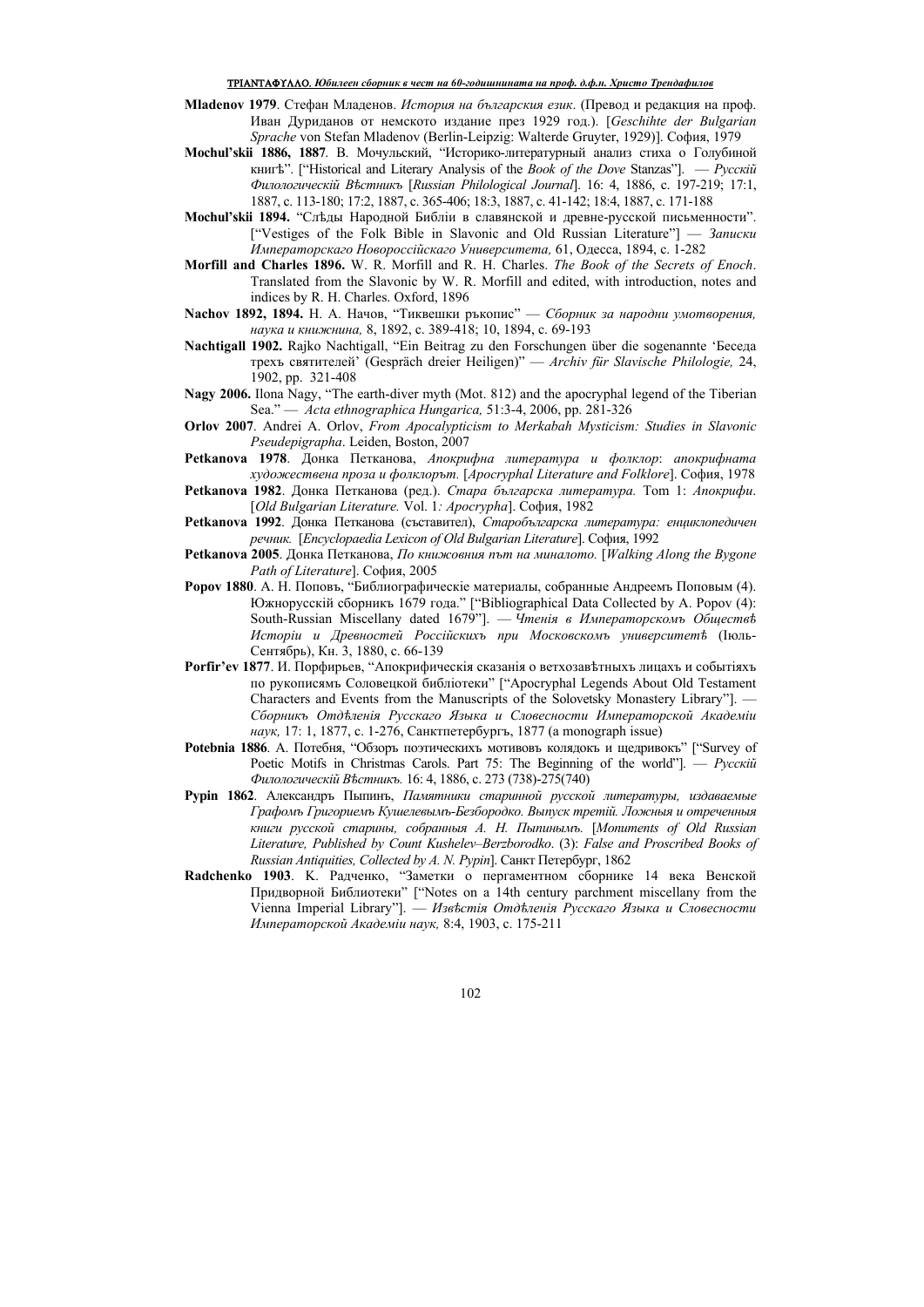- Radchenko 1910. К. Радченко, "Этюды по богомильству" ["Treatises on Bogomilism"]. *ɂɡвѣɫɬiя Ɉɬɞѣɥɟɧiя Ɋɭɫɫɤаɝɨ əɡɵɤа ɢ Сɥɨвɟɫɧɨɫɬɢ ɂɦɩɟɪаɬɨɪɫɤɨɣ Аɤаɞɟɦiɢ ɧаɭɤ,*  15: 4, 1910, c. 73-131
- **Rosenthal 1989.** F. Rosenthal (ed. and transl.) *The History of Prophets and Kings (Tarīkh al-rusul wa'l-mulūk) by Al-Tabarī . From the Creation to the Flood.* Vol. 1 (Albany, NY, 1989
- **Russell 2009**. James Russell, "The Rhyme of the Book of the Dove (Stikh o Golubinoi Knige): From Zoroastrian Cosmology and Armenian Heresiology to the Russian Novel". — In: Ch. Allison *et al*. (eds), *From Daena to Dîn.* Religion, Kultur und Sprache in der iranischen Welt. Festschrift für Philip Kreyenbroek zum 60. Geburtstag. Wiesbaden, 2009
- *SbNU* 1889-2002 (Vols 1-62). *Сборник за народни умотворения* [Miscellany of Folk Lore, *Scholarship and Literature*]. From Vol. 1 to Vol. 27 it is designated as *Сборник за ɧаɪɨɞɧɢ ɭɦɨɬвɨɪɟɧɢя, ɧаɭɤа ɢ ɤɧɢɠɧɢɧа.* As from Vol. 28, the heading is changed to Сборник за народни умотворения и народопис.
- **Scatton 1978**. Ernest A. Scatton, "Old Church Slavonic tj/dj → št/žd". *Linguistics*, 16 (208), 1978, pp. 13-21.
- Selishchev 1951. A. М. Селищев, *Старославянский язык* (Часть 1) [*Old Slavonic Language* (1)]. Москва, 1951
- Shchapov 1863. Я. Н. Щаповъ, "Исторические очерки народнаго міросозерцания и суеверия (Православнаго и Старообрядческаго)" ["Historical treatises on vernacular worldview and superstition (Among Orthodox Christians and Old Believers)"] — *Журналъ Ɇɢɧɢɫɬɟɪɫɬва ɇаɪɨɞɧаɝɨ Пɪɨɫвѣɳɟɧiя,* 117, Ɇɚɪɬɴ, 1863, ɫ. 75-92
- **Šmitek 1998.** Zmago Šmitek, "Slovensle ljudske predstave o stvarenju sveta" ["Slovene folk notions about the creation of the world"]. — *Traditiones: acta Instituti Ethnographiae Slovenorum, 27, 1998, p. 111-123*
- Sokolov 1888. Матвѣй Соколовъ. Матеріалы и замѣтки по старинной славянской литературѣ *Mamвѣя Соколова. Выпускъ* 1. [*Materials and Notes on Old Slavonic Literature*. Vol. 1]. Москва, 1888
- **Sokolov 1899**. Матвей Соколовъ. "Матеріалы и заметки по старинной славянской литературе Матвея Соколова. Выпускъ 3 (VII). Славянская книга Эноха (II). Тексть с датинскимъ переволомъ." — Чтенія въ Императорскомъ Обшествѣ исторіи и древностей россійскихъ при Московскомъ Университетѣ, 1899, Кн. 4. Москва, 1899
- $Sokolov$  1910. Матвѣй И. Соколовъ. Славянская книга Еноха Праведнаго. Тексты, латинскій  $n_e$ *изользование. Посмертный трудъ автора, приготовилъ к изданию М.* Сперанский. Изданіе Императорскаго Общества Исторіи и Древностей Россійскихъ при Московскомъ Университетѣ. [*The Slavonic Book of Enoch the Just*]. (Posthumous publication of the unfinished manuscript, edited by M. N. Speranskii)]. MocκBa, 1910
- **Sparks 1984**. H. F. D. Sparks (ed.), *The Apocryphal Old Testament.* Oxford, 1984
- Sreznevskii 1893-1903. И. И. Срезневский. Матеріалы для словаря древне-русского языка по письменным памятникам. Изданіе Отделенія Русскаго Языка и Словесности Императорской Академіи наук, Т. 1-3. [*Materials for the Dictionary of the Old Russian* Language According to the Written Sources, Vols 1-3]. Санктпетербургъ, 1893-1903
- Sreznevskii 1904. В. И. Срезневский, "Отчеть Отделенно русскаго языка и словесности Императорской Академіи Наук о пођздкђ въ Олонецкую, Вологодскую и Пермскую губернии (Іюнь 1902). Перечень пріобретенныхь рукописей." ["Report to the Department of Russian Language and Literature at the Imperial Academy of Sciencies regarding the expedition to the Olonets, Vologda and Perm Gubernias (carried out in June 1902). List of acquired тапизстірts"]. — Известія Отделенія Русскаго Языка и Словесности Императорской *Аɤаɞɟɦiɢ ɧаɭɤ,* 9: 1, 1904, ɫ. 183-214; 9: 2, 1904, ɫ. 96-161; 9: 3, 1904, ɫ. 41-104
- **Stillman 1974.** Norman A. Stillman. "The Story of Cain and Abel in the Qur'an and the Muslim commentators: some observations" — *Journal of Semitic Studies*, 19, 1974, pp. 231-239
- **Stone and Bergen 1998.** Michael Stone and Theodore A. Bergen (eds.), *Biblical Figures Outside the Bible*. Harrisburg, Pennsylvania, 1998
- **Stone 2000a.** Michael Stone, "The Fall of Satan and Adam's Penance". In: Gary A. Anderson *et*  al. (eds.), *Literature on Adam and Eve*. Leiden, Boston, Köln, 2000, pp. 43-56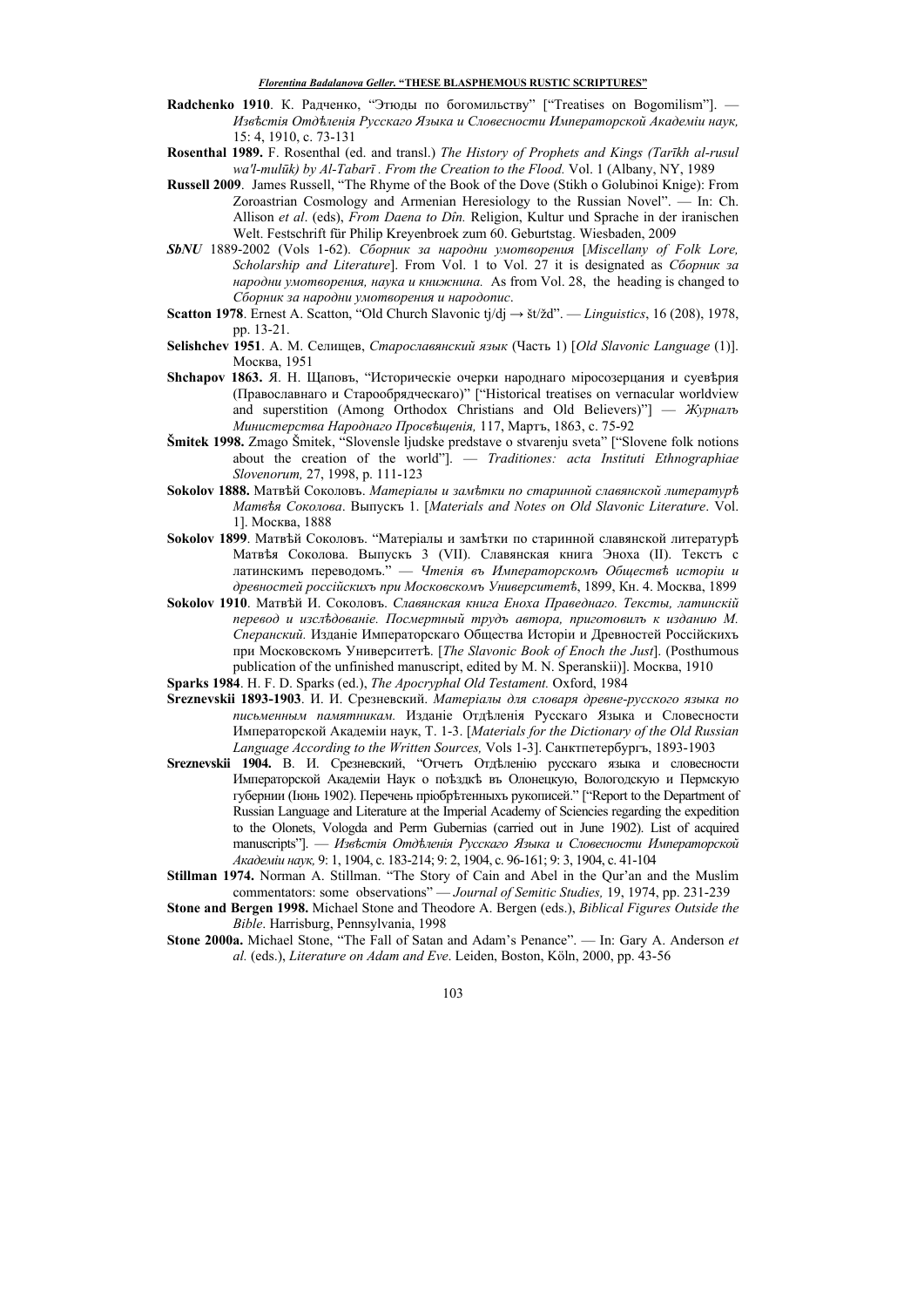### TRIANTAFULLO. *Юɛиɥɟɟɧ ɫɛɨɪɧиɤ ɜ ɱɟɫɬ ɧɚ 60-ɝɨɞиɲɧиɧɚɬɚ ɧɚ ɩɪɨф. ɞ.ф.ɧ. Хɪиɫɬɨ Тɪɟɧɞɚфиɥɨɜ*

- **Stone 2000b.** Michael Stone, "The legend of the cheirograph of Adam". In: Gary A. Anderson *et al.* (eds.), *Literature on Adam and Eve*. Leiden, Boston, Köln, 2000, pp. 149-166.
- **Stone 2002.** Michael Stone, *Adam's Contract with Satan: The Legend of the Cheirograph of Adam.*  Bloomington, 2002
- **Stoyanov 2001.** Yuri Stoyanov, "Islamic and Christian heterodox water cosmogonies from the Ottoman period — parallels and contrasts." — *Bulletin of the School of Oriental and African Studies, London,* 64:1, 2001, ɪp. 19-33
- **Stoyanov 2004.** Yuri Stoyanov, "Problems in the study of the interrelations between medieval Christian heterodoxies and heterodox Islam in the early Ottoman Balkan-Anatolian region" — *Scripta & e-Scripta*, 2, 2004, pp. 171-217
- **Thompson 1991**. Francis Thompson. "John the Exarch's theological education and proficiency in Greek as revealed by his abridged translation of John of Damascus' *De Fide Orthodoxa*". — *Palaeobulgarica,* 15:1, pp. 35-58
- **Thompson 1993**. Francis Thompson. "The Symeonic Florilegium: problems of its origin, content, textology and edition, together with an English translation of the Eulogy of Tzar Symeon". — *Palaeobulgarica,* 17:1, pp. 37-53
- **Thompson 1955-1958**. Stith Thompson, *Motif-Index of Folk Literature. A Classification of Narrative Elements in Folktales, Ballads, Myths, Fables, Medieval Romances, Exempla, Fabliaux, Jest-Books and Local Legends*, Vols 1-6, Copenhagen, 1955-1958
- **Tikhonravov 1863.** Николай Тихонравовъ. *Памятники отреченной русской литературы*,  $co6$ раны и изданы Николаемъ Тихонравовымъ, Т. 1-2 [Monuments of Proscribed Russian Literature], Vols 1-2. Санктпетербургъ, 1863
- **Tolstaia 1988**. Светлана Михайловна Толстая. "О нескольких ветхозаветных мотивах в славянской народной традиции" ["On Some Old Testament Motifs in Slavonic Folk Tradition"]. — In: В. Петрухин (отв. ред.), *От Бытия к Исходу: отражение библейских сюжетов в ɫɥавяɧɫɤɨɣ ɢ ɟвɪɟɣɫɤɨɣ ɧаɪɨɞɧɨɣ ɤɭɥьɬɭɪɟ*. *Сɛɨɪɧɢɤ ɫɬаɬɟɣ* [*From Genesis to Exodus: the Reflection of Biblical Plots in Slavonic and Jewish Popular Cultures. Collection of Articles*]. Москва, 1998, с. 21-37
- **Tolstov 1995 а.** Никита Ильич Толстой, "Бинарные противопоставления правый-левый, мужской $jee$ *Hccku* $\tilde{u}$ " ["The binary oppositions *left-right* and *male-female*"]. — In: *Язык и народная культура* [*Language and Popular Culture*]. Москва, 1995, с. 151-166
- **Tolstoy 1995 b.** Никита Ильич Толстой, "Откуда дьяволы разные? (Заметки по славянской демонологии)" ["From where did different devils come? (Notes on Slavonic demonology)"]. — In: Язык и народная культура. [Language and Popular Culture]. Москва, 1995, с. 245-249
- **Tolstoy 1995 с.** Никита Ильич Толстой, "Каков облик дьяволский" (Заметки по славянской демонологии)" ["What is the Devil's appearance? (Notes on Slavonic demonology)"]. -Язык и народная культура. [Language and Popular Culture]. Москва,1995, с. 250-269
- **Tomicki 1976**. Ryszard Tomicki, "Słowianski mit kosmogoniczny". ["Slavonic cosmogonic myth"]. — *Etnografia polska,* 20:1, 1976, ɪp. 47-97
- **Tomicki 1979**. Ryszard Tomicki, "Ludowa kosmogonia dualisticzna Slowiań w świetle Samojedskich mitów stworzenia". ["Dualistic Folk Cosmogony of Slavonic People in the Light of Samoyedic Myths of Creation"]. — *Etnografia Polska*, 23: 2, 1979, pp. 169-184
- **Tomicki 1980**. Ryszard Tomicki, "Ludowe mity o stworzeniu człowieka. Z badan nad synkretyzmem mitologicznym w Europie Wschodniej i Połudiowej oraz w Azji Północnej" ["Folk myths about the creation of man: research on mythological syncretism in Eastern and Southern Europe and in Northern Asia"]. — *Etnografia polska*, 24:2, 1980, pp. 49-119
- Тоtomanova 2008. Анна-Мария Тотоманова, Славянската версия на хрониката на Георги Синкел. София, 2008
- **Trendafilov 1998.** Христо Трендафилов, "Иоанн Экзарх и становление славянского теологического монологизма" ["John the Exarch and the Establishment of Slavonic Theological Monologism"]. — In: А. Ангушева-Тиханова et al. (съст.), Медиевистика  $u$  културна антропология. Сборник в чест на 40-годишната творческа дейност на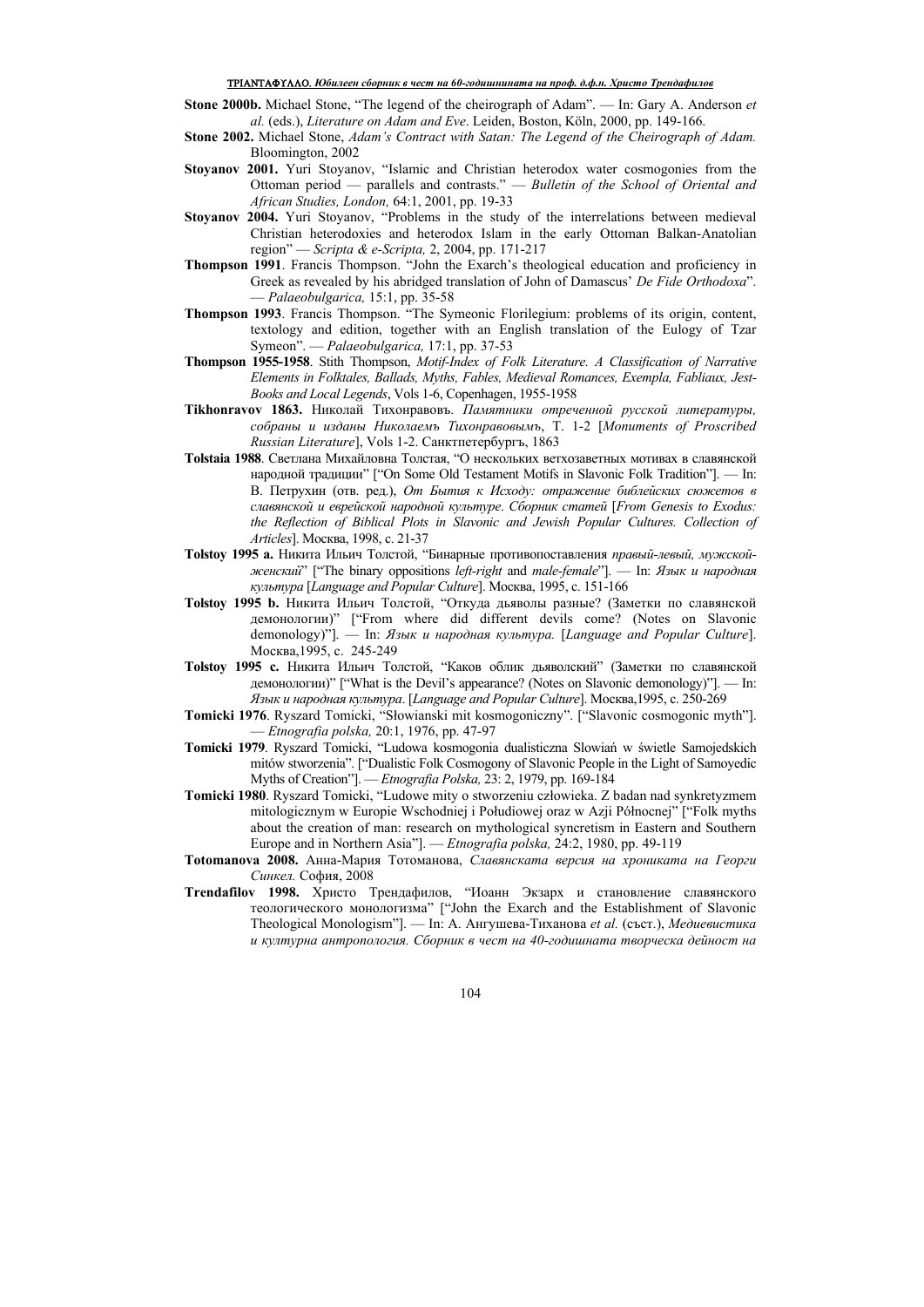*ɩɪɨɮ. Ⱦɨɧɤа Пɟɬɤаɧɨва*. [*Medieval Studies and Cultural Anthropology: Festschrift Petkanova*]. София, 1998, с. 154-161

- **Tromp 2000**. Johannes Tromp, "Cain and Abel in the Greek and Armenian/Georgian Recensions of *The Life of Adam and Eve*." — In: Gary A. Anderson *et al.* (eds.), *Literature on Adam and Eve.* Leiden, Boston, Koln, 2000, p. 277-296
- **Tseitlin 1999**. Раля Михайловна Цейтлин et al. (ред.), Старославянский словарь (по рукописям *X-XI вɟɤɨв*) [*Old Slavonic Dictionary: Based on Data from 10th-11th century Manuscripts*]. MocκBa, 1999
- Vaillant 2009. A. Вайан, Руководство по старославянскому языку [Manuel du Vieux Slave]. Москва, 2009
- **Vasmer 1986-1987.** Макс Фасмер, Этимологический словарь русского языка (В четырех томах). Перевод с немецкого и дополнения члена-корреспондента АН СССР О. Н. Трубачева. Издание второе, стереотипное. Т. 2 (Е — Муж), Т. 3 (Муза-Сят) [*Etymological Dictionary of Russian Language*, Vols. 2-3]. Москва, 1986, 1987
- Velčeva 1979. Боряна Велчева, "Protoslavic dental palatalization and Bulgarian št" *Folia Slavica*, 3:1-2 (*Studies in Honour of Horace G. Lunt*, Part 2). Columbus, Ohio, pp. 249-255
- Velcheva 1980. Боряна Велчева, *Праславянски и старобългарски фонологически изменения*. София, 1980
- Velcheva 1988. Боряна Велчева, "Старобългарски шт и жд и буквата <sup>у</sup> в глаголицата". *Palaeobulgarica,* 12:1, 1988, c. 29-37
- Veselovskii 1883, 1889. Александръ Николаевичъ Веселовский, "Разысканія въ области русскаго духовнаго стиха<sup>"</sup> ["Explorations in the realm of Russian Spiritual Stanzas]. — *Сɛɨɪɧɢɤъ Ɉɬɞѣɥɟɧiя Ɋɭɫɫɤɨɝɨ əɡɵɤа ɢ Сɥɨвɟɫɧɨɫɬɢ ɂɦɩɟɪаɬɨɪɫɤɨɣ Аɤаɞɟɦiɢ Наукъ*, 32: 4, 1883, c. 1-461; 46:6, 1889, c. 1-367 (with an appendix, 1-106)
- **West 1971.** M. West, "The Cosmology of 'Hippocrates', De Hebdomadibus" *The Classical Quarterly.* (New Series) 21 (2) [Nov. 1971], p. 365-388
- **Zavaritskii 1916.** Гаврилъ Кирилловичъ Заварицкий, "О томъ светъ и объ этомъ: рассказы Саратовскаго Поволжья". ["About this world and the beyond: tales from the region of Saratovskoe Povolzhie"] — Этнографическое обозрѣніе, 109-110: 1-2, 1916, с. 67-83

**Zwemer 1939.** S. M. Zwemer, *Studies in Popular Islam.* London & New York, 1939

# *ПИɋАɇИə ɋЕɅɋКИ ИЗМАМɇИ***: ИЛИ ɁА ɋАɆОɊАɋЛEЦИТЕ В АɉОКɊИФɇАТА КɇИɀɇИɇА ɇА** *SLAVIA ORTHODOXA*

### $\Phi$ лорентина Бадаланова Гелер

Апокрифното "Сказание за Тивериалското море" е уникална творба със скромно наглел родословие. То е самобитен книжовен продукт с интригуващо потекло, което не възхожда към литературния елит на Slavia orthodoxa, а към глъбинните пластове на нейната витална културна традиция. Протографът му ще да е възникнал в средновековна България като плод на усилията на доморасли книжовници, които най-вероятно ще да са били и даровити певци и разказвачи на народни приказки, легенди и предания. Що за хора са били тези самоуки интелектуалци и какво е било естеството на създадения от тях културен продукт? Трябва ли той да бъде смятан за литературна творба sensu